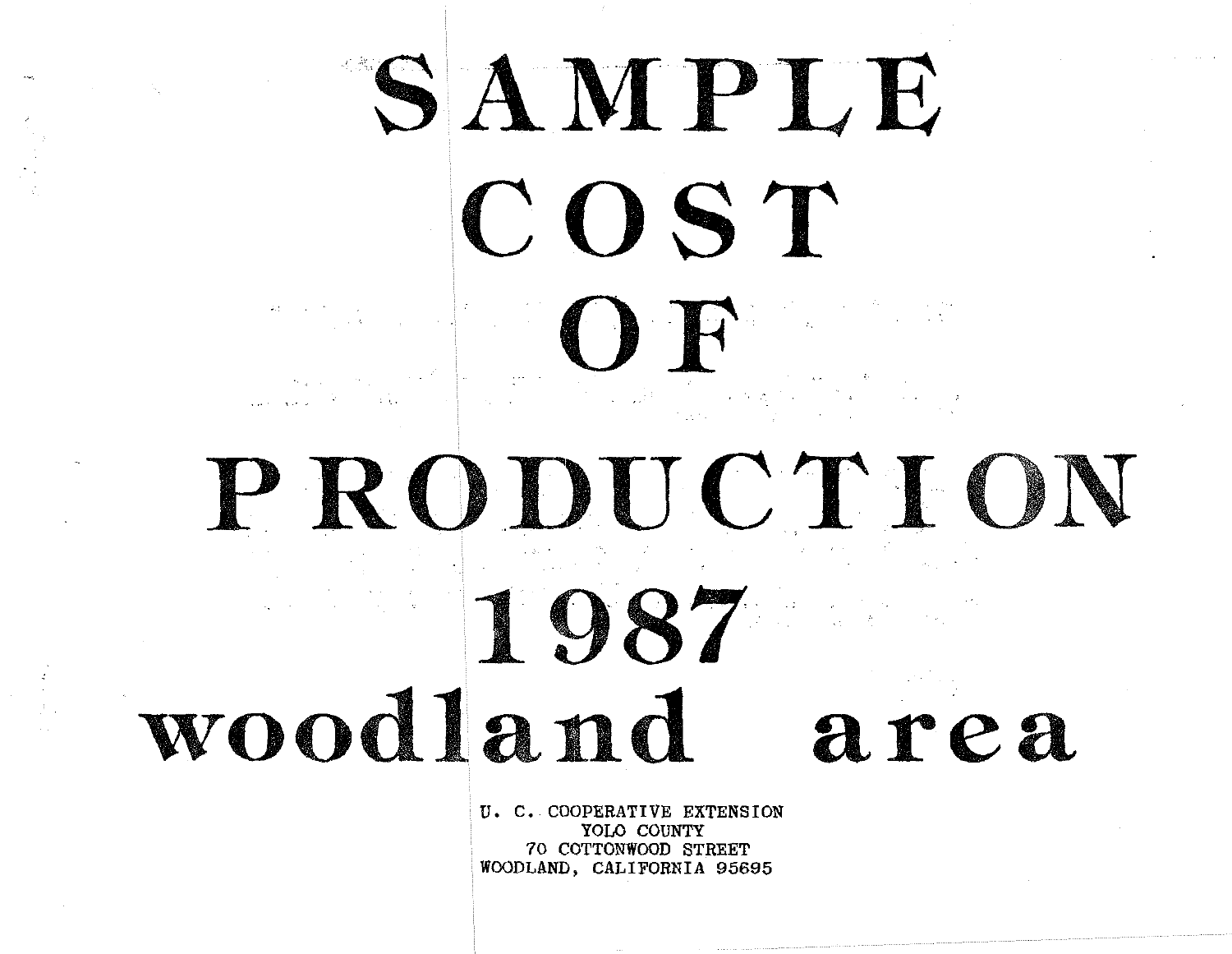#### ACKNOWLEDGEMENTS

This Sample Cost of Production Study, Woodland Area - 1987, is developed in consultation with a group of Yolo County farmer cooperators. Their advice and counsel on crops to be considered, acreages, equipment needs and usage, and production practices formed the foundation upon which the enterprise study was based. We are grateful to each of them for volunteering their time and knowledge for making the study as practical as possible.

We also wish to thank the many people from industries (equipment, chemical, energy,financial,

etc.) for their help in providing information on costs of equipment, money and materials.

Tom Kearney - Gene Miyao - Carl Schoner Farm Advisors - Yolo County

Prepared by University of California Cooperative Extension Yolo County, California

January, 1987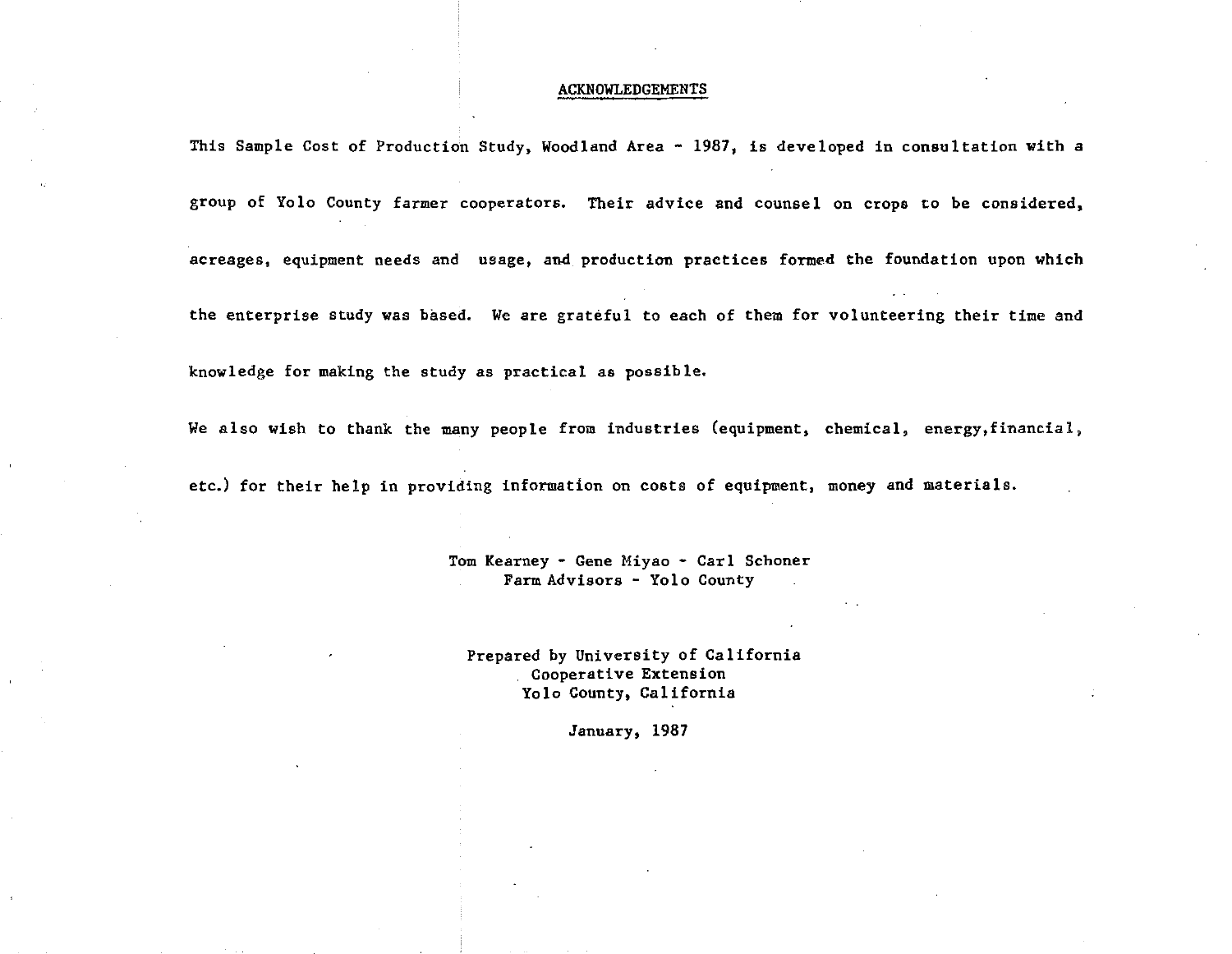#### TABLE OF CONTENTS

| <b>TOPIC</b>                                  | <b>PAGE</b>      |
|-----------------------------------------------|------------------|
| <b>INTRODUCTION</b>                           | 1                |
| EQUIPMENT (insurance, interest, depreciation) | $\boldsymbol{2}$ |
| EQUIPMENT (repairs, fuel costs)               | 3                |
| WATER & BUILDING COSTS                        | 4                |
| LAND RENTS & LABOR COSTS                      | 5                |
| LABOR COSTS, LOAN INTEREST                    | 6                |
| GROSS FARM INCOME, MISCELLANEOUS COSTS        | 7                |
| SHARE RENTALS                                 | 8                |
| ALFALFA (cost to establish & destroy)         | 9                |
| ALFALFA PRODUCTION COSTS                      | 11               |
| FIELD CORN PRODUCTION COSTS                   | 13               |
| SUGAR BEET PRODUCTION COSTS                   | 17               |
| TOMATO PRODUCTION COSTS                       | 20               |
| WHEAT PRODUCTION COSTS                        | 25               |
| SUNFLOWER PRODUCTION COSTS                    | 28               |
| EQUIPMENT (annual and hourly costs)           | 32               |
| EQUIPMENT, SPRINKLER, PUMP & WELL COSTS       | 33               |
| ESTIMATED HOURLY EQUIPMENT RENTAL COSTS       | 34               |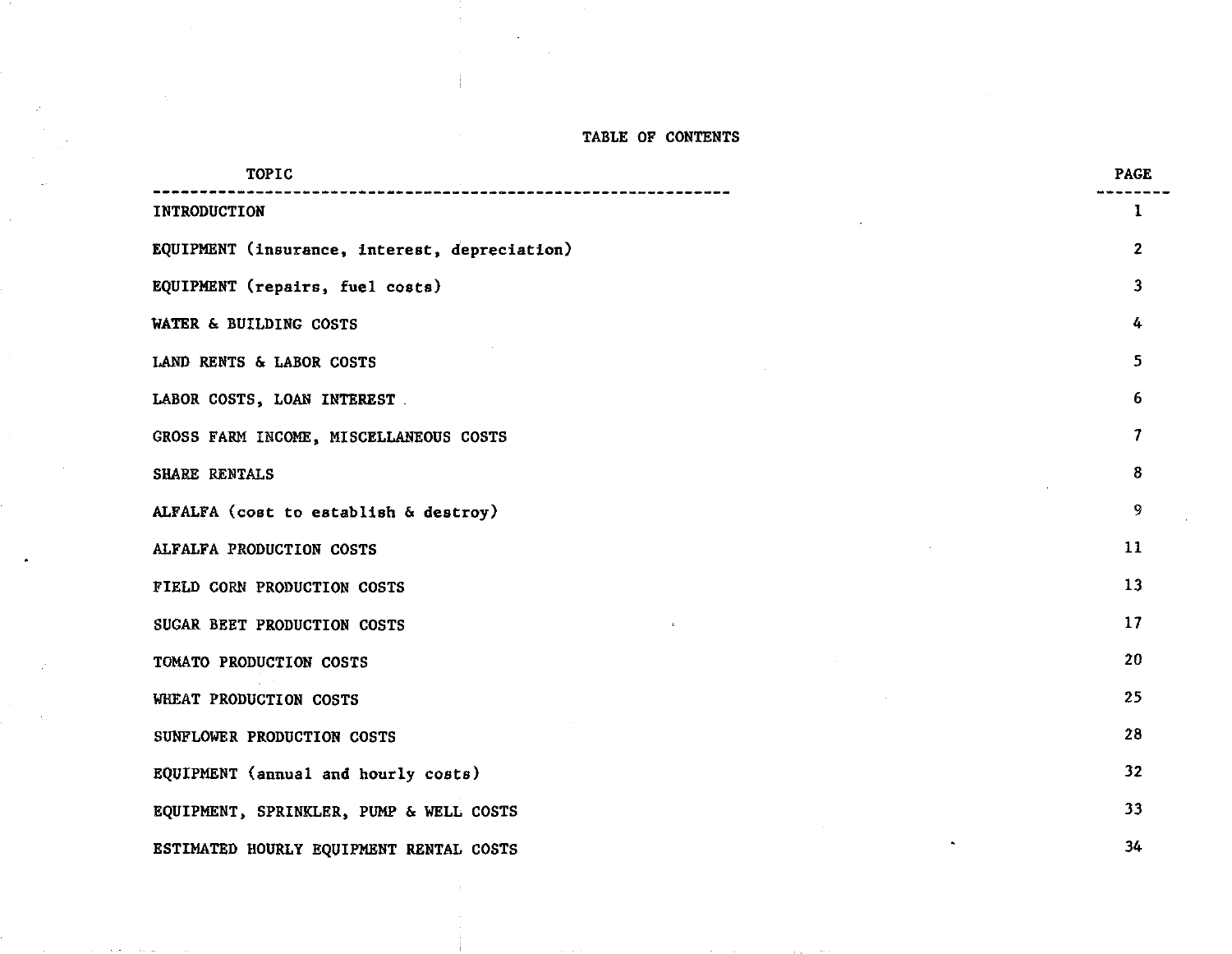#### INTRODUCTION

This 1987 study is a revision of "Sample Cost of Production, 1985, Woodland Area". The basic study is identical to that of 1985. Items revised or updated are: fuel, water, chemical and fertilizer costs, crop share rents and allocation of overhead costs between crops.

This study provides information on estimated costs of growing field and vegetable crops of major importance in Yolo County. Five field and vegetable crops commonly grown in the Woodland area were chosen for study. A sixth crop, sunflowers, has been added as a possible alternative for corn. For purposes of the study, a hypothetical farming operation was developed, based on the minimum acreage of each crop that might be considered an efficient unit for that crop, as part of the total enterprise.

#### Hypothetical Farming Enterprise

| Crops       | Acres |
|-------------|-------|
|             |       |
| Alfalfa     | 400   |
| Corn        | 600   |
| Sugar Beets | 300   |
| Tomatoes    | 700   |
| Wheat       | 900   |
|             |       |
| Total       | 2,900 |
|             |       |

| Alternate Crop |     |
|----------------|-----|
| Sunflowers     | 600 |

The study is aimed at answering questions on production costs and potential returns using local production practices. Figures given represent estimates and not actual costs. Actual costs will vary from farm to farm because of differences in soil, size of operation, equipment used, crop rotations, wage rates, water costs etc. Growers are urged to use their own data in arriving at true costs for their own farming operations.

#### EQUIPMENT:

Tractors and implements used in this farming operation are listed on pages 32 and 33. Equipment costs are divided into cash and non-cash costs.

Cash costs include: Fuel and oil, repairs, insurance, taxes and production and equipment loan interest.

Non-cash costs include: Depreciation and interest on investment in equipment.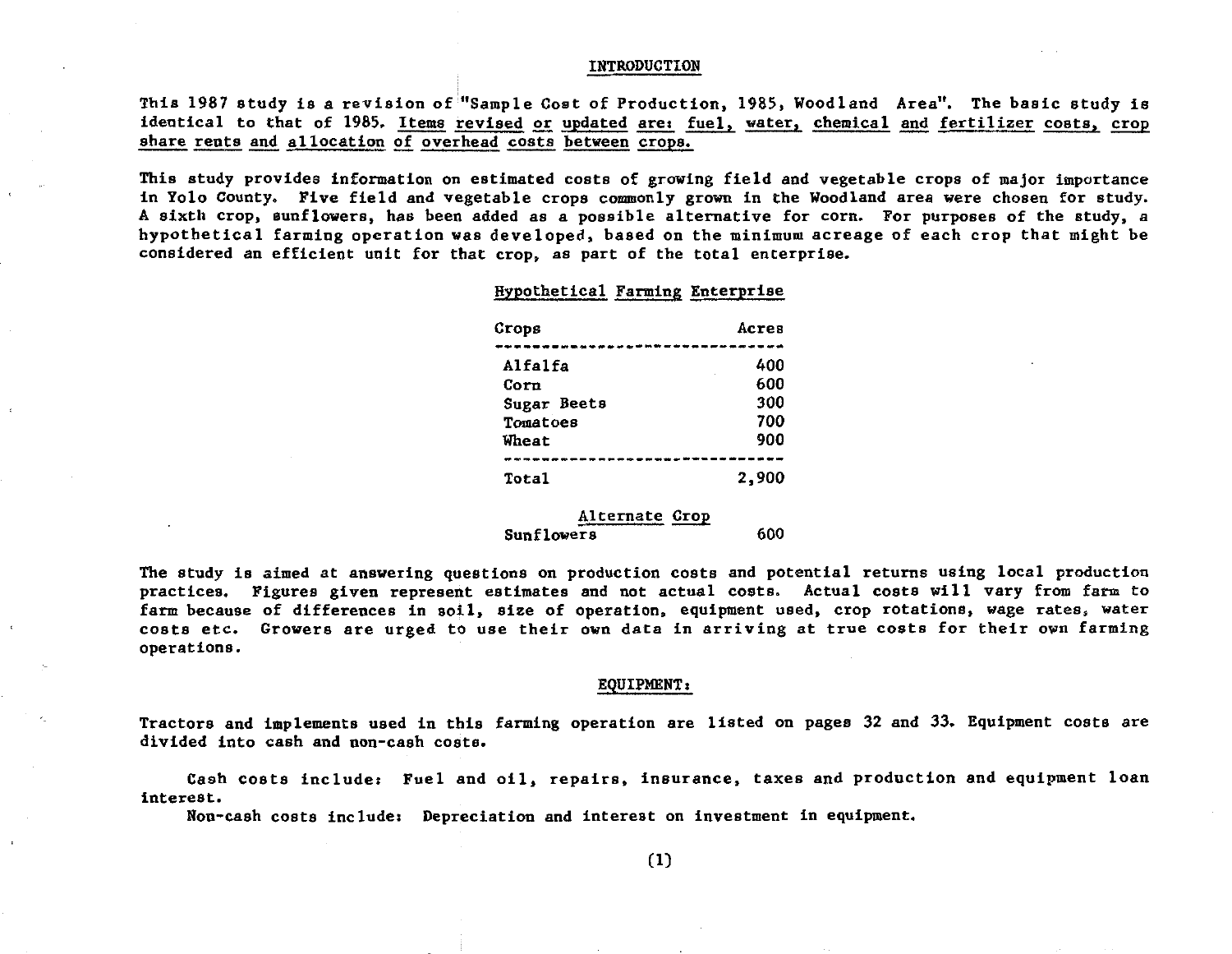The equipment table includes: Original cost, hours of operation, cash, non-cash and total hourly charges for tractors and implements. Generally speaking, the more hours. a piece of equipment is used, the lower will be its cost per hour of operation. Some farming operations (i.e. alfalfa harvesting) are done on a custom basis at prevailing custom rates in the Woodland area. A few pieces of rental equipment are utilized in the operation.

#### COUNTY EQUIPMENT TAX

The tax rate used is 1.2% of the assessed value. For this cost study, assessed value is 55% of original cost.

Original cost  $x$  55% x .012 = tax on equipment.

Note: In practice, county assessed value is more accurately determined by the use of tables.

#### EQUIPMENT INSURANCE:

Insurance is charged at \$5.00 per \$1,000 of insured value. Insured Value is estimated at 55% of original cost.

Original cost x 55% x  $0.5%$  = insurance cost.

#### INTEREST ON INVESTMENT IN EQUIPMENT

Interest on equipment investment is charged at 12.0% simple annual interest. The study uses average cost of equipment (over it's life) to calculate interest on investment in equipment.

Original Cost  $x$  12.0% = interest on equipment --------------2

Interest Charges are divided equally into cash and non-cash costs. Cash interest charges represent the operator's equipment loan costs; non-cash interest charges represent interest on the operator's equity or investment in equipment. Cash interest charges appear as "Equipment Loan Interest Cost"; non-cash interest charges appear under "Investment Costs" together with depreciation.

#### DEPRECIATION

Straight line depreciation is used on both equipment and buildings. (Original cost divided by years of life)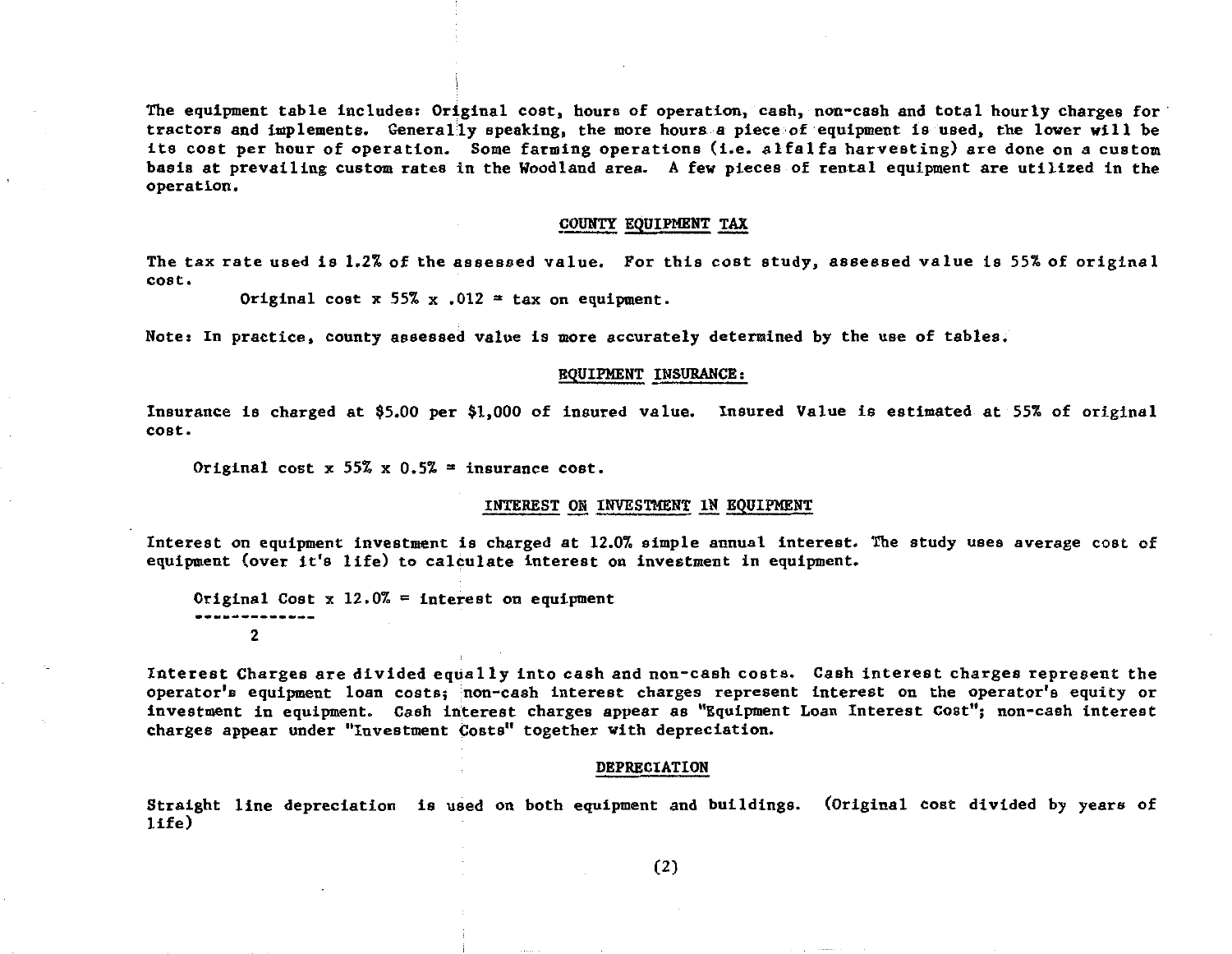#### EQUIPMENT REPAIRS

Repair costs are taken from University of California publication "Farm Machinery Costs", leaflet 2263 (revised May, 1981). Costs are adjusted to 1985 prices. Average repair costs for machinery life are used. When available and appropriate, local grower repair costs are used.

#### FUEL COSTS

Fuel requirements are calculated from University of California publication AXT 336, "Machinery Costs and Performance".

| Type Tractor                                                                 | Gallons Fuel Per Hour Per Drawbar<br>Horsepower at 75% Maximum Rating                        |
|------------------------------------------------------------------------------|----------------------------------------------------------------------------------------------|
| Diesel wheel engine<br>Diesel tracklayer                                     | .065<br>.075                                                                                 |
| Flywheel HP $x$ 86% = PTO HP (approximation)<br>PTO HP $x 86\% =$ drawbar HP |                                                                                              |
|                                                                              | Fuel Price + $10\%$ (for lube, oil & filters) = fuel costs                                   |
| Diesel                                                                       | $$.45 + $.045 = $.50/gallon$<br>Unleaded gasoline $$.89 + $.09 = $.98/gallon$                |
| Example: 144 drawbar HP diesel tracklayer:                                   |                                                                                              |
|                                                                              | 144 x 75% max. pull = 108 HP x 0.075 gal. = 8.1 gal. x \$0.50 = \$4.05/hr.<br>$hr. x HP$ hr. |

Example: 150 HP diesel wheel engine (PTO):

150 x 86% x 75% x 0.065 = 6.29 gal/hr. x  $$0.50 = $3.14/hr$ .

Pickup and truck fuel requirements are taken from University of California leaflet 2263.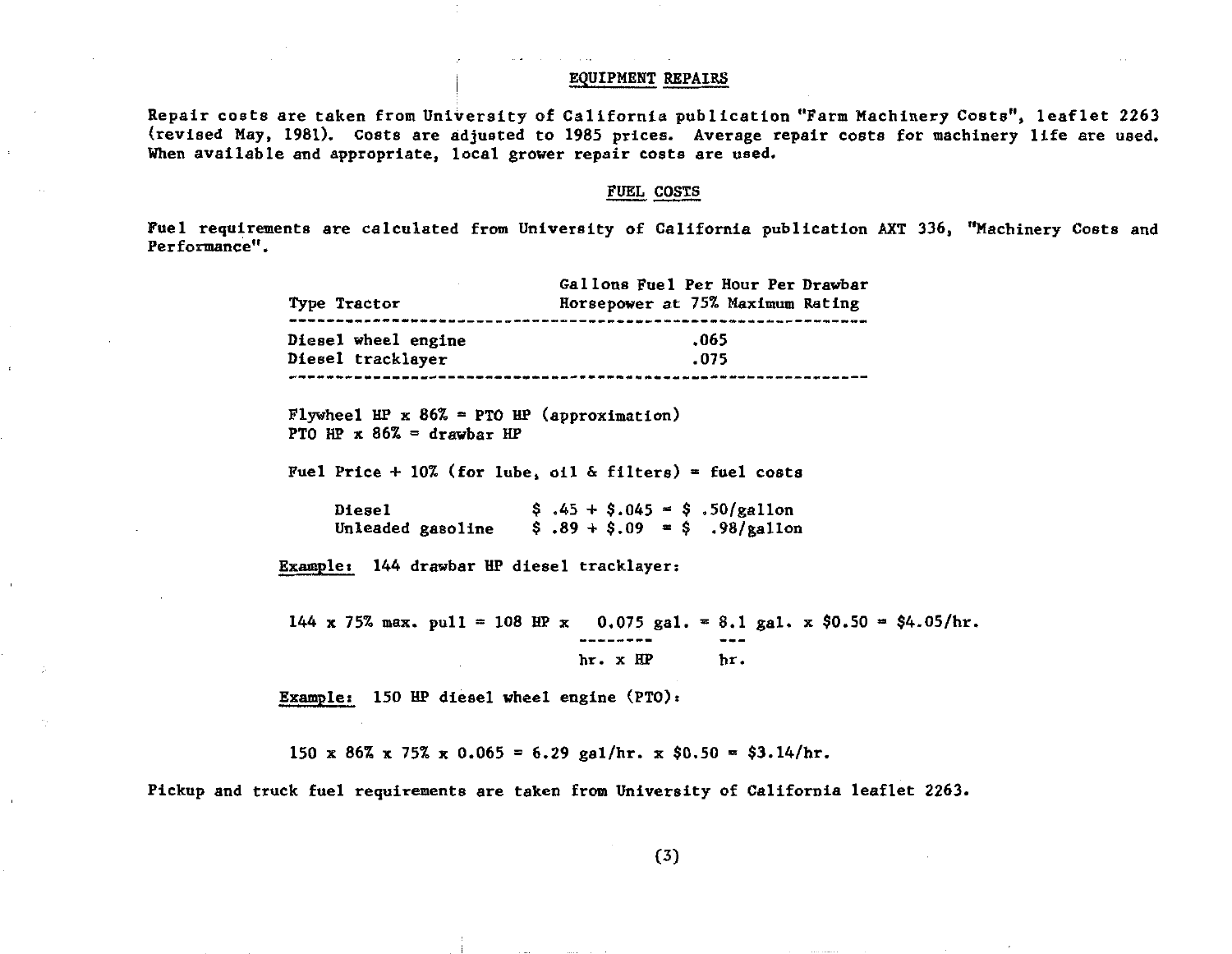#### WATER COSTS:

Water costs for this 2,900 acre fann are computed on the basis of using 1/2 irrigation district water (canal delivery system) and 1/2 well water.

Irrigation district water - \$9.99/acre foot. Well water, pumped - \$20.16/acre foot (power & standby charge)

The average cost is \$15.08 per acre foot on 1/2 canal and 1/2 well usage.

Power cost for pumped water is based on a 450 ft. well, a 125 ft. lift, and a 75 HP turbine operating at 65% efficiency.

In the study, no investment costs for the wells and pumps are charge because all land is rented (landowner cost).

Note: Total costs of pumping for an operator owning his own pumps and wells would be:

\$20.16 power (including demand charges) 1.42 taxes, insurance, and repairs 7.37 interest and depreciation (20 year life) <u>. . . . . . . .</u> \$28.95 per acre foot.

These costs are based on pumping 570 acre feet per year.

#### BUILDINGS

A \$150,000 investment in fann buildings is assumed for the study. The primary building is a fully equipped farm shop with storage for chemicals, fertilizer and seed. A used, \$5,000, forklift is included in the shop.

Building costs are equally distributed over the 2,900 acres.

150,000 original cost:

\$ 7,500 - depreciation (20 year life) 9,000 - interest on average investment at 12%. 990 - taxes• original cost x 55% x 1.20% 413 - insurance: original cost x 55% x 0.5% 1,500 - repairs and maintenance: 1% of original cost -------(\$5.69 fixed cost, interest & depreciation)<br>\$19.403/2.900 acres = \$6.69/acre (\$1.00 cash cost, taxes, ins.,maintenance &  $$1.00$  cash cost, taxes, ins.,maintenance & repairs)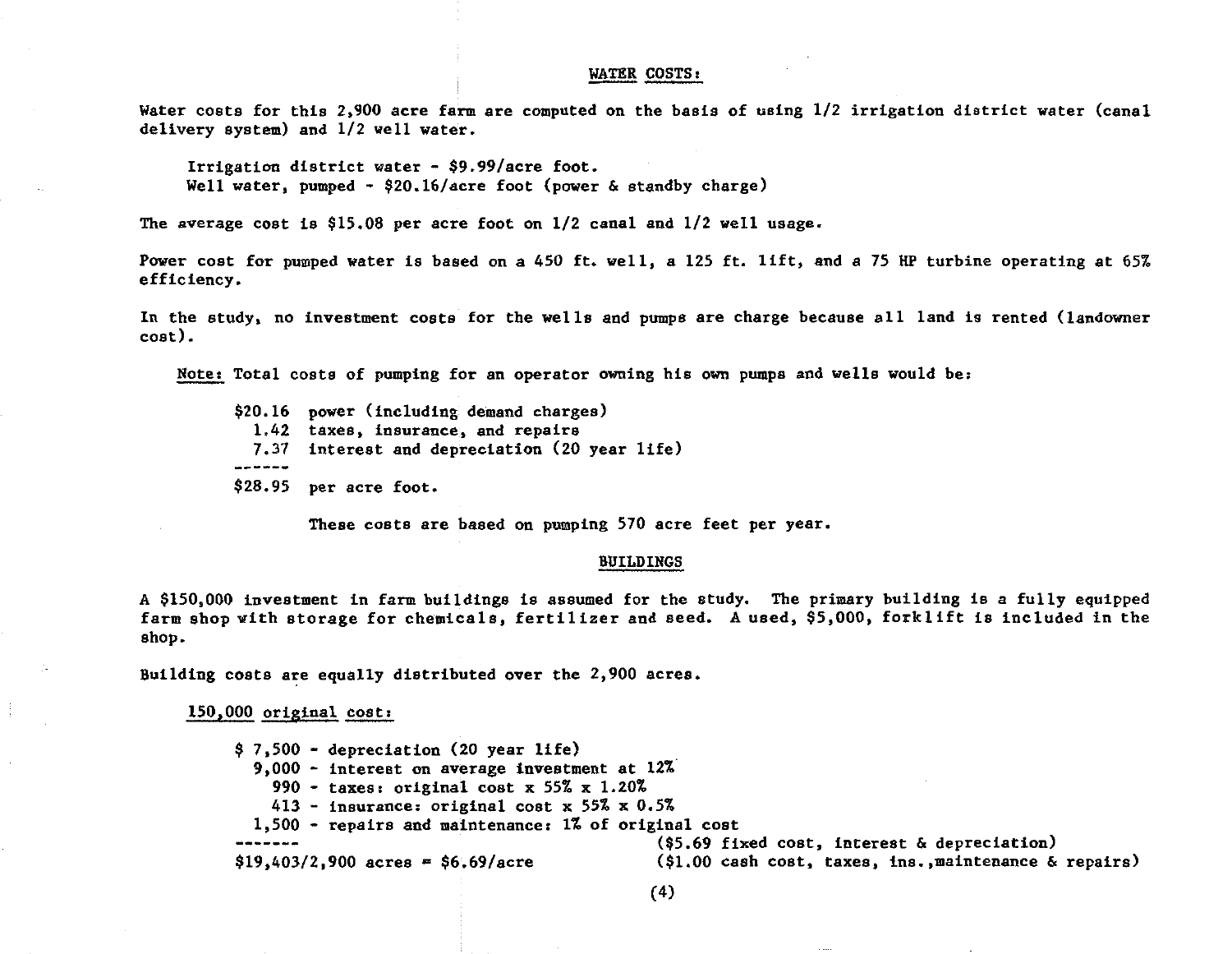#### LAND RENT:

All ground is leased. No charges are made for land taxes, investment costs of land, pumps and wells. Share rental charges are listed as percent of gross income.

(PLEASE SEE PAGE 8 FOR SHARE RENT LEASING PRACTICES, WOODLAND AREA, AUGUST 1986)

#### LABOR COSTS:

The labor rates are estimated to be representative of the Woodland area. Actual labor rates vary from farm to farm. All labor costs, wages and benefits, are charged directly to operations.

| Type of Labor                                                                                                       | Wages & Benefits | <b>Total Cost</b><br>Per Hour                                         |
|---------------------------------------------------------------------------------------------------------------------|------------------|-----------------------------------------------------------------------|
| General labor                                                                                                       | $3.75 + 1.28$    | \$5.03                                                                |
| Type A tractor driver<br>(precision work)                                                                           | $5.25 + 1.79$    | 7.04                                                                  |
| Type B tractor driver<br>(general tractor skills)                                                                   | $4.75 + 1.62$    | 6.37                                                                  |
| Irrigators                                                                                                          | $4.15 + 1.41$    | 5.56                                                                  |
| Tomato harvester operator                                                                                           | $5.25 + 1.79$    | 7.04                                                                  |
| Benefits: Social Security<br>Workman's Compensation )<br>Holidays<br>Health Insurance<br><b>Bonuses</b><br>Pensions |                  | Unemployment Insurance ) Total package estimated at 34% of cash wages |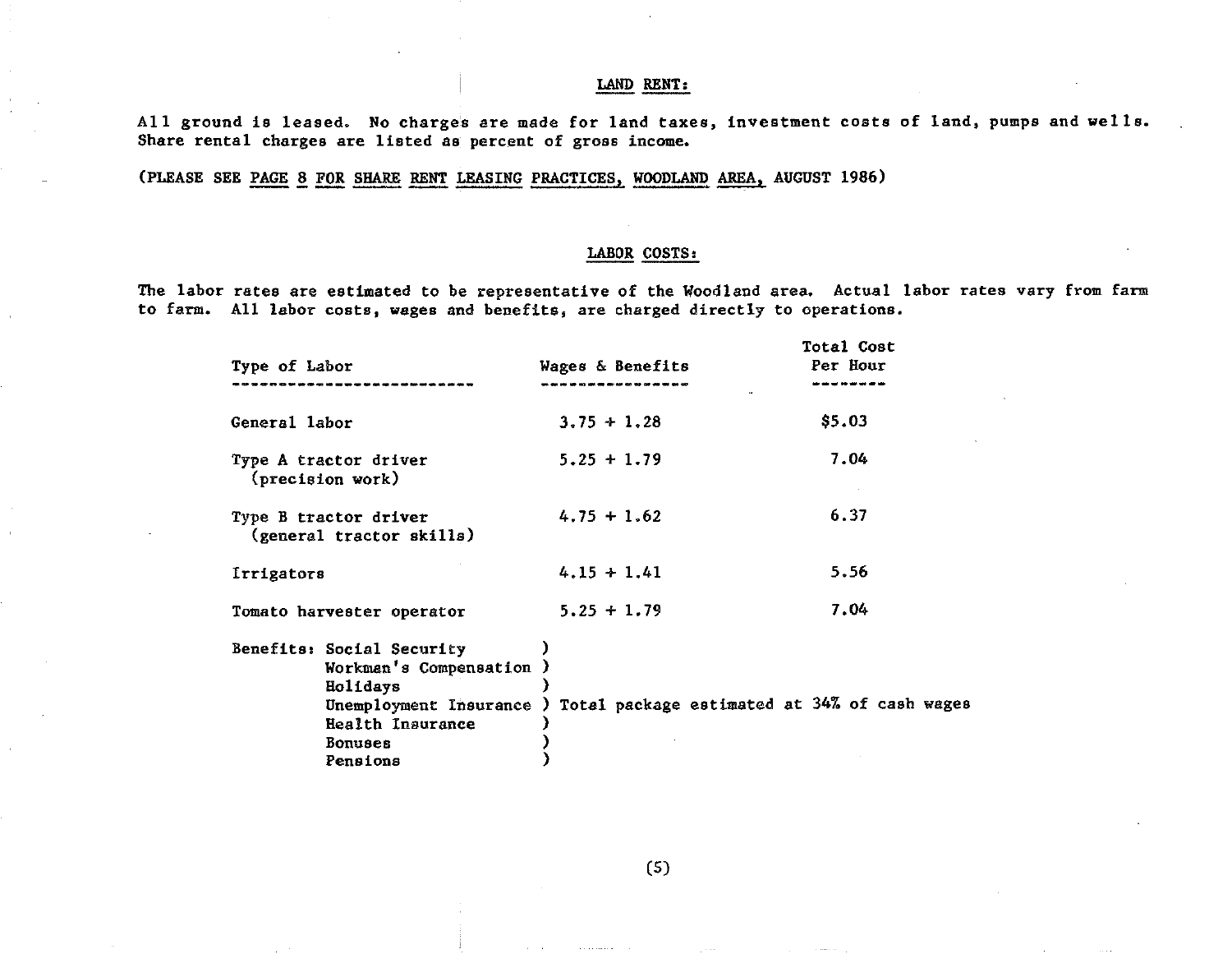#### PRODUCTION LOAN INTEREST COST:

All cash costs are funded by production loans. Production loans are reduced, during the year, as income is received from crop sales. It is assumed that income is received 30 days after crop harvest. Loan interest is charged at 12% simple annual interest. Loan interest calculations are made on an independent, crop by crop basis. Production loan costs would be less (for the overall enterprise) if the cash flow among crops had been integrated and if a beginning cash reserve had been used. On the other hand, production loan costs will be much higher for those operators who store crops for later sale or for those operators whose crop income payments are withheld for several months.

#### COMMON COSTS:

The miscellaneous equipment, miscellaneous labor and supplies, trucks and pickups are used by the overall farm operation. Cost for these items are allocated to specific crops on a percentage of gross income basis.

| Crops       | <b>Yield</b> |              | Price/<br>Unit | Acres |                             | Gross<br>Farm<br>Income | % of Gross                 |         |
|-------------|--------------|--------------|----------------|-------|-----------------------------|-------------------------|----------------------------|---------|
| Alfalfa     | 7 tons       | $\mathbf{x}$ | \$77.00 x      | 400   | $\overline{\phantom{a}}$    | \$215,600               | $$215,600/1,692,325 = 13%$ |         |
| Wheat       | 55 cwt.      | $\mathbf{x}$ | $$3.75$ x      | 900   | $\mathcal{M}_{\mathcal{A}}$ | \$185,625               | $$185,625/1,692,325 = 11%$ |         |
| Corn        | 90 cwt.      | $\mathbf{x}$ | $$3.55 \times$ | 600   | $\equiv$                    | \$191,700               | $$191,700/1,692,325 = 11%$ |         |
| Sugar Beets | 22 tons      | $\mathbf{x}$ | \$34.00 x      | 300   | $\equiv$                    | \$224,400               | $$224,400/1,692,325 = 13%$ |         |
| Tomatoes    | $25$ cons    | $\mathbf{x}$ | \$50.00 x      | 700   | $\mathbf{H}$                | \$875,000               | \$875,000/1,692,325        | $= 52%$ |
| TOTAL:      |              |              |                |       |                             | \$1,692,325             |                            | 100%    |

#### GROSS FARM INCOME

(6)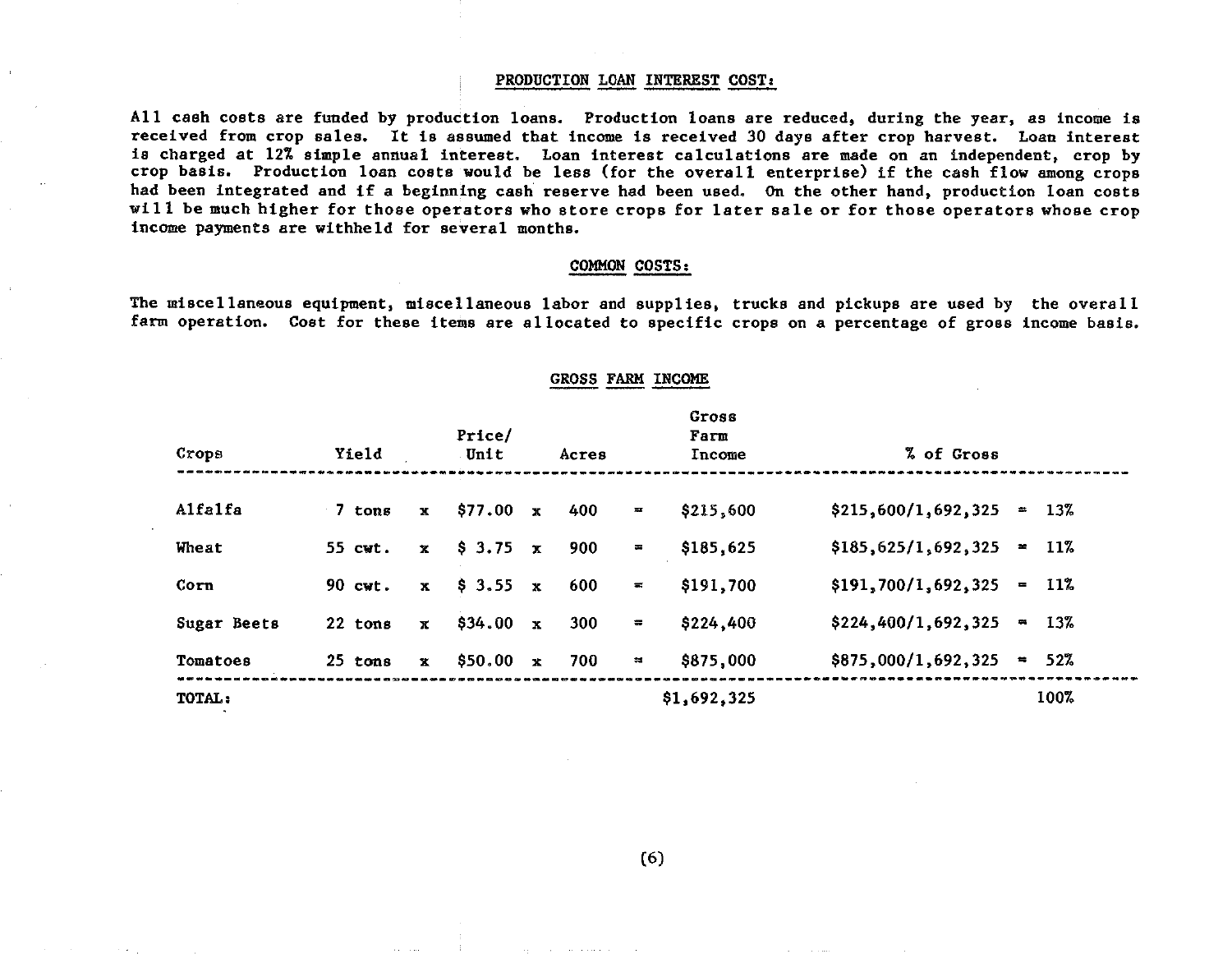Expenses that were distributed by this spread method (according to gross income) were:

#### A. Supervisory labor and office expenses:

3 foremen (salaries and benefits) Bookkeeping snd tax reports Office supplies, telephone, postage et. Liability insurance Attorney's fees and association fees, etc.

B. Miscellaneous Equipment:

Low bed and tractor (used) Equipment carrier Small "cleanup disc" Angle blade Sprayer system Fuel wagons Closed mixing spray system

- C. Pickups and truck:
	- (2) 2 ton trucks
	- (2) 3/4 ton pickups
	- (2) Economy size pickups

#### RETURN TO MANAGEMENT:

Return to management should be a consideration. However, management costs may not be cash costs unless a professional manager is hired. Returns for management generally are figured at 5% of gross income or 5% x  $$1,692,000 = $84,616$  for this enterprise. This cost is not included in the study.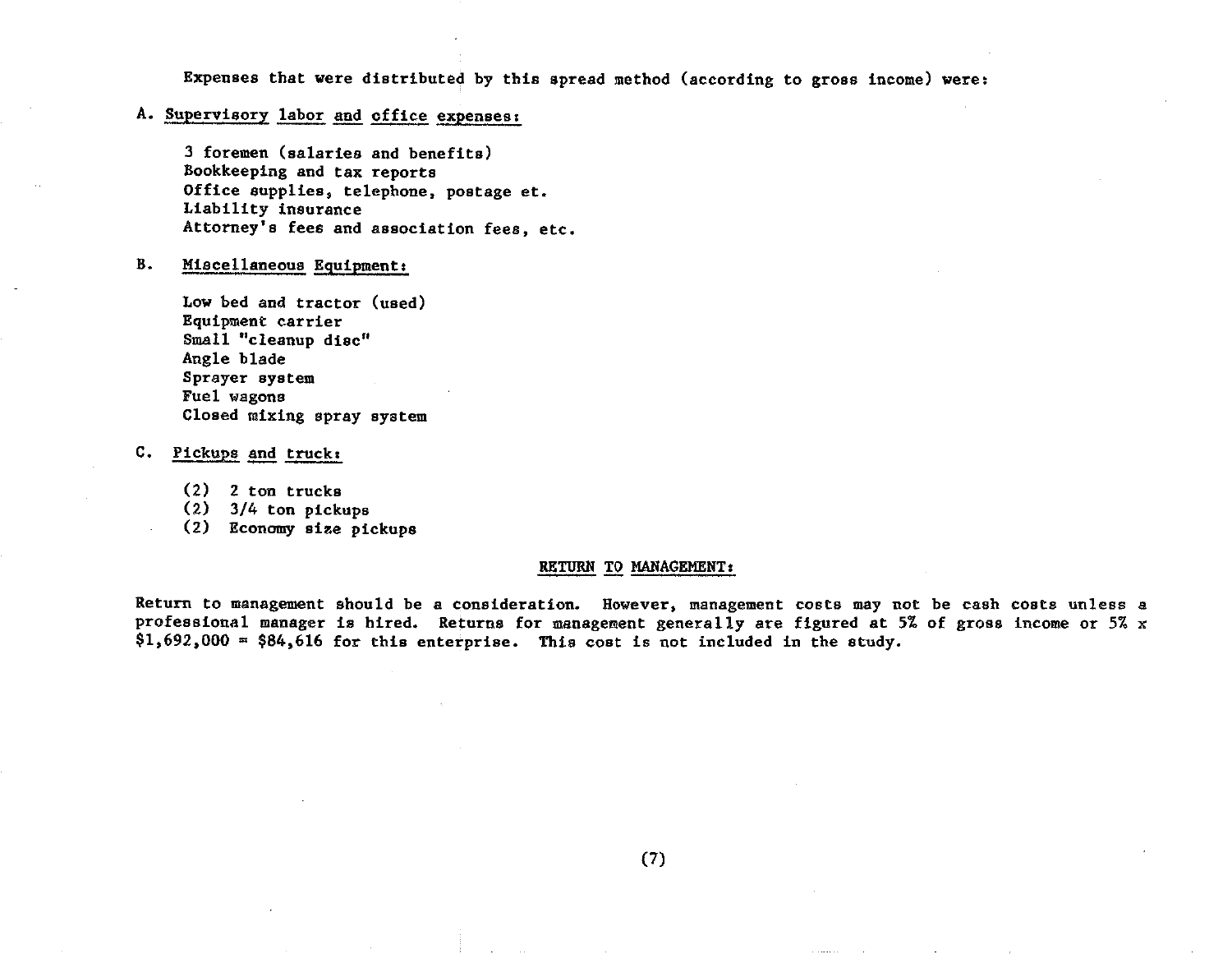#### SHARE RENT LEASING PRACTICES, WOODLAND AREA - REVISED 8/15/1986

Leasing practices and rental rates for agricultural property are continually being adjusted due to changing production and marketing economics, land values, technological advances, and relative bargaining positions of the landlord and tenant. Crop share rents shown here approximate going rates for the area. Individual share leases are negotiated between the landowner and tenant and may vary depending on soil classification, water cost and availability, and crop economics. Within the past two years share rents have been changing for the first time since these cost studies were initiated in 1958. Share rents to the landowner are decreasing because of depressed crop prices and increasing costs of growing and marketing. Rental charges are listed as a percent of gross income to the landowner.

Percent Share to Landowner

| Crop                | Low       | Current Range* | High<br>(Older Leases) | Production Costs Shared by<br>Landowner |
|---------------------|-----------|----------------|------------------------|-----------------------------------------|
| ALFALFA             | 15        | $16 - 22$      | 25                     |                                         |
| <b>BARLEY</b>       | 20        | $20 - 30$      | 33                     | Fertilizers and Chemicals               |
| BEANS (single crop) | 15        | $15 - 20$      | 20                     |                                         |
| CORN (single crop)  | 15        | $16 - 20$      | 25                     | Drying Costs                            |
| MILO (single crop)  | 15        | 15             | 15                     | Drying Costs                            |
| <b>RICE</b>         | 15        | $20 - 25$      | 33                     | Fertilizer, Chemicals, Drying Costs     |
| <b>SAFFLOWER</b>    | 16        | $20 - 25$      | 33                     |                                         |
| SUNFLOWERS (seed)   | 15        | $17.5 - 20$    | 20                     |                                         |
| SUNFLOWERS (oil)    | 20        | 20             | 20                     |                                         |
| SUGAR BEETS         | $10 - 13$ | $15 - 17$      | 20                     |                                         |
| <b>TOMATOES</b>     | 13        | $14 - 16$      | 17                     |                                         |
| WHEAT (irrigated)   | 20        | $25 - 30$      | 33                     |                                         |
| WHEAT (dryland)     | 20        | 25             | 30                     | Fertilizers and Chemicals               |

\*Current range within which most share rents are being negotiated.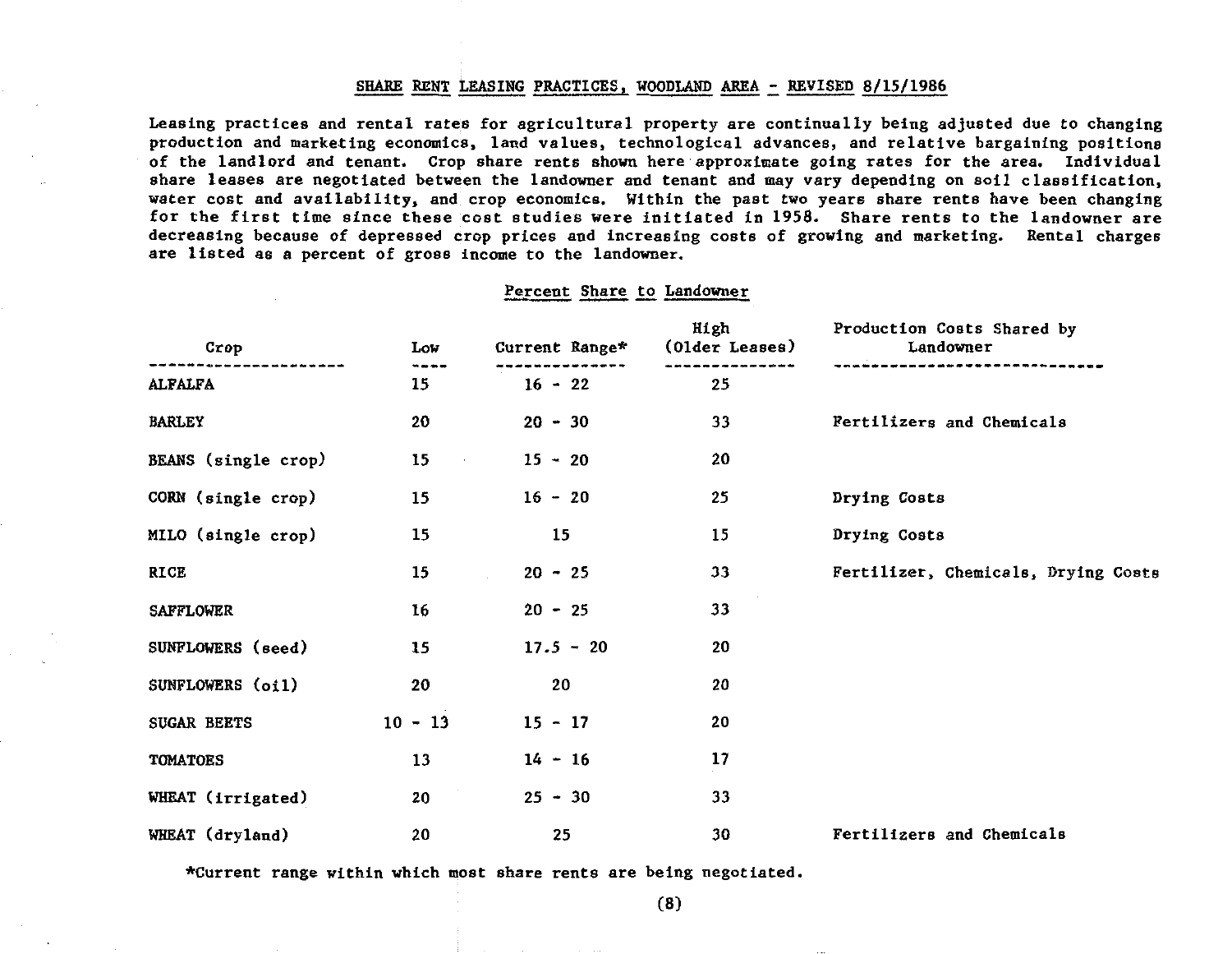#### ALFALFA HAY (COST TO ESTABLISH AND DESTROY)

Wheat straw baled or burned - One stubble discing charged to wheat)<br>(50 acres sprinkled up in fall + 50 acres germinated by fall rains)

|                                                       | HOURS/                          |                                                                                                                                                                                                                                                                                                                                                                                              |                          | Chon Cubio Par ACRE      |                          |              |
|-------------------------------------------------------|---------------------------------|----------------------------------------------------------------------------------------------------------------------------------------------------------------------------------------------------------------------------------------------------------------------------------------------------------------------------------------------------------------------------------------------|--------------------------|--------------------------|--------------------------|--------------|
|                                                       | ACRE                            | <b>LABOR</b>                                                                                                                                                                                                                                                                                                                                                                                 | <b>TRACTOR</b>           | IMPLT.                   | MATERIAL                 | <b>TOTAL</b> |
| COSTS TO ESTABLISH:                                   |                                 |                                                                                                                                                                                                                                                                                                                                                                                              |                          |                          |                          |              |
| SEED BED PREPARATION:                                 |                                 |                                                                                                                                                                                                                                                                                                                                                                                              |                          |                          |                          |              |
| DISC 1X                                               | .13                             | .83                                                                                                                                                                                                                                                                                                                                                                                          | 1.52                     | .90                      |                          | 3.24         |
| CHISEL 2X                                             | .80                             | 5.10                                                                                                                                                                                                                                                                                                                                                                                         | 13.26                    | 2.43                     |                          | 20.79        |
| TRIPLANE 2X                                           | .33                             | 2.10                                                                                                                                                                                                                                                                                                                                                                                         | 3.85                     | 1.20                     |                          | 7.15         |
| PULL CHECKS 1X (BG)                                   | .25                             | 1.59                                                                                                                                                                                                                                                                                                                                                                                         | 1.46                     | .47                      |                          | 3.52         |
| SHAPE CHECKS 2X (RENTED SHAPER)                       | .10                             | .64                                                                                                                                                                                                                                                                                                                                                                                          | .82                      | 1.00                     |                          | 2.46         |
| PULL & CLOSE DITCH                                    | .10                             | .64                                                                                                                                                                                                                                                                                                                                                                                          | 1.17                     | .24                      |                          | 2.04         |
| PRE IRRIGATE 8" WATER<br>$(1/2$ SURFACE + $1/2$ PUMP) | 1.25                            | 6.95                                                                                                                                                                                                                                                                                                                                                                                         |                          |                          | 10.05                    | 17.00        |
| INCORPORATE HERBICIDE DISC 2X                         | .44                             | 2.80                                                                                                                                                                                                                                                                                                                                                                                         | 5.13                     | 3.03                     | $\overline{\phantom{m}}$ | 10.97        |
| TRIPLANE MIDDLES 1X                                   | .17                             | 1.08                                                                                                                                                                                                                                                                                                                                                                                         | 1.98                     | .62                      |                          | 3.68         |
| HARROW & ROLL 1X                                      | .08                             | .51                                                                                                                                                                                                                                                                                                                                                                                          | .93                      | .21                      | $\overline{\phantom{m}}$ | 1.65         |
| PLANT BRILLION (PLANTER RENTED)                       | $\overline{\phantom{0}}$ .25    | 1.59                                                                                                                                                                                                                                                                                                                                                                                         | 1.46                     | .50                      | $\overline{\phantom{0}}$ | 3.55         |
| SEED 20# PER ACRE @ \$2.10/IB.                        | $\frac{1}{2}$ and $\frac{1}{2}$ | $\frac{1}{2} \frac{1}{2} \frac{1}{2} \frac{1}{2} \frac{1}{2} \frac{1}{2} \frac{1}{2} \frac{1}{2} \frac{1}{2} \frac{1}{2} \frac{1}{2} \frac{1}{2} \frac{1}{2} \frac{1}{2} \frac{1}{2} \frac{1}{2} \frac{1}{2} \frac{1}{2} \frac{1}{2} \frac{1}{2} \frac{1}{2} \frac{1}{2} \frac{1}{2} \frac{1}{2} \frac{1}{2} \frac{1}{2} \frac{1}{2} \frac{1}{2} \frac{1}{2} \frac{1}{2} \frac{1}{2} \frac{$ | $\overline{\phantom{a}}$ | $\mathbf{r}$             | 42.00                    | 42.00        |
| SPRINKLE UP $1/2$ ac. $\theta$ \$63.16/acre           | 1.56                            | 8.67                                                                                                                                                                                                                                                                                                                                                                                         | $\frac{1}{2}$            | 17.86                    | 5.04                     | 31.58        |
| WEED CONTROL                                          |                                 |                                                                                                                                                                                                                                                                                                                                                                                              |                          |                          |                          |              |
| PREPLANT HERBICIDE                                    |                                 |                                                                                                                                                                                                                                                                                                                                                                                              |                          |                          | 16.00                    | 16.00        |
| 2,4-DB POST EMERGENCE                                 |                                 |                                                                                                                                                                                                                                                                                                                                                                                              |                          |                          | 7.88                     | 7.88         |
| AIRCRAFT (POST EMERGE)                                |                                 |                                                                                                                                                                                                                                                                                                                                                                                              |                          | $\rightarrow$            | 5.50                     | 5.50         |
| MISC. EQUIPMENT USE                                   |                                 | .58                                                                                                                                                                                                                                                                                                                                                                                          | .66                      | .47                      | —                        | 1.71         |
| MOVE EQUIP., SETUP & SERVICE 10%                      |                                 |                                                                                                                                                                                                                                                                                                                                                                                              |                          |                          |                          |              |
| OF LABOR COST                                         |                                 | 1.75                                                                                                                                                                                                                                                                                                                                                                                         |                          | $\overline{\phantom{a}}$ |                          | 1.75         |
| PICKUP & TRUCK USE                                    |                                 | $\overline{\phantom{0}}$                                                                                                                                                                                                                                                                                                                                                                     |                          | 2.61                     |                          | 2.61         |
| TOTAL                                                 |                                 | 34.83                                                                                                                                                                                                                                                                                                                                                                                        | 32.24                    | 31.55                    | 86.47                    | 185.10       |
|                                                       |                                 |                                                                                                                                                                                                                                                                                                                                                                                              |                          |                          |                          |              |
| SUPERVISORS SALARIES, ACCOUNTING<br>OFFICE EXPENSE    |                                 |                                                                                                                                                                                                                                                                                                                                                                                              |                          |                          | 26.86                    | 26.86        |
| EQUIP. LOAN INTEREST COST                             |                                 |                                                                                                                                                                                                                                                                                                                                                                                              |                          |                          | 4.79                     | 4.79         |
| TOTAL CASH COSTS TO ESTABLISH:                        |                                 |                                                                                                                                                                                                                                                                                                                                                                                              |                          |                          |                          | 216.74       |

 $C\Lambda C\Omega$   $C\Lambda C\Omega C$   $DCD$   $\Lambda C\Omega$ 

J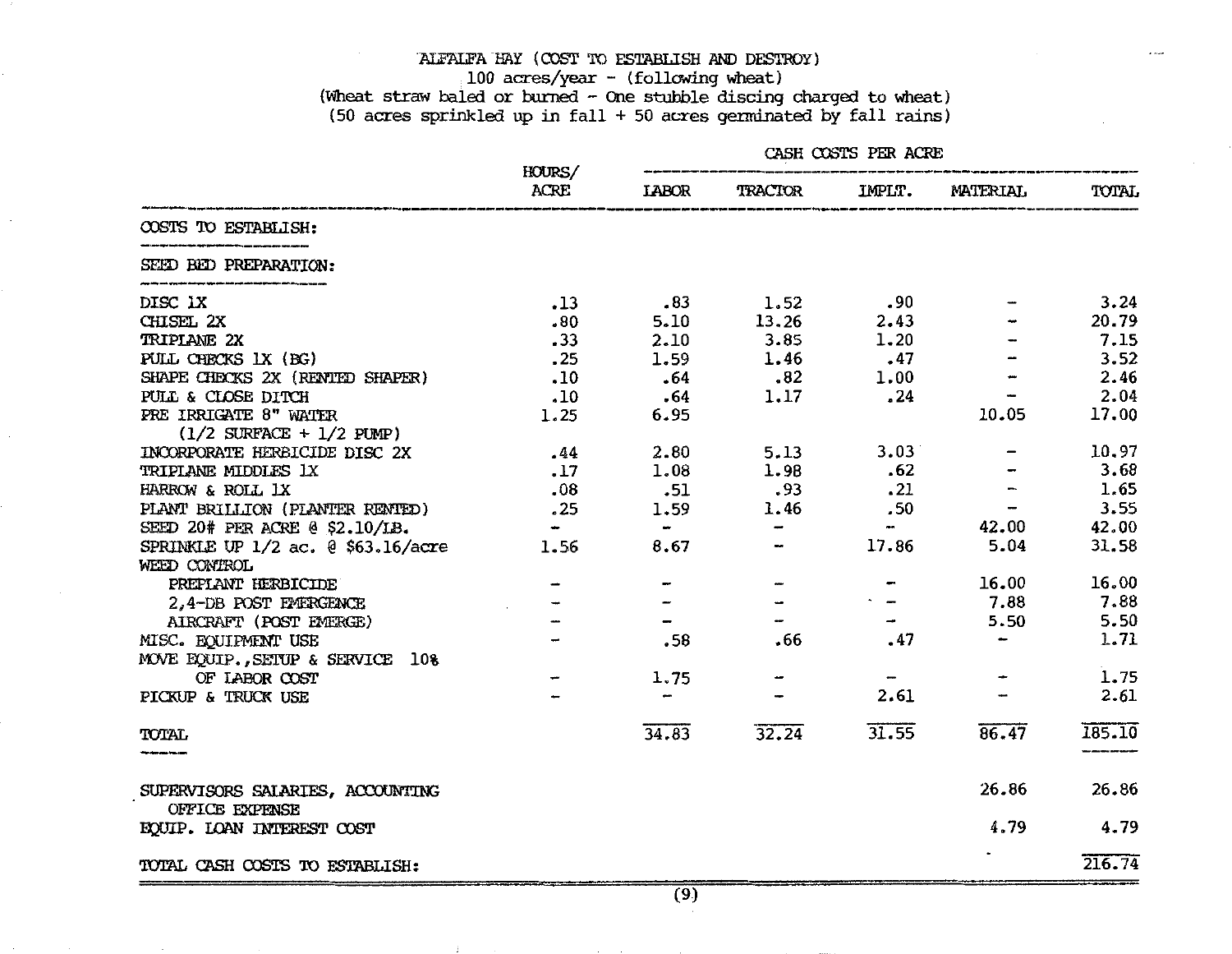| ALFALFA CONT.                                                                                                                            |                |                                   | CASH COSTS PER ACRE<br>سلسياته لإيقيانا سناتك شمكتها سيمكان منسوك سيطيف المعود مجاوله جلوب ولودياه شبائون موجود عدم |             |          |              |  |
|------------------------------------------------------------------------------------------------------------------------------------------|----------------|-----------------------------------|---------------------------------------------------------------------------------------------------------------------|-------------|----------|--------------|--|
|                                                                                                                                          | HOURS/<br>ACRE | LABOR                             | TRACTOR                                                                                                             | IMPLT.      | MATERIAL | TOTAL        |  |
| COSTS TO DESTROY:                                                                                                                        |                |                                   |                                                                                                                     |             |          |              |  |
| STUBBLE DISC BORDERS 1X<br>PLOW 1X                                                                                                       | 06ء<br>.40     | $\overline{\mathbf{.38}}$<br>2.55 | .70<br>3.27                                                                                                         | .57<br>1.61 |          | 1.65<br>7.43 |  |
| MOVE EQUIP., SET UP & SERVICE<br>@ 10% OF LABOR COSTS                                                                                    |                | $-29$                             |                                                                                                                     |             |          | .29          |  |
| CASH COSTS TO DESTROY:                                                                                                                   |                | 3.22                              | 3.97                                                                                                                | 2.18        |          | 9.38         |  |
| The second visit tends and the manufacturer second comparison and the second control and the<br>TOTAL CASH COSTS TO ESTABLISH & DESTROY: |                |                                   |                                                                                                                     |             | \$       | 226.12       |  |
| INVESTMENT COSTS:                                                                                                                        |                |                                   |                                                                                                                     |             |          |              |  |
| INTEREST & DEPRECIATION<br>(tractors & implts.)                                                                                          |                |                                   |                                                                                                                     |             | 18.69    | 18.69        |  |
| TOTAL ALL COSTS TO ESTABLISH & DESTROY: (per acre)                                                                                       |                |                                   |                                                                                                                     |             | s        | 244.81       |  |

 $\cdots$ 

(10)

L.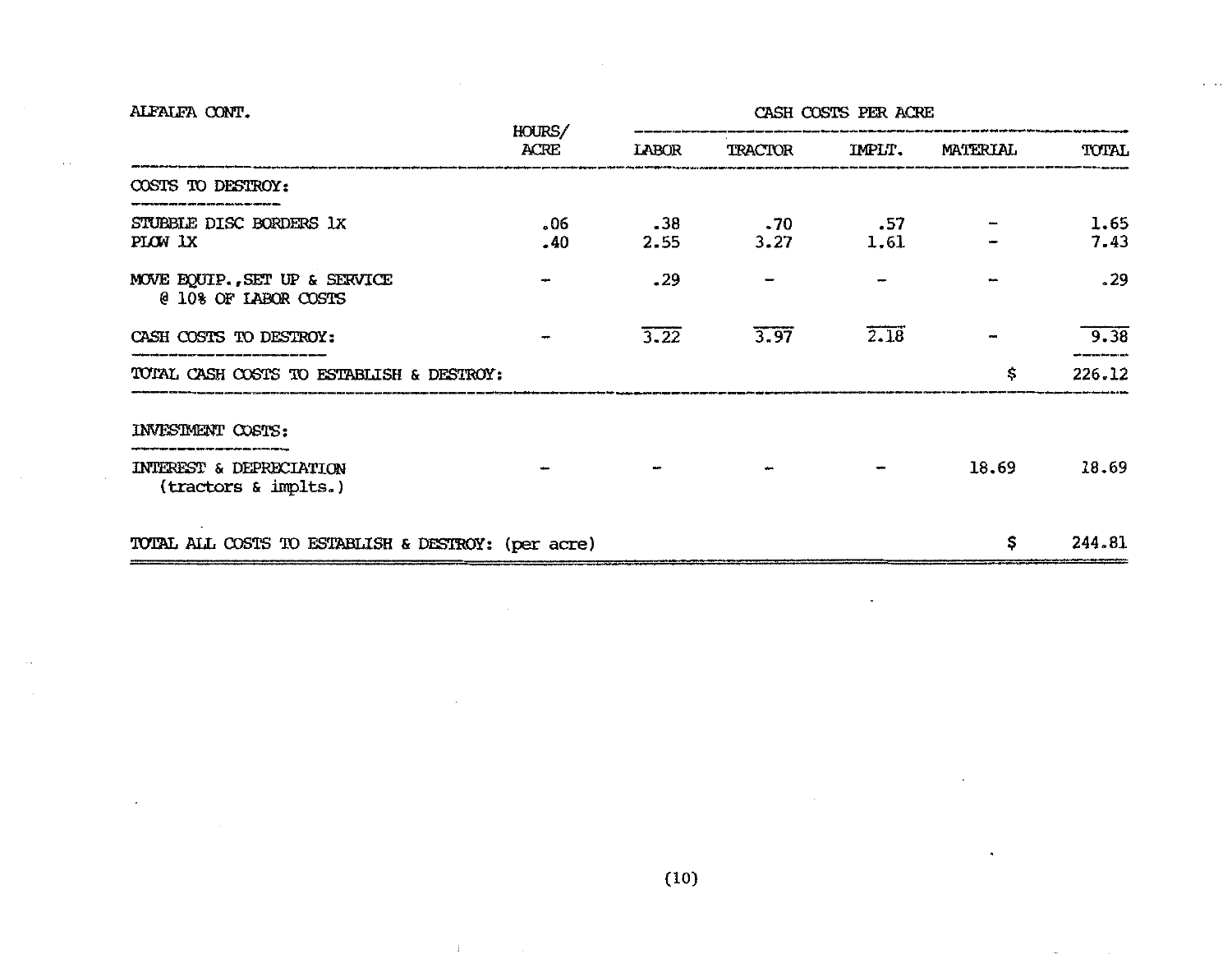#### ALFALFA HAY (4 YEAR LIFE) 400 ACRES ON A 2,900 ACRE FARM LEASE BASIS  $-25$ <sup>8</sup> OF GROSS SALES TO LANDLORD YIELD 7 TONS

 $\sim$ 

|  | CASH COSTS PER ACRE |  |  |  |
|--|---------------------|--|--|--|
|--|---------------------|--|--|--|

|                                                                                                              | HOURS/      |       |                   |                          |                          |        |  |
|--------------------------------------------------------------------------------------------------------------|-------------|-------|-------------------|--------------------------|--------------------------|--------|--|
|                                                                                                              | <b>ACRE</b> | LABOR | <b>TRACTOR</b>    | IMPLT.                   | <b>MATERIAL</b>          | TOTAL  |  |
| CASH GROWING COSTS:                                                                                          |             |       |                   |                          |                          |        |  |
| IRRIGATE 8X @ \$5.56/HR.                                                                                     | 5.00        | 27.80 |                   |                          |                          | 27.80  |  |
| WATER (CASH COST 4 AC.FT.)<br>$(1/2$ PUMP $\theta$ \$20.16/AC.FT.)<br>$(1/2$ SURFACE $\theta$ \$9.98/AC.FT.) |             |       |                   |                          | 60.32                    | 60.32  |  |
| DITCH (OPEN & CLOSE) 2X                                                                                      | .10         | .64   | 1.17              | .48                      |                          | 2.29   |  |
| <b>INSECT CONTROL 2.5X</b>                                                                                   |             |       |                   |                          |                          |        |  |
| <b>MATERIALS</b>                                                                                             |             |       |                   |                          | 15.84                    | 15.84  |  |
| <b>AIRPLANE</b>                                                                                              |             |       |                   |                          | 13.75                    | 13.75  |  |
| WINTER WEED CONTROL                                                                                          |             |       |                   |                          |                          |        |  |
| <b>MATERIALS</b>                                                                                             |             |       |                   |                          | 26.06                    | 26.06  |  |
| GROUND APPLICATION (CUSTOM)                                                                                  |             |       |                   |                          | 5.50                     | 5.50   |  |
| MISC. EQUIPMENT USE                                                                                          |             | .58   | .66               | .47                      | $\overline{\phantom{0}}$ | 1.71   |  |
| PICKUP & TRUCK USE                                                                                           |             |       |                   | 2.61                     |                          | 2.61   |  |
| MOVE EQUIP. SET UP & SERVICE<br>@ 10% OF LABOR COSTS                                                         |             | .12   |                   | $\rightarrow$            |                          | .12    |  |
| TOTAL GROWING COSTS:                                                                                         |             | 29.14 | $\overline{1.82}$ | $\overline{3.57}$        | 121.47                   | 156.00 |  |
| SUPERVISORS SALARIES, ACCOUNTING,<br>OFFICE EXPENSE                                                          |             |       |                   | $\overline{\phantom{0}}$ | 26.86                    | 26.86  |  |
| BUIIDINGS (TAXES, INS., REPAIRS)                                                                             |             |       |                   |                          | 1.00                     | 1.00   |  |
| PRODUCTION LOAN INTEREST COST                                                                                |             |       |                   |                          | 10.88                    | 10.88  |  |
| EQUIPMENT LOAN INTEREST COST                                                                                 |             |       |                   |                          | 4.79                     | 4.79   |  |
| TOTAL PRE HARVEST CASH COSTS:                                                                                |             |       |                   |                          |                          | 199.54 |  |
| HARVEST COSTS: (CONTRACT @ \$25/TON X<br>7 TONS/ACRE)                                                        |             |       |                   |                          | 175.00                   | 175.00 |  |
| LAND OWNER SHARE-20% x 7 TONS @ \$77/TON                                                                     |             |       |                   |                          | 107.80                   | 107.80 |  |
| TOTAL CASH COSTS PER YEAR:                                                                                   |             |       |                   |                          | $-5$                     | 482.34 |  |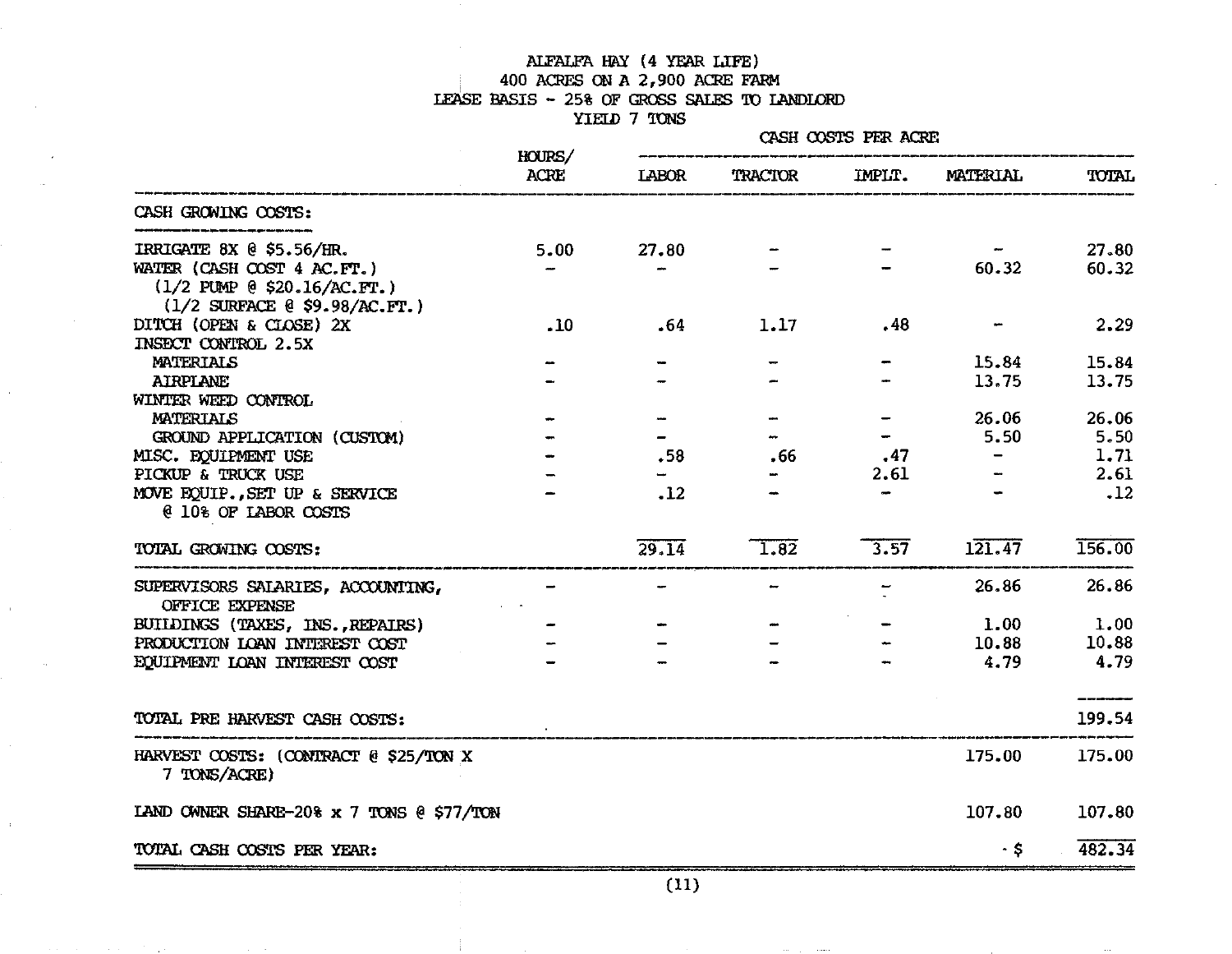#### INVESTMENT COSTS:

#### 

| TOTAL ALL COSTS PER ACRE:                                                                 | 575.27        |
|-------------------------------------------------------------------------------------------|---------------|
| STAND ESTABLISHMENT @ \$244.15<br>(depreciation over 4 years)<br>(interest on investment) | 61.20<br>7.34 |
| TRACTORS & IMPLEMENTS (interest & depreciation)                                           | 18.69         |
| BUILDINGS (interest & depreciation)                                                       | 5.69          |

#### COSTS PER TON:

82.18

 $\mathsf{S}$ 

|        | COST PER TON AT VARIOUS YIELDS AND VARIOUS SHARE RENTS |                            |
|--------|--------------------------------------------------------|----------------------------|
| YIELD  | SHARE RENT                                             | COST/TON                   |
| 5 TONS | 258<br>20%                                             | s<br>102.74<br>\$<br>98.89 |
|        | 15%                                                    | \$<br>95.04                |
| 6 TONS | 25%                                                    | \$<br>93.00                |
|        | 20%<br>15%                                             | \$<br>89.15<br>\$<br>82.30 |
|        | 25%                                                    | \$<br>86.03                |
| 7 TONS | 20%<br>158                                             | \$<br>82.18<br>\$<br>78.33 |
|        | 25%                                                    | \$<br>80.81                |
| 8 TONS | 20%<br>158                                             | \$<br>76.96<br>\$<br>73.11 |
|        | 25%                                                    | \$<br>76.75                |
| 9 TONS | 20%<br>15%                                             | \$<br>72.90<br>\$<br>69.05 |

(usual charge for managment, is not included in this study)

 $-26.95$ 

 $(12)$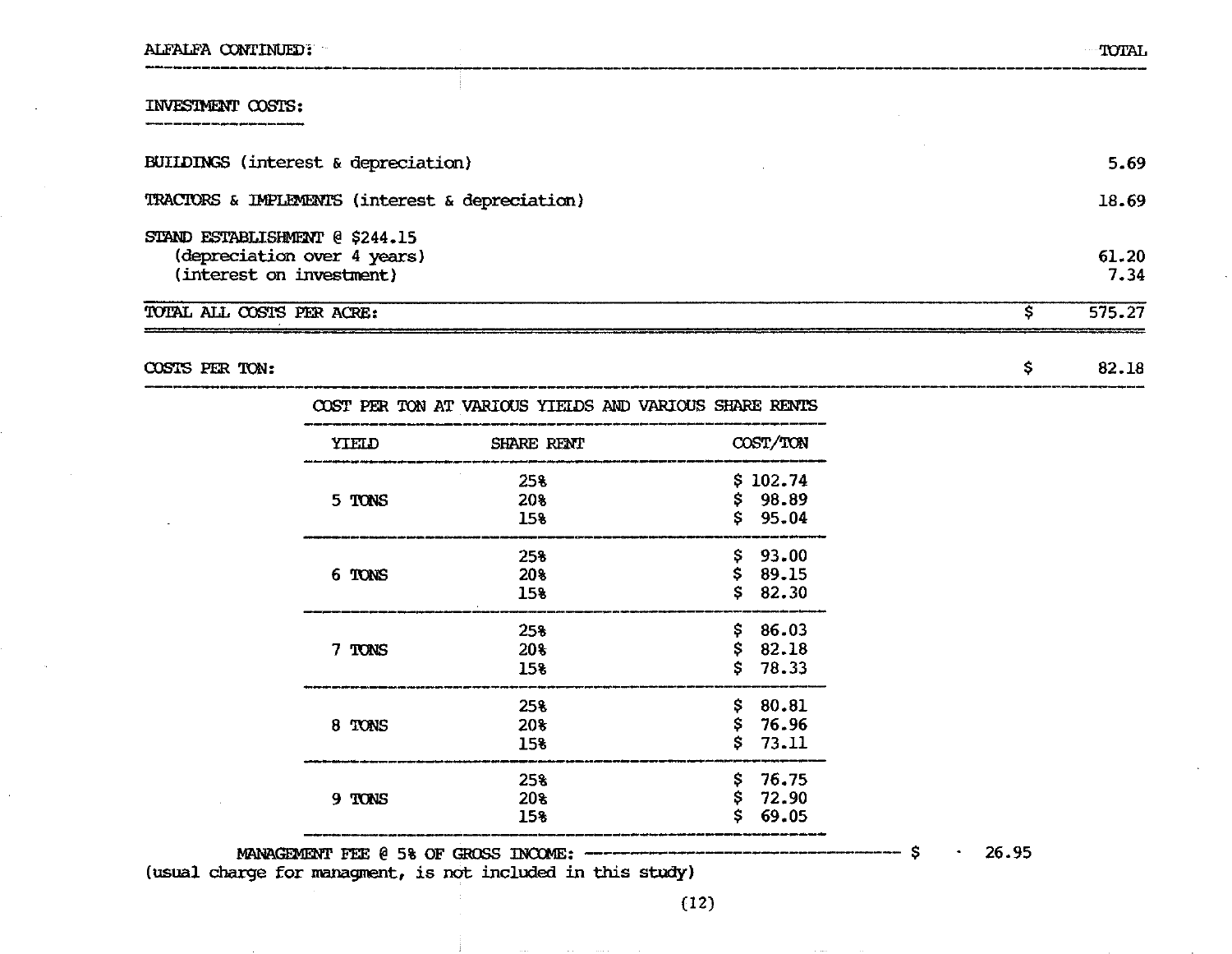#### FIELD CORN

#### 600 ACRES FOLLOWING WHEAT, CORN, ALFALFA OR SUGAR BEETS ON A 2900 ACRE FARM LEASE BASIS - 20% OF GROSS SALES TO LANDLORD (LANDLORD PAYS 20% OF DRYING COSTS) YIELD - 9, 000 LBS/ACRE

|                                                                                            | HOURS/                         | CASH COSTS PER ACRE |                          |                              |                 |       |  |  |
|--------------------------------------------------------------------------------------------|--------------------------------|---------------------|--------------------------|------------------------------|-----------------|-------|--|--|
|                                                                                            | <b>ACRE</b>                    | <b>LABOR</b>        | TRACTOR                  | IMPLT.                       | <b>MATERIAL</b> | TOTAL |  |  |
| SEED BED PREPARATION:                                                                      |                                |                     |                          |                              |                 |       |  |  |
| FALL:                                                                                      |                                |                     |                          |                              |                 |       |  |  |
| PLOW $(1/2$ ACRES)                                                                         | $\boldsymbol{\mathcal{S}}$ .20 | 1.27                | 1.64                     | $\overline{\phantom{1}}$ .81 |                 | 3.72  |  |  |
| SUBSOIL & ROLL (1/2 ACRES)                                                                 | .20                            | 1.27                | 3.32                     | .94                          |                 | 5.53  |  |  |
| TRIPLANE 2X                                                                                | .34                            | 2.17                | 3.97                     | 1.23                         |                 | 7.37  |  |  |
| LIST UP BEDS (1/4 ACRES)                                                                   | .07                            | .41                 | .44                      | .09                          |                 | .94   |  |  |
| HERBICIDE (1/4 ACRES)                                                                      |                                |                     | $\overline{\phantom{a}}$ | $-$                          | 2.88            | 2.88  |  |  |
| AIRPLANE (1/4 ACRES)                                                                       |                                |                     |                          |                              | 1.38            | 1.38  |  |  |
| SPRING:                                                                                    |                                |                     |                          |                              |                 |       |  |  |
| SPRINGTOOTH 2X (3/4 ACRES)                                                                 | .12                            | .76                 | 1.40                     | .58                          |                 | 2.75  |  |  |
| LIST UP BEDS (3/4 ACRES)                                                                   | .20                            | 1.24                | 1.31                     | .26                          |                 | 2.81  |  |  |
| INCORPORATE HERBICIDE (1/4 ACRES)                                                          | .05                            | .32                 | .29                      | .13                          |                 | .74   |  |  |
| HERBICIDE $(1/4$ ACRES)                                                                    | $\sim$                         | $\sim$              | $-$                      | $\overline{\phantom{a}}$     | 5.45            | 5.45  |  |  |
| ROLLING CULTIVATOR (ALL ACRES)                                                             | .20                            | 1.27                | 1.17                     | .52                          |                 | 2.96  |  |  |
| MOVE EQUIP., SET & SERVICE<br>@ 10% OF LABOR COSTS                                         |                                | .87                 |                          |                              |                 | .87   |  |  |
| TOTAL SEEDBED PREPARATION COSTS:                                                           |                                | 9.60                | 13.53                    | 4.57                         | 9.70            | 37.39 |  |  |
| PLANTING:                                                                                  |                                |                     |                          |                              |                 |       |  |  |
| PLANT                                                                                      | $-33$                          | 2.32                | 1.89                     | 1.68                         | $-$             | 5.88  |  |  |
| SEED 18 LBS. @ \$1.25/IB.                                                                  |                                |                     |                          |                              | 22.50           | 22.50 |  |  |
| STARTER FERTILIZER @ 15 GAIS/ACRE<br>$(0 \text{ } $1.41/\text{GAL.} + $1.90 \text{ ZINC})$ |                                |                     |                          |                              | 23.05           | 23.05 |  |  |
| MOVE EQUIPMENT SET UP & SERVICE<br>@20% OF LABOR COSTS                                     |                                | .46                 |                          |                              |                 | .46   |  |  |
| TOTAL PLANTING COSTS:                                                                      |                                | 2.79                | 1.89                     | 1.68                         | 45.55           | 51.90 |  |  |
|                                                                                            |                                | (13)                |                          |                              |                 |       |  |  |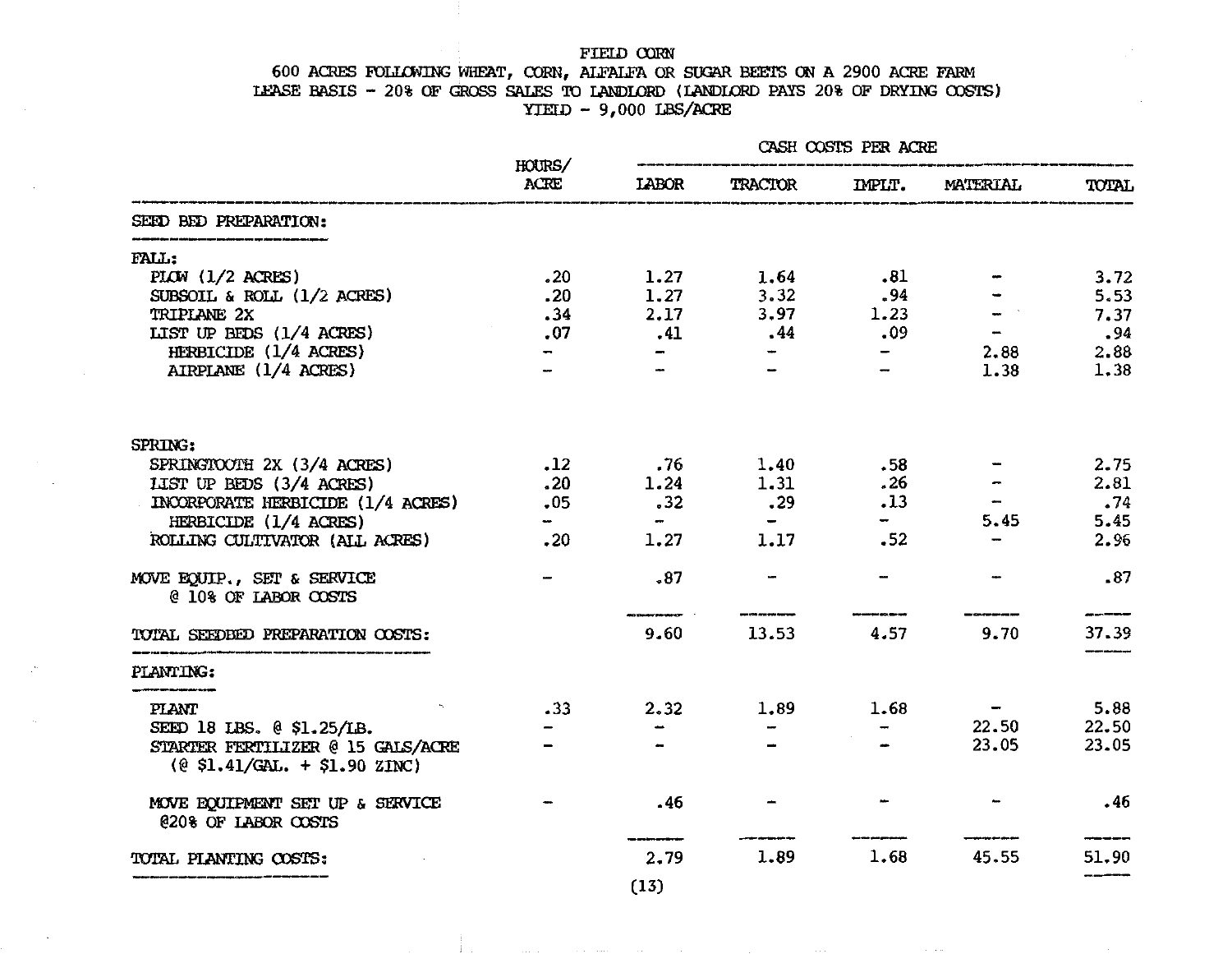| CURN CUNI.                                           | HOURS/                   | CASH COSTS PER ACRE      |                          |                          |                          |              |  |
|------------------------------------------------------|--------------------------|--------------------------|--------------------------|--------------------------|--------------------------|--------------|--|
|                                                      | <b>ACRE</b>              | <b>IABOR</b>             | TRACTOR                  | IMPLT.                   | <b>MATERIAL</b>          | <b>TOTAL</b> |  |
| GROWING COSTS:                                       |                          |                          |                          |                          |                          |              |  |
| <b>BREAK CRUST (10% ACRES)</b>                       | .02                      | $\cdot$ 13               | .12                      | .05                      |                          | .30          |  |
| CUIWORM CONTROL (20% ACRES)                          |                          |                          |                          |                          |                          |              |  |
| <b>MATERIAL</b>                                      |                          |                          |                          | -                        | 4.50                     | 4.50         |  |
| <b>AIRPLANE</b>                                      |                          | $\sim$                   |                          | $\overline{\phantom{0}}$ | 1.10                     | 1.10         |  |
| ROLLING CULTIVATOR                                   | .17                      | 1.08                     | .99                      | $-72$                    | $\overline{\phantom{a}}$ | 2.79         |  |
| FURROW & SIDE DRESS                                  | .29                      | 1.85                     | 1.95                     | .50                      | $\frac{1}{2}$            | 4.30         |  |
| 200 LBS. N @ 24c/LB.                                 | $\overline{\phantom{a}}$ | $\overline{\phantom{a}}$ | $\overline{\phantom{0}}$ | $\overline{\phantom{a}}$ | 48.00                    | 48.00        |  |
| DITCH & CLOSE 2X                                     | .10                      | .70                      | 1.17                     | .24                      | $\overline{\phantom{m}}$ | 2.11         |  |
| IRRIGATE 6X @ 1.25 HRS./ACRE                         | 7.50                     | 41.70                    |                          |                          | $\overline{\phantom{0}}$ | 41.70        |  |
| WATER 1.5 AC.FT.@ \$9.99/FT.                         | $\overline{\phantom{0}}$ |                          |                          | $\overline{\phantom{0}}$ | 14.99                    | 14.99        |  |
| 1.5 AC.FT. WEIL @ \$20.16                            |                          |                          |                          |                          | 30.24                    | 30.24        |  |
| HERBICIDE - GROUND RIG(1/2 ACRES)                    | .08                      | .51                      | .47                      | .05                      | $\frac{1}{2}$            | 1.03         |  |
| 2,4-D AMINE $(0 8 02. (1/2 ACRES))$                  | $\overline{\phantom{0}}$ |                          |                          |                          | .69                      | .69          |  |
| MITICIDE - CUSTOM                                    |                          |                          |                          |                          | 5.50                     | 5.50         |  |
| MATERIAL                                             |                          |                          |                          |                          | 14.97                    | 14.97        |  |
| MOVE EQUIP., SET UP & SERVICE<br>@ 15% OF LABOR COST |                          | 6.90                     |                          |                          |                          | 6.90         |  |
| TOTAL GROWING COSTS:                                 |                          | 52.87                    | 4.69                     | 1.57                     | 119.98                   | 179.11       |  |
| MISCELLANEOUS COSTS:                                 |                          |                          |                          |                          |                          |              |  |
| SUPERVISORS SALARIES, ACCOUNTING,<br>OFFICE EXPENSE  |                          |                          |                          |                          | 21.46                    | 21.46        |  |
| PRODUCTION LOAN INTEREST COST                        |                          |                          |                          |                          | 21.06                    | 21.06        |  |
| PICKUP AND TRUCK USE                                 |                          |                          |                          |                          | 2.09                     | 2.09         |  |
| MISC. EQUIPMENT USE                                  |                          | .47                      | .52                      | $-38$                    | $\frac{1}{2}$            | 1.37         |  |
| EQUIPMENT LOAN INTEREST COST                         |                          |                          |                          |                          | 10.59                    | 10.59        |  |
| BUILDING (TAXES, INS., REPAIRS)                      |                          |                          |                          |                          | 1.00                     | 1.00         |  |
| TOTAL MISCELLANEOUS COSTS:                           |                          | .47                      | .52                      | .38                      | 56.20                    | 57.57        |  |
|                                                      |                          |                          |                          |                          |                          | 325.97       |  |
| TOTAL PRE-HARVEST CASH COSTS:                        |                          |                          |                          |                          |                          |              |  |

 $(14)$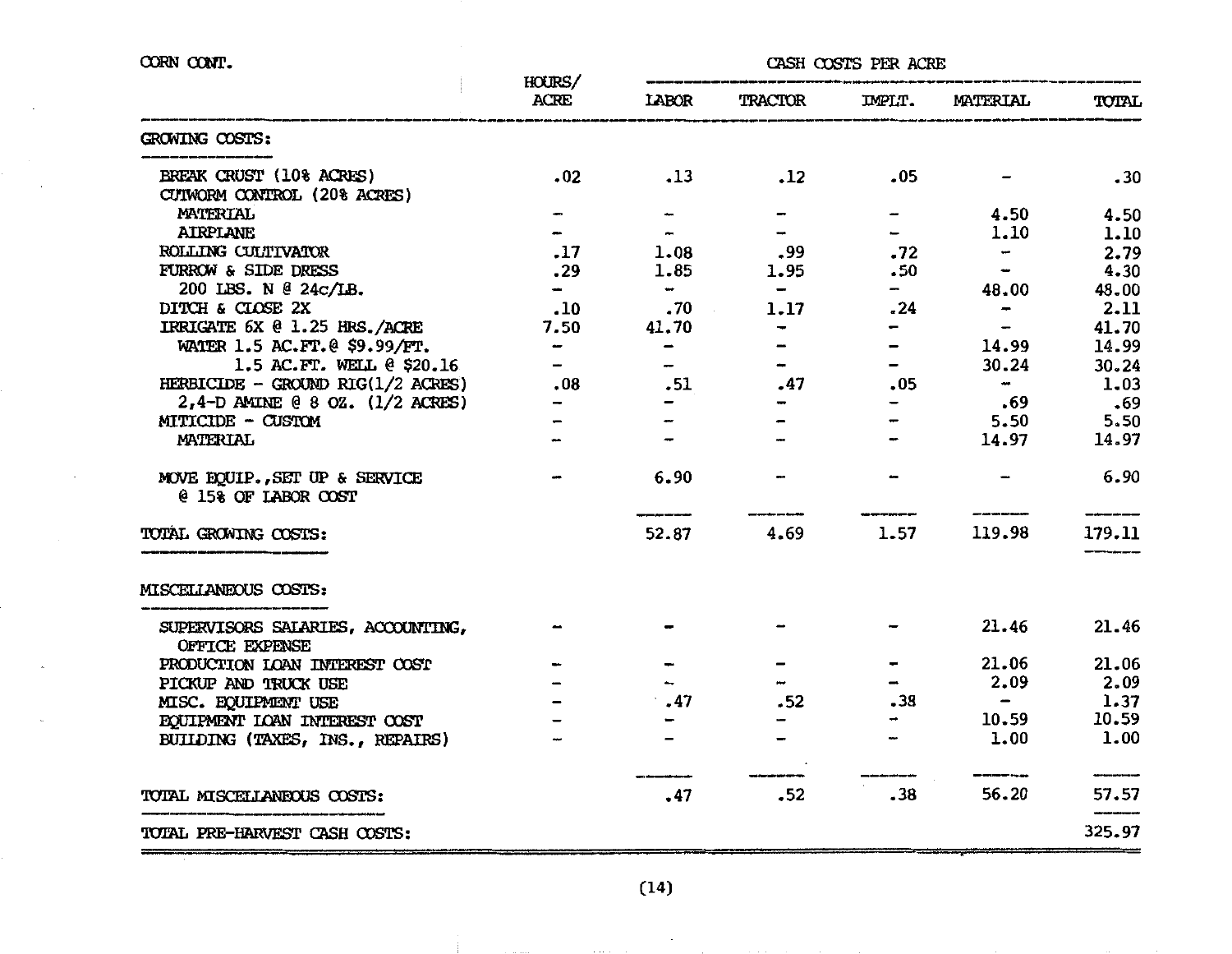| CORN CONT.                                                                                              |                   |                                                  |                                        |                                                             | CASH COSTS PER ACRE |                              |  |  |
|---------------------------------------------------------------------------------------------------------|-------------------|--------------------------------------------------|----------------------------------------|-------------------------------------------------------------|---------------------|------------------------------|--|--|
|                                                                                                         | HOURS/<br>ACRE    | <b>LABOR</b>                                     | TRACTOR                                | IMPLT.                                                      | <b>MATERIAL</b>     | TOTAL                        |  |  |
| HARVEST COSTS:                                                                                          |                   |                                                  |                                        |                                                             |                     |                              |  |  |
| <b>COMBINE</b><br>BANKOUT WAGON<br>CHOP STUBBLE<br>DRYING $(1/4 \text{ CORN} \otimes $4.40/\text{TON})$ | .22<br>.22<br>.25 | 1.55<br>1.40<br>1.59<br>$\overline{\phantom{a}}$ | 5.12<br>1.29<br>1.68<br>$\blacksquare$ | 2.00<br>$\overline{\mathbf{.26}}$<br>1.03<br>$\blacksquare$ | 4.95                | 8.66<br>2.95<br>4.30<br>4.95 |  |  |
| TOTAL HARVEST COSTS:                                                                                    |                   | 4.54                                             | 8.09                                   | 3.29                                                        | 4.95                | 20.87                        |  |  |
| POST HARVEST COSTS:                                                                                     |                   |                                                  |                                        |                                                             |                     |                              |  |  |
| STUBBLE DISC                                                                                            | .22               |                                                  | $1.40$ $3.65$                          | 2.07                                                        |                     | 7.12                         |  |  |
| CASH CULTURAL AND HARVEST COSTS:                                                                        |                   |                                                  |                                        |                                                             |                     | 353.96                       |  |  |
| SHARE RENT (20% OF GROSS, LESS                                                                          |                   |                                                  |                                        |                                                             | 61.63               | 61.63                        |  |  |
| 20% OF DRYING AND DOCKAGE)<br>DOCKAGE, TENNANTS SHARE(2% OF 90 CWT.)                                    |                   |                                                  |                                        |                                                             | 5.11                | 5.11                         |  |  |
| TOTAL CASH COSTS:                                                                                       |                   |                                                  |                                        |                                                             |                     | 420.70                       |  |  |
| INVESTMENT COSTS:                                                                                       |                   |                                                  |                                        |                                                             |                     | $\epsilon$                   |  |  |
| BUILDINGS (INTEREST & DEPRECIATION)<br>TRACTORS & IMPLT. (INT. & DEPRE.)                                |                   |                                                  |                                        |                                                             | 5.69<br>28.63       | 5.69<br>28.63<br>----------  |  |  |
| TOTAL INVESTMENT COSTS:                                                                                 |                   |                                                  |                                        |                                                             | 34.32               | 34.32                        |  |  |
| TOTAL ALL COSTS PER ACRE:                                                                               |                   |                                                  |                                        |                                                             |                     | 455.02                       |  |  |
| COST PER CWT.                                                                                           |                   |                                                  |                                        |                                                             |                     | 5.06                         |  |  |

(MANAGEMENT FEE @ 5% OF GROSS INCOME - 90 CWT. @ \$3.55/CWT.) ----- (\$ 15.98) (usual charge for management not included in this study)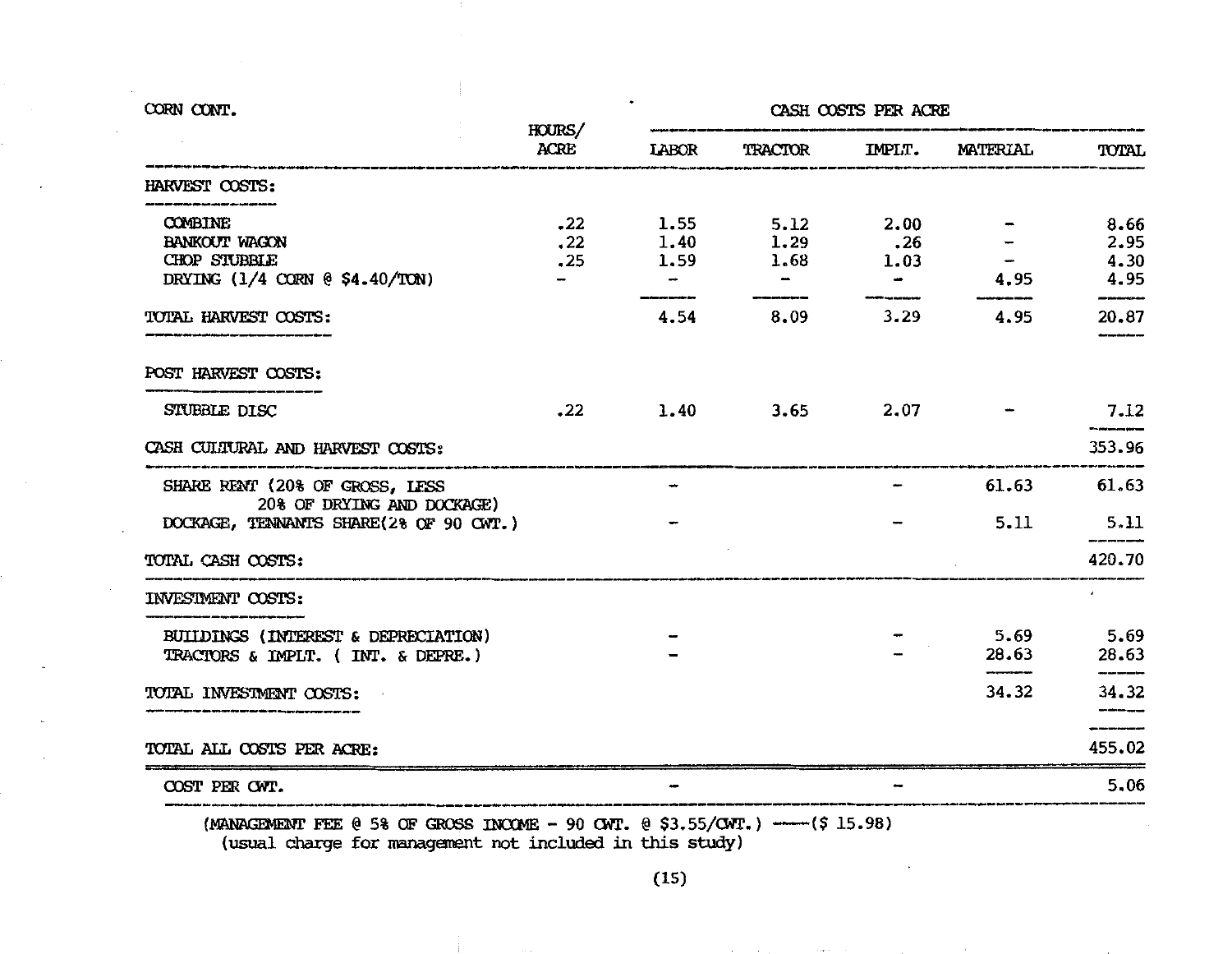|  |  | COOL FER CAL. HI VERIING ITEMPO GEO DIFINE REGIONS                                                                                                                                      |  |  |
|--|--|-----------------------------------------------------------------------------------------------------------------------------------------------------------------------------------------|--|--|
|  |  | التأريش ويربان بأنة بالأريش والربان والمراكب الأراث أبار أنار أنار أنار والمستحدد والمحاديث المحادي والمراجع والمراجع والمراجع والمراجع والمستحد والمستحد والمحاديث والمحاديث والمحاديث |  |  |

COOP DER OUT AS VARYING VIETDE AND SHA

| <b>CROP</b>  |      | Crop Share Rental in Percent<br>الرائبونية وبهزي بنجي ويعنف وولينا و |      |  |  |  |  |
|--------------|------|----------------------------------------------------------------------|------|--|--|--|--|
| YIEID        | 25%  | 20%                                                                  | 158  |  |  |  |  |
| $1,000$ lbs  | 6.47 | 6.30                                                                 | 6.30 |  |  |  |  |
| $9,000$ lbs  | 5.26 | 5.06                                                                 | 4.91 |  |  |  |  |
| $11,000$ lbs | 4.48 | 4.31                                                                 | 4.13 |  |  |  |  |
|              |      | (Cost in \$ per hundred weight)                                      |      |  |  |  |  |

NOTE: The estimated crop price of \$3.55/cwt. is the projected free market price and does not include government support estimated at an additional \$1.86 per cwt. Government crop support payments are subject to a \$50,000 limit per fann.

 $(16)$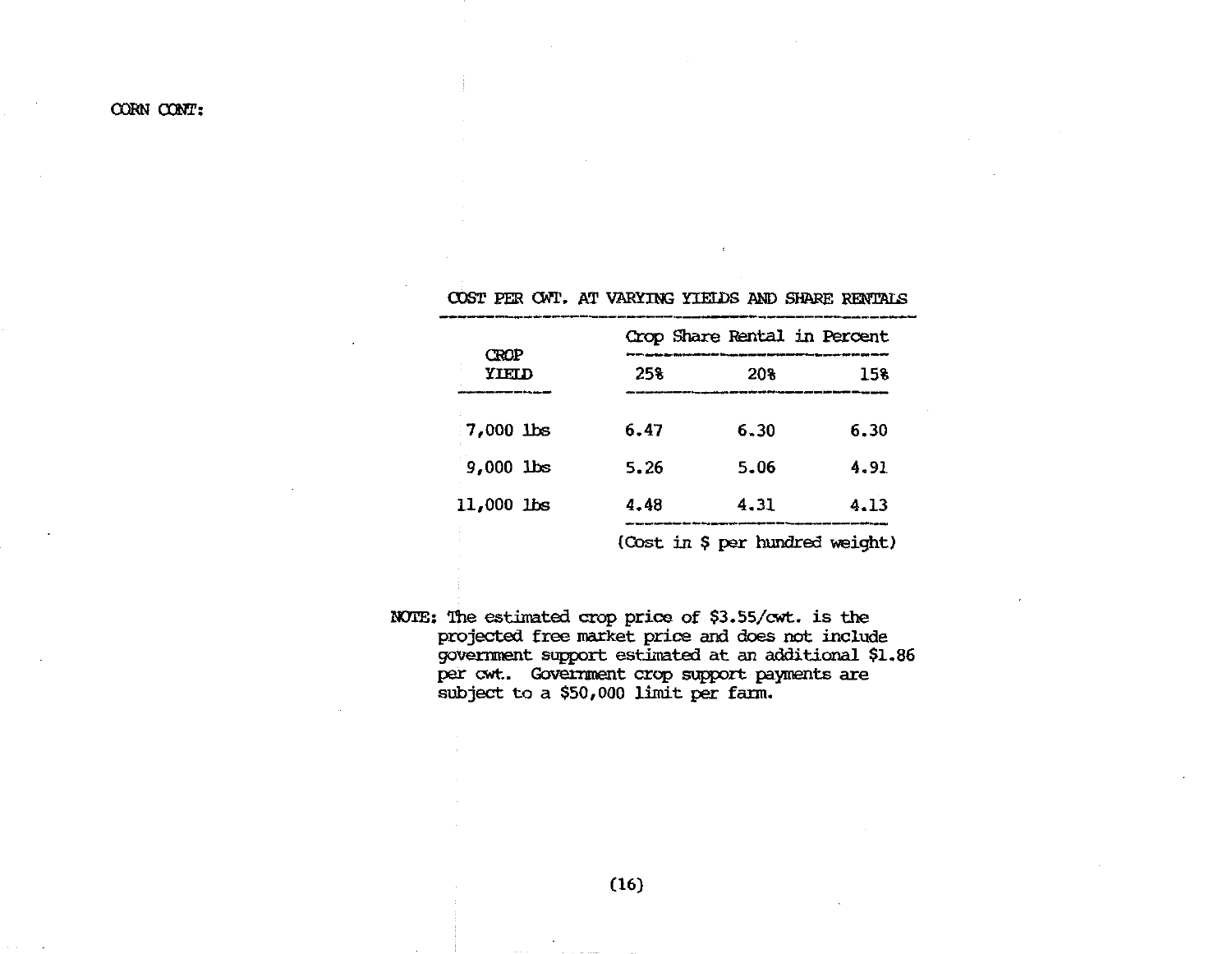#### SUGAR BEETS (22 TONS/ACRE -  $158$  SUGAR) 300 ACRES FOLLOWING WHEAT FALL & SPRING PLANTING/FALL HARVEST

41

 $\sim$  .

 $\sim$  1.

 $\hat{\mathcal{A}}$ 

 $\mathcal{L} \subset \mathcal{N}$ 

|                                                      | HOURS/                   |                                 |                                                                                                                                                                                                                                                                                                                                                                                                                                                                            |                                   |                          |              |  |  |
|------------------------------------------------------|--------------------------|---------------------------------|----------------------------------------------------------------------------------------------------------------------------------------------------------------------------------------------------------------------------------------------------------------------------------------------------------------------------------------------------------------------------------------------------------------------------------------------------------------------------|-----------------------------------|--------------------------|--------------|--|--|
|                                                      | <b>ACRE</b>              | <b>LABOR</b>                    | <b>TRACTOR</b>                                                                                                                                                                                                                                                                                                                                                                                                                                                             | IMPLT.                            | <b>MATERIAL</b>          | <b>TOTAL</b> |  |  |
| FALL GROUND PREPARATION:                             |                          |                                 |                                                                                                                                                                                                                                                                                                                                                                                                                                                                            |                                   |                          |              |  |  |
| BALE STRAW (CUSTOM - NO CHARGE)                      |                          |                                 |                                                                                                                                                                                                                                                                                                                                                                                                                                                                            |                                   |                          |              |  |  |
| V DITCH, OPEN & CLOSE                                | .05                      | .35                             | .58 <sub>1</sub>                                                                                                                                                                                                                                                                                                                                                                                                                                                           | .24                               |                          | 1.18         |  |  |
| PRE-IRRIGATE                                         | 1.25                     | 6.95                            | $\sim$                                                                                                                                                                                                                                                                                                                                                                                                                                                                     | $\sim$                            |                          | 6.95         |  |  |
| <b>WATER</b>                                         | m.                       | $\frac{1}{2}$                   | $\frac{1}{2}$                                                                                                                                                                                                                                                                                                                                                                                                                                                              | $\rightarrow$                     | 11.31                    | 11.31        |  |  |
| MISC(SHOVEIS & DAMS)                                 |                          | $\frac{1}{2}$ and $\frac{1}{2}$ | $\frac{1}{2}$ and $\frac{1}{2}$                                                                                                                                                                                                                                                                                                                                                                                                                                            | $\frac{1}{2}$ and $\frac{1}{2}$ . | $-30$                    | .30          |  |  |
| DISC 2X                                              | $-26$                    | 1.66                            | 3.03                                                                                                                                                                                                                                                                                                                                                                                                                                                                       | 1.79                              |                          | 6.48         |  |  |
| TRIPLANE 2X                                          | .34                      | 2.17                            | 3.97                                                                                                                                                                                                                                                                                                                                                                                                                                                                       | 1.23                              |                          | 7.37         |  |  |
| <b>LIST</b>                                          | .25                      | 1.76                            | 1.68                                                                                                                                                                                                                                                                                                                                                                                                                                                                       | $-34$                             |                          | 3.78         |  |  |
| MOVE EQUIP. SET UP & SERVICE<br>@ 10% OF IABOR COSTS |                          | .59                             | $\overline{\phantom{a}}$                                                                                                                                                                                                                                                                                                                                                                                                                                                   |                                   |                          | .59          |  |  |
| TOTAL GROUND PREP. COSTS:                            |                          | 13.48                           | 9.26                                                                                                                                                                                                                                                                                                                                                                                                                                                                       | $\frac{1}{3.60}$                  | II.6I                    | 37.95        |  |  |
| PLANTING                                             |                          |                                 |                                                                                                                                                                                                                                                                                                                                                                                                                                                                            |                                   |                          |              |  |  |
| FALL (150 ACRES)                                     |                          |                                 |                                                                                                                                                                                                                                                                                                                                                                                                                                                                            |                                   |                          |              |  |  |
| INCORP. HERB. 1X                                     | .17                      | 1.20                            | 1.14                                                                                                                                                                                                                                                                                                                                                                                                                                                                       | .63                               | 19.79                    | 22.76        |  |  |
| APPLY FERT. & PLANT                                  | .17                      | 1.20                            | .99                                                                                                                                                                                                                                                                                                                                                                                                                                                                        | .86                               |                          | 3.05         |  |  |
| SEED 2 LBS.                                          | $\overline{\phantom{a}}$ | $\sim$ .                        | $\frac{1}{2}$                                                                                                                                                                                                                                                                                                                                                                                                                                                              | $-$                               | 10.00                    | 10.00        |  |  |
| STARTER FERT, 10 GALS.                               |                          |                                 |                                                                                                                                                                                                                                                                                                                                                                                                                                                                            |                                   | 9.35                     | 9.35         |  |  |
| SPRING (150 ACRES)                                   |                          |                                 |                                                                                                                                                                                                                                                                                                                                                                                                                                                                            |                                   |                          |              |  |  |
| WINTER WEED CONTROL 2X AIR                           |                          | $\sim$                          |                                                                                                                                                                                                                                                                                                                                                                                                                                                                            | $\bullet$                         | 16.44                    | 16.44        |  |  |
| LILLISTON 2X                                         | .20                      | 1.41                            | 1.17                                                                                                                                                                                                                                                                                                                                                                                                                                                                       | .52                               | $\sim$                   | 3.10         |  |  |
| PLANT WITHOUT FERTILIZER                             | .17                      | $-1.20$                         | .99                                                                                                                                                                                                                                                                                                                                                                                                                                                                        | .86                               | $\sim$ $\sim$            | 3.05         |  |  |
| SEED 2 LBS.                                          | $\rightarrow$            | $\frac{1}{2}$                   | $\frac{1}{2} \left( \frac{1}{2} \right) \left( \frac{1}{2} \right) \left( \frac{1}{2} \right) \left( \frac{1}{2} \right) \left( \frac{1}{2} \right) \left( \frac{1}{2} \right) \left( \frac{1}{2} \right) \left( \frac{1}{2} \right) \left( \frac{1}{2} \right) \left( \frac{1}{2} \right) \left( \frac{1}{2} \right) \left( \frac{1}{2} \right) \left( \frac{1}{2} \right) \left( \frac{1}{2} \right) \left( \frac{1}{2} \right) \left( \frac{1}{2} \right) \left( \frac$ | $\frac{1}{2}$ and $\frac{1}{2}$   | 10.00                    | 10.00        |  |  |
| WEED CONTROL, BAND SPRAY                             | $ -$                     | $\frac{1}{2}$ and $\frac{1}{2}$ | $\frac{1}{2}$ and $\frac{1}{2}$                                                                                                                                                                                                                                                                                                                                                                                                                                            | $\mathbf{m} = 0$                  | 15.59                    | 15.59        |  |  |
| RECULTIVATE (30 ACRES)                               | .03                      | $-21$                           | .20                                                                                                                                                                                                                                                                                                                                                                                                                                                                        | .04                               | $\frac{1}{2}$            | .45          |  |  |
| REPLANT (30 ACRES)                                   | .03                      | .21                             | .18                                                                                                                                                                                                                                                                                                                                                                                                                                                                        | .14                               | $\overline{\phantom{0}}$ | .53          |  |  |
| <b>SEED</b>                                          |                          | $\frac{1}{2}$                   |                                                                                                                                                                                                                                                                                                                                                                                                                                                                            |                                   | 2.00                     | 2.00         |  |  |
| MOVE EQUIP. SET UP & SERVICE<br>@ 20% OF LABOR COSTS | $\overline{\phantom{0}}$ | 1.08                            |                                                                                                                                                                                                                                                                                                                                                                                                                                                                            |                                   | $\blacksquare$           | 1.08         |  |  |
| TOTAL PLANTING COSTS:                                |                          | 6.50                            | 4.68                                                                                                                                                                                                                                                                                                                                                                                                                                                                       | 3.06                              | 83.17                    | 97.41        |  |  |

COST'S PER ACRE

 $(17)$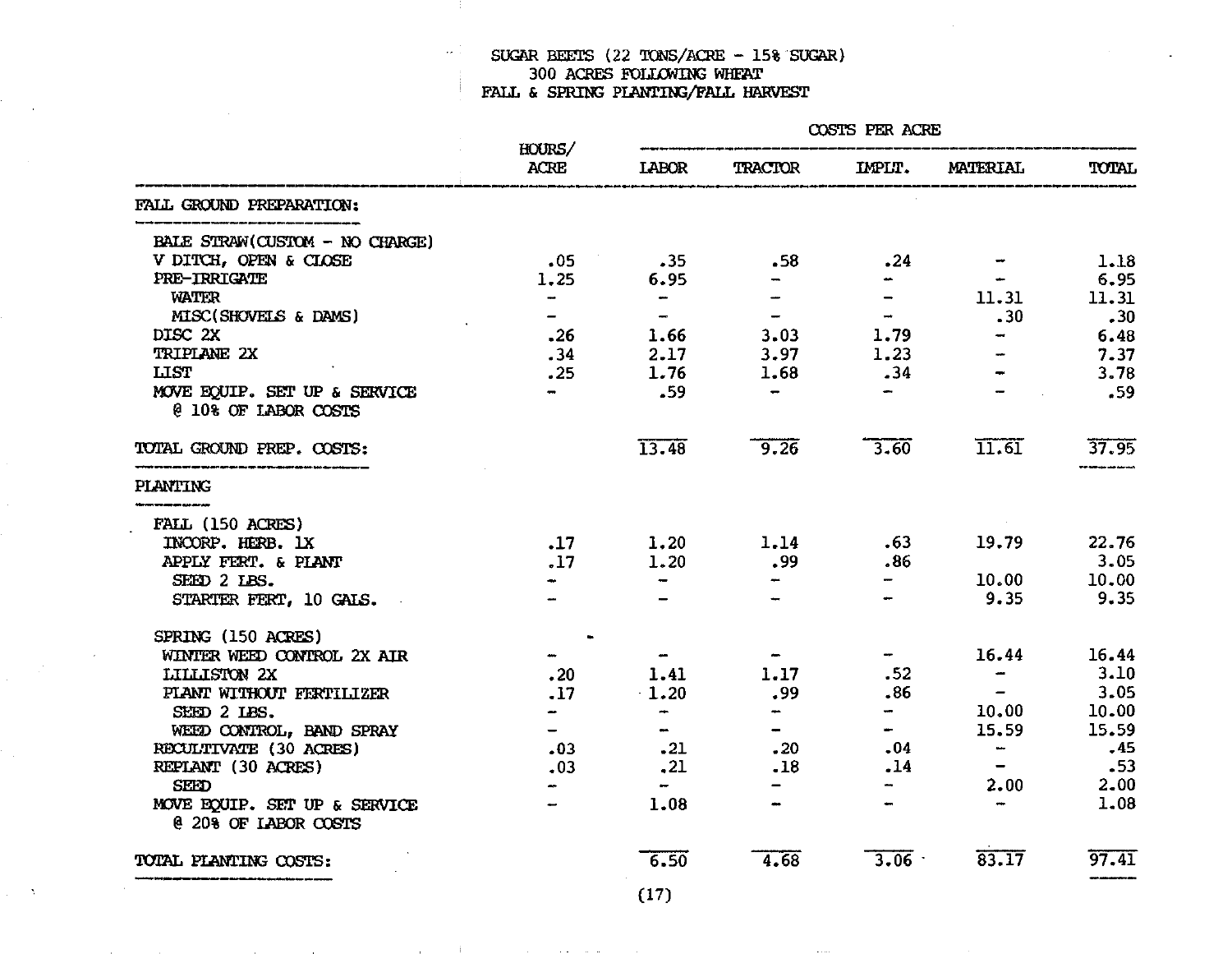| SUGAR BEETS CONT.                                   | HOURS/                       | CASH COSTS PER ACRE      |                          |                          |                                 |        |  |
|-----------------------------------------------------|------------------------------|--------------------------|--------------------------|--------------------------|---------------------------------|--------|--|
|                                                     | <b>ACRE</b>                  | <b>LABOR</b>             | <b>TRACTOR</b>           | IMPLT.                   | MATERIAL                        | TOTAL  |  |
| <b>GROWING:</b>                                     |                              |                          |                          |                          |                                 |        |  |
| <b>CULTIVATE</b>                                    | $\overline{\phantom{1}}$ .33 | $2.32$ $2.22$            |                          | .44                      |                                 | 4.98   |  |
| CUIWORM BAIT (1/3 AC.)                              |                              |                          |                          |                          | 3.77                            | 3.77   |  |
| FLAT ROLL                                           | .12                          | .76                      | .70                      | .14                      | $\mathbf{w} \in \mathbb{R}^n$   | 1.61   |  |
| THIN (ELECTRONIC)                                   | .33                          | 2.32                     | 1.93                     | 2.44                     | $-$                             | 6.69   |  |
| <b>HOE</b>                                          |                              |                          |                          |                          | 50.00                           | 50.00  |  |
| FERTILIZE 90 LBS. N @ 24c/lb.                       | .33                          | 2.32                     | 2.22                     | $-57$                    | 21.60                           | 26.71  |  |
| LAYBY HERBICIDE                                     | $\cdot$ 25                   | 1.76                     | 1.46                     | .75                      | 9.79                            | 13.76  |  |
| ROLLING CULTIVATOR                                  | $\cdot$ 20                   | 1.41                     | 1.17                     | .52                      | $\sim$                          | 3.10   |  |
| V DITCH, OPEN & CLOSE 3X                            | .15                          | 1.06                     | 1.75                     | .72                      | $\frac{1}{2}$ and $\frac{1}{2}$ | 3.53   |  |
| IRRIGATE 7X                                         | 8.75                         | 48.65                    | $\frac{1}{2}$            | $\frac{1}{2}$            | $\frac{1}{2}$ and $\frac{1}{2}$ | 48.65  |  |
| WATER                                               |                              | $\overline{\phantom{m}}$ | $\overline{\phantom{a}}$ | $\overline{\phantom{a}}$ | 60.32                           | 60.32  |  |
| MISC. (SHOVELS, DAMS)                               |                              |                          |                          |                          | 2.00                            | 2.00   |  |
| INSECT & DISEASE CONTROL                            |                              |                          |                          |                          |                                 |        |  |
| AIRPLANE 3X                                         |                              |                          |                          | mana.                    | 16.50                           | 16.50  |  |
| WORMS 1X                                            |                              |                          |                          | $\overline{\phantom{a}}$ | 18.32                           | 18.32  |  |
| MILDEW 2X, SULFUR                                   |                              |                          |                          |                          | 10.40                           | 10.40  |  |
| MOVE EQUIP. SET UP & SERVICE                        |                              | 1.79                     |                          |                          | $\frac{1}{2}$                   | 1.79   |  |
| @ 15% OF LABOR COSTS(-HOE, IRRIG.)                  |                              |                          |                          |                          |                                 |        |  |
| GROWING COSTS:                                      |                              | 62.40                    | $\overline{11.45}$       | $\overline{5.59}$        | 192.70                          | 272.14 |  |
| MISCELLANEOUS COSTS:                                |                              |                          |                          |                          |                                 |        |  |
| PICKUP & TRUCK USE                                  |                              |                          |                          |                          | 4.45                            | 4.45   |  |
| SUPERVISORS' SALARIES, ACCOUNTING<br>OFFICE EXPENSE |                              |                          |                          |                          | 45.74                           | 45.74  |  |
| BUILDING (TAXES, INS., REPAIRS)                     |                              |                          |                          |                          | 1.00                            | 1.00   |  |
| MISC. EQUIP. USE                                    |                              | .99                      | 1.12                     | .81                      |                                 | 2.92   |  |
| PRODUCTION LOAN INTEREST COST                       |                              |                          |                          | me.                      | 27.11                           | 27.11  |  |
| EQUIPMENT LOAN INTEREST COST                        |                              |                          |                          |                          | 7.31                            | 7.31   |  |
| MISCELLANEOUS COSTS:                                |                              | $-99$                    | $\overline{1.12}$        | $\overline{.81}$         | 85.61                           | 88.53  |  |
| TOTAL PRE-HARVEST CASH COSTS:                       |                              |                          |                          |                          | \$.                             | 496.03 |  |

(18)

 $\mathcal{S}_{\mathcal{A}}$ 

 $\mathbb{Z}^2$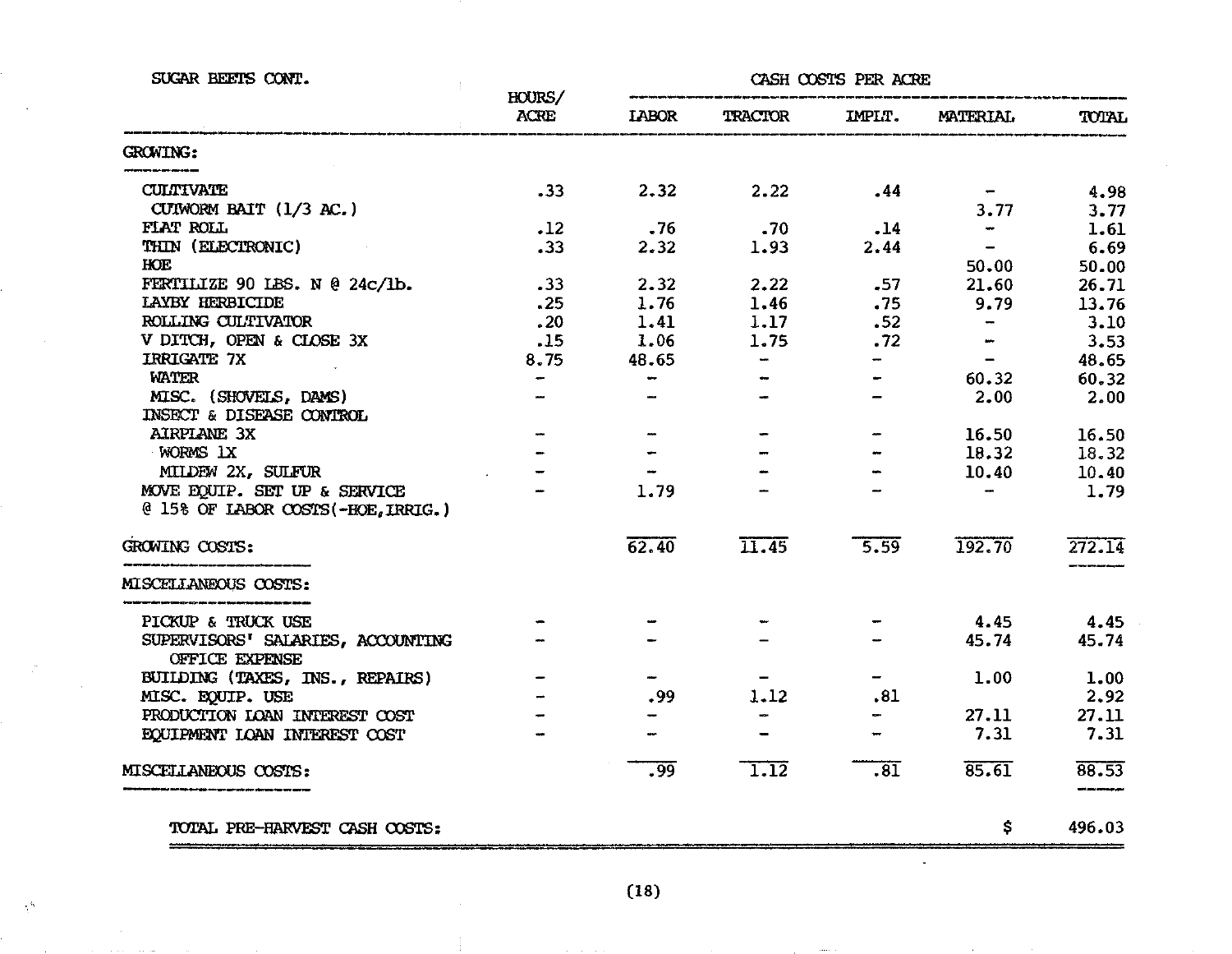| SUGAR BEETS CONT.<br>HARVEST COSTS: $(CUSTOM)(top & diag, $2/ton; hall, $2.75/ton)$                                              | TOTALS<br>104.50       |
|----------------------------------------------------------------------------------------------------------------------------------|------------------------|
| PRODUCTION & HARVEST CASH COSTS:                                                                                                 | \$<br>600.53           |
| LANDOWNER SHARE (16% X 22 TONS @ \$34/TON)                                                                                       | 119.68                 |
| TOTAL CASH COSTS:                                                                                                                | \$<br>720.21           |
| <b>INVESTMENT COSTS:</b><br>BUILDING (interest & depreciation)<br>TRACTORS & IMPLTS. (int. & deprec.)<br>TOTAL INVESTMENT COSTS: | 5.69<br>26.48<br>32.17 |
| TOTAL ALL COSTS/ACRE:                                                                                                            | \$<br>752.38           |
| COST PER TON @ 22 TONS/ACRE:                                                                                                     | \$<br>34.20            |

| COST SUMMARY:                                                     |                                         | <b>CASH</b>                | NON-CASH                                            | TOTAL                      |
|-------------------------------------------------------------------|-----------------------------------------|----------------------------|-----------------------------------------------------|----------------------------|
| فتقاض فالقارب والمرابين والمرار والمراري المتناول المسترا المتأول | COST PER ACRE (22 ton yield, 15% sugar) |                            |                                                     |                            |
| <b>GROWING</b><br><b>HARVEST</b><br><b>LANDOWNER</b>              |                                         | 496.03<br>104.50<br>119.68 | 32.17<br>$\blacksquare$<br>$\overline{\phantom{a}}$ | 528.20<br>104.50<br>119.68 |
| TOTAL:                                                            |                                         | 720.21<br>s                | 32.17                                               | 752.38                     |

#### COST PER TON AT VARYING YIEIDS AND SHARE RENTALS

|                      |               | Crop Share Rental in Percent |       |
|----------------------|---------------|------------------------------|-------|
| <b>CROP</b><br>YIELD | 20%           | 16%                          | 128   |
| 18 TONS              | 40.89         | 39.53                        | 38.17 |
| <b>22 TONS</b>       | 35.56         | 34.20                        | 32.84 |
| 26 TONS              | 31.87<br>(19) | 30.51                        | 29.15 |

 $$37.40$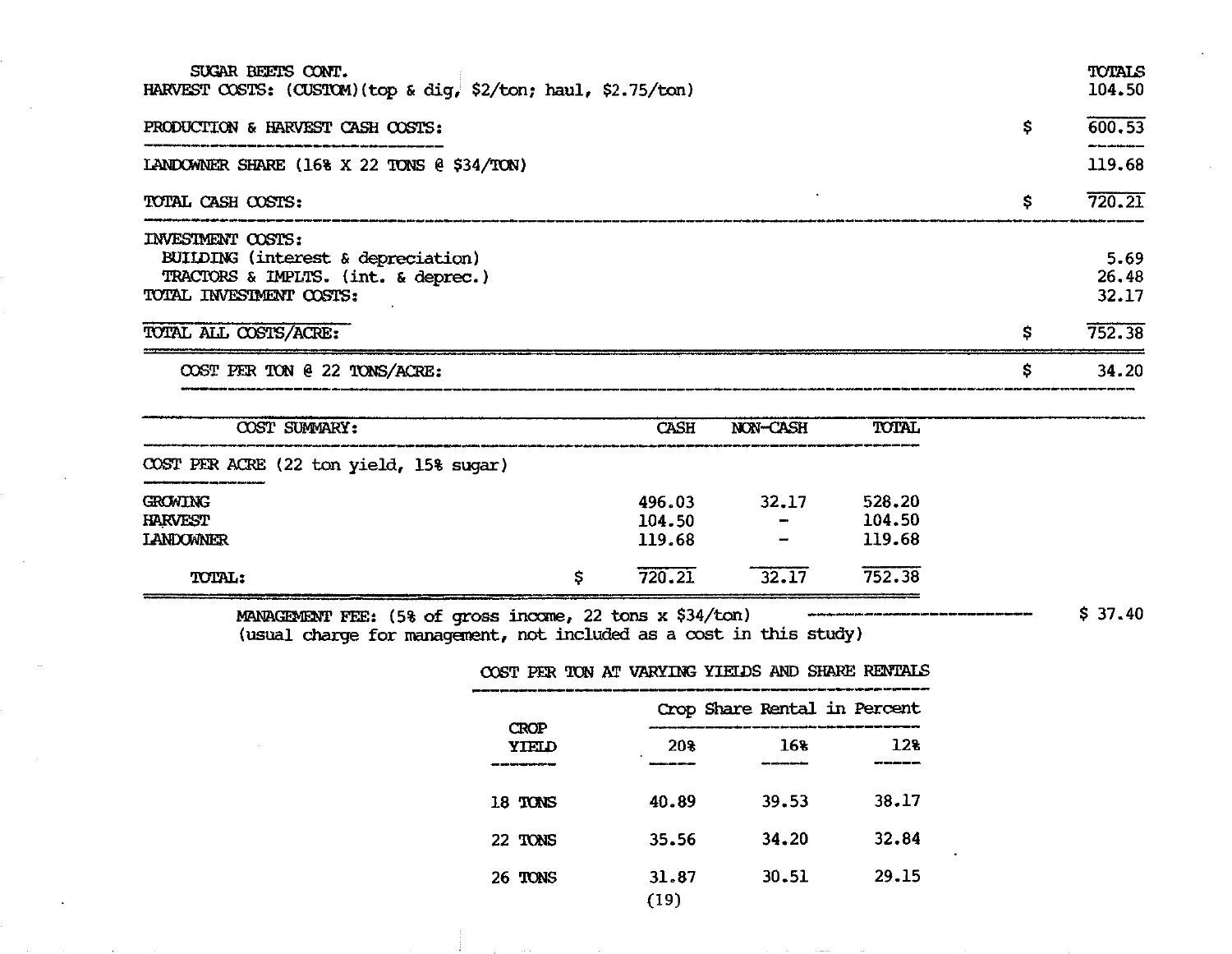#### 'l'CMl.'IDES ( 25 TGIS PER ACRE) 700 ACRES IN ROTATION FOLLOWING WHEAT OR CORN (1/2 EACH) TWO HARVESTER OPERATION (BOTH ELECTRONIC)

|                                                      | HOURS/<br>ACRE |              |               | CASH COSTS PER ACRE |                          |        |
|------------------------------------------------------|----------------|--------------|---------------|---------------------|--------------------------|--------|
|                                                      |                | <b>LABOR</b> | TRACTOR       | IMPLT.              | MATERIAL                 | TOTAL  |
| SEED BED PREPARATION:                                |                |              |               |                     |                          |        |
| FALL WORK:                                           |                |              |               |                     |                          |        |
| PLOW $1/2$ ACRES $\theta$ .4 HR/ACRE                 | .20            | 1.27         | 1.64          | .81                 |                          | 3.72   |
| LASERPLANE 10% ACRES @ \$120/AC.                     |                | $-$          | $\sim$ $\sim$ | $\frac{1}{2}$       | 12.00                    | 12.00  |
| SUBSOIL 1/2 AC. 2X AFTER WHEAT                       | $-40$          | 2.55         | 6.63          | 1.89                |                          | 11.07  |
| SUBSOIL 1/2 AC. 1X AFTER CORN                        | .20            | 1.27         | 3.32          | .94                 |                          | 5.53   |
| TRIPLANE 2X                                          | .34            | 2.17         | 3.97          | 1.23                | $\overline{\phantom{a}}$ | 7.37   |
| DISC 1X                                              | .13            | .83          | 1.52          | $.90 \times$        |                          | 3.24   |
| LIST (ALL FALL BEDDED)                               |                |              |               |                     |                          |        |
| WITHOUT NEMATICIDE (3/4 AC.)                         | .19            | 1.34         | 1.28          | .25                 |                          | 2.87   |
| W/NEMATICIDE (1/4 ACRES)                             | .09            | $\ddotsc$    | .60           | .16                 | 28.13                    | 29.52  |
| FLAT ROLL TO SHAPE                                   | .12            | .76          | .70           | .14                 | $\overline{\phantom{a}}$ | 1.61   |
| POWER INCORP. TO SHAPE (1/3 AC.)                     | .25            | 1.76         | 2.05          | .83                 | $\overline{\phantom{a}}$ | 4.64   |
| FALL APPLIED HERBICIDE (1/2 AC.)                     | .06            | $-42$        | .35           | .06                 | 12.24                    | 13.08  |
| GENERAL HERBICIDE, GROUND RIG                        | .16            | 1.13         | 1.40          | .17                 | 21.88                    | 24.58  |
| SPRING WORK:                                         |                |              |               |                     |                          |        |
| CULTIVATE $(2/3$ AC.) 1X                             | .09            | $\ddotsc$    | .60           | .12                 |                          | 1.36   |
| RE-CULTIVATE $(1/3$ AC.) 1X                          | .05            | .35          | .34           | .07                 |                          | .76    |
| MOVE EQUIP. SET UP & SERVICE<br>@ 10% OF LABOR COSTS |                | 1.51         |               |                     |                          | 1.51   |
| TOTAL IAND PREPARATION COSTS:                        |                | 16.63        | 24.39         | 7.57                | 74.25                    | 122.84 |

(20)

 $\alpha$  and  $\alpha$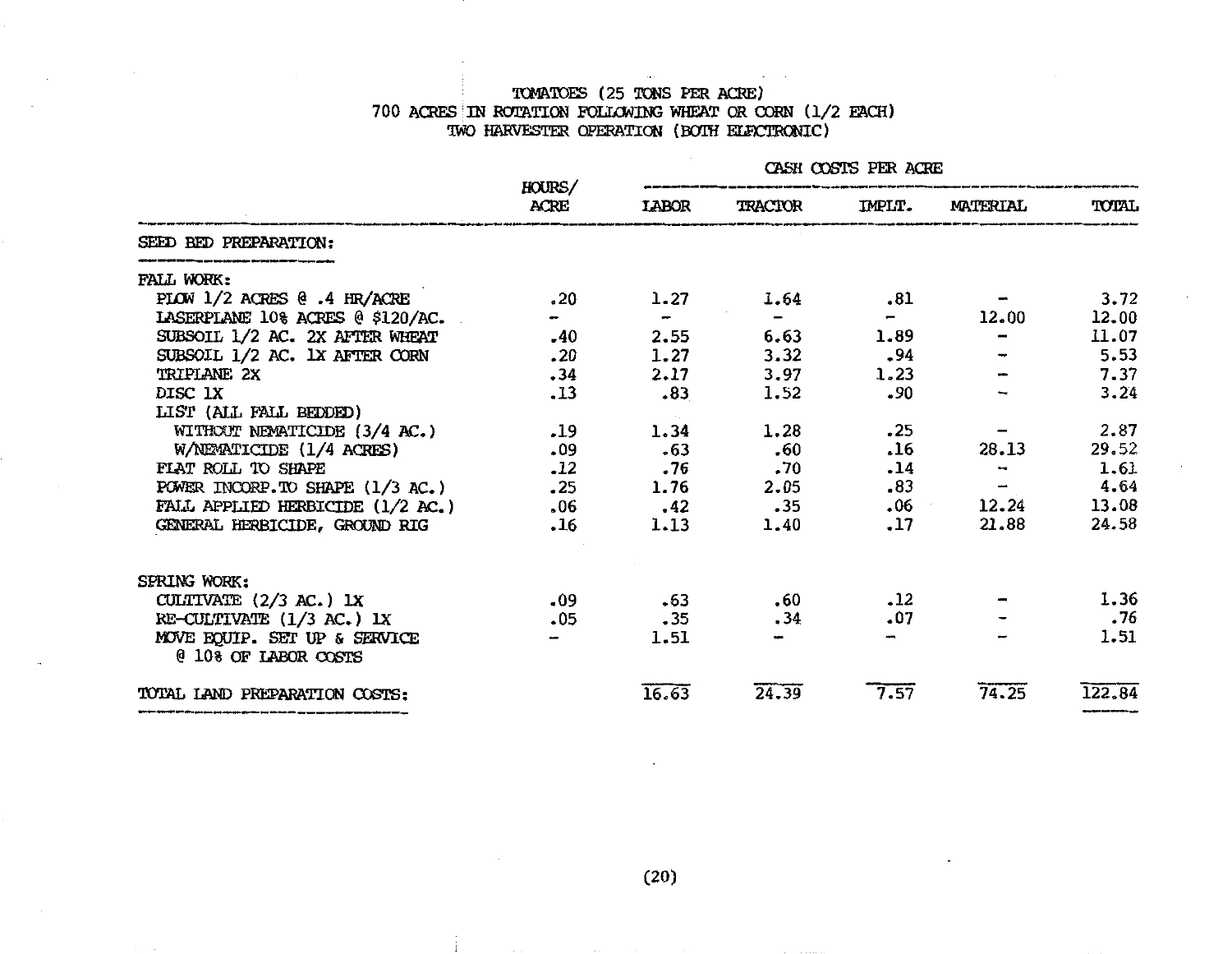| TOMATOES CONT.                    |                          | CASH COSTS PER ACRE      |                          |                          |                          |        |  |
|-----------------------------------|--------------------------|--------------------------|--------------------------|--------------------------|--------------------------|--------|--|
|                                   | HOURS/<br>ACRE           | LABOR                    | TRACTOR                  | IMPLT.                   | MATERIAL                 | TOTAL  |  |
| PLANTING:                         |                          |                          |                          |                          |                          |        |  |
| PLANT 2 ROWS (2 PEOPLE)           |                          |                          |                          |                          |                          |        |  |
| LIGHTWEIGHT TRACKLAYER 20%        | .07                      | .84                      | .61                      | 36ء                      | $\overline{\phantom{m}}$ | 1.82   |  |
| WHEEL TRACTOR 80%                 | .26                      | 3.14                     | 1.49                     | 1.34                     | $\overline{\phantom{0}}$ | 5.96   |  |
| SEED 2/3 HYBRID @ 1/2 IB.         | $\overline{\phantom{a}}$ | $\overline{\phantom{a}}$ | $\overline{\phantom{a}}$ | -                        | 61.67                    | 61.67  |  |
| $1/3$ O.P. $0$ 1 IB.              | $\overline{\phantom{a}}$ |                          | $\overline{\phantom{a}}$ | $\overline{\phantom{a}}$ | 6.67                     | 6.67   |  |
| STARTER FERT. 18 GALS./AC.        | $\overline{\phantom{a}}$ | $\overline{\phantom{a}}$ | $\overline{\phantom{a}}$ | $\frac{1}{2}$            | 26.92                    | 26.92  |  |
| HERB., SURFACE SPRAY 40% AREA     | .12                      | .84                      | .70                      | .13                      | 21.55                    | 23.22  |  |
| CRUST BREAKER FOR GERMINATION     | .40                      | 2.82                     | 2.34                     | $-54$                    | $\overline{\phantom{a}}$ | 5.69   |  |
| REPLANT (SEED ONLY) 10% AC.       | .03                      | .36                      | .17                      | .15                      | 6.67                     | 7.36   |  |
| MOVE EQUIP., SET UP & SERVICE     | $\overline{\phantom{a}}$ | 1.60                     | $\overline{\phantom{a}}$ | $\overline{\phantom{0}}$ | $\overline{\phantom{a}}$ | 1.60   |  |
| 20% OF LABOR COSTS                |                          |                          |                          |                          |                          |        |  |
| TOTAL PLANTING COSTS:             |                          | 9.61                     | 5.31                     | 2.52                     | 123.48                   | 140.91 |  |
|                                   |                          |                          |                          |                          |                          |        |  |
| <b>GROWING:</b>                   |                          |                          |                          |                          |                          |        |  |
| SPRINKLE IRRIG. STAND ESTAB.      |                          |                          |                          |                          |                          |        |  |
| 1/6 AC. NATURAL RAINFALL          |                          |                          |                          |                          |                          |        |  |
| $1/6$ AC. EARLY: 1X (33 HRS.)     | .36                      | 2.00                     |                          | . 79                     | .21                      | 3.00   |  |
| $1/3$ AC.MID-SEASON:2.5X (163 hr. | 1.80                     | 10.01                    |                          | 3.93                     | 1.05                     | 14.99  |  |
| $1/3$ AC. LATE: $3X$ (196 hrs.)   | 2.16                     | 12.01                    |                          | 4.72                     | 1.26                     | 17.99  |  |
| <b>CULTIVATE</b>                  | .25                      | 1.76                     | 1.68                     | .34                      | $\overline{\phantom{a}}$ | 3.78   |  |
| THIN (ELECTRONIC) 1/3 AC.         | .11                      | .77                      | .64                      | .81                      | $\overline{\phantom{a}}$ | 2.23   |  |
| HOE (HAND WEED)                   | and the contract         | $ -$                     | $\mathbf{w}$             | $\overline{\phantom{a}}$ | 70.00                    | 70.00  |  |
| FERT. 125 I.B. @ 24c              | .33                      | 2.32                     | 2.22                     | .57                      | 30.00                    | 35.11  |  |
| V DITCH, OPEN & CLOSE 3X          | .15                      | 1.06                     | 1.75                     | .72                      | $\overline{\phantom{m}}$ | 3.53   |  |
| IRRIGATE 7X @ 1.25 HR./AC.        | 8.75                     | 48.65                    | -                        | -                        | $\overline{\phantom{a}}$ | 48.65  |  |
| WATER 4 AC. FT.                   | $\rightarrow$            | $\overline{\phantom{a}}$ | -                        | $\overline{\phantom{a}}$ | 60.32                    | 60.32  |  |
| MISC. EQUIP. (SHOVELS, DAMS)      | $\overline{\phantom{a}}$ | $\sim$                   | $\sim$                   | $\overline{\phantom{a}}$ | 2.00                     | 2.00   |  |
| LAYBY HERBICIDE                   | .40                      | 2.82                     | 3.27                     | 1.49                     | 5.81                     | 13.39  |  |
| <b>CULTIVATE</b>                  | .29                      | 2.04                     | 1.95                     | .39                      | $\overline{\phantom{a}}$ | 4.38   |  |
| CULTIVATE WITH HI-CROP            | .33                      | 2.32                     | 1.89                     | .44                      |                          | 4.65   |  |
| VINE TRAINER 1/2 AC.              | .20                      | 1.41                     | 1.14                     | .23                      |                          | 2.78   |  |
| MOVE EQUIP., SETUP & SERVICE      |                          | 2.18                     |                          |                          |                          | 2.18   |  |
| @ 15% OF LABOR COSTS              |                          |                          |                          |                          |                          |        |  |
| TOTAL GROWING COSTS:              |                          | 89.35                    | 14.54                    | 14.44                    | 170.64<br>$\mathbf{r}$   | 288.97 |  |
|                                   |                          |                          |                          |                          |                          |        |  |

(21)

H.

 $\sim 10^{11}$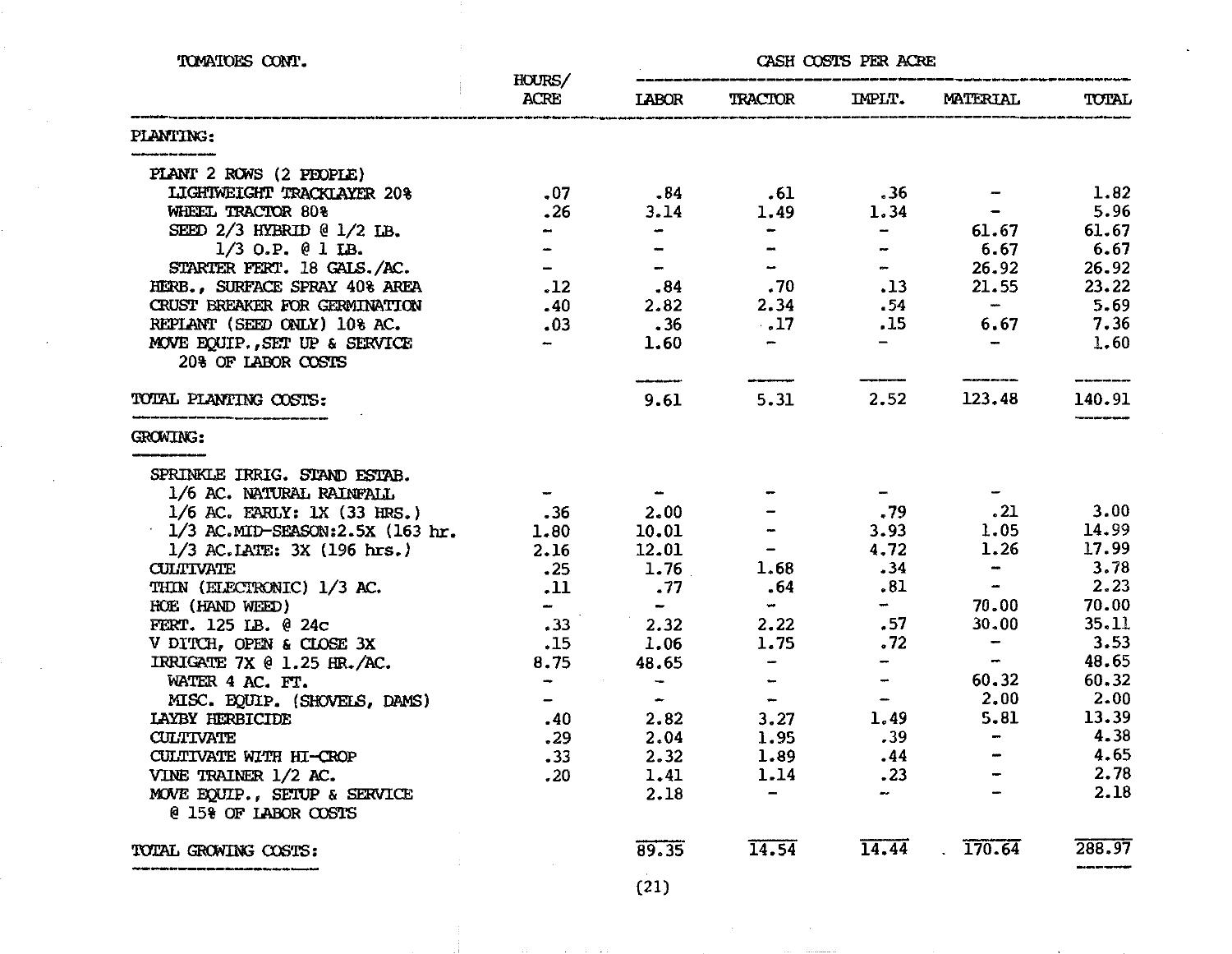| TUMATOES CONT.                                      |      | CASH COSTS PER ACRE<br>HOURS/ |         |                  |                                                     |                               |  |
|-----------------------------------------------------|------|-------------------------------|---------|------------------|-----------------------------------------------------|-------------------------------|--|
|                                                     | ACRE | <b>LABOR</b>                  | TRACTOR | <b>IMPLT.</b>    | MATERIAL                                            | <b>TOTAL</b>                  |  |
| GROWING - INSECT CONTROL:                           |      |                               |         |                  |                                                     |                               |  |
| AIRPLANE APPLICATION 3.5X @ \$5.50                  |      |                               |         |                  | 19.25                                               | 19.25                         |  |
| FLEA BEETLE 1/4 AC.                                 |      |                               |         |                  | 1.48                                                | 1.48                          |  |
| CUIWORMS, BAIT 1/4 AC.                              |      |                               |         |                  | 5.60                                                | 5.60                          |  |
| WORM CONTROL 2X                                     |      |                               |         |                  | 29.87                                               | 29.87                         |  |
| SULFUR DUST 35 LBS.                                 |      |                               |         |                  | 4.55                                                | 4.55                          |  |
| MOLD CONTROL WITH INSECTICIDE                       |      |                               |         |                  |                                                     |                               |  |
| $1/3ac$ . 2X + MIIDEW $1/2X$                        |      |                               |         |                  | 16.25                                               | 16.25                         |  |
| ETHEPHON 1/5 AC.                                    | .03  | .21                           | .17     | .03              | 7.25                                                | 7.66                          |  |
| WHITEWASH 1/5 AC. CUSTOM                            |      |                               |         |                  | 6.40                                                | 6.40                          |  |
| MOVE EQUIP. SET UP & SERVICE                        |      |                               |         |                  |                                                     |                               |  |
| 15% OF LABOR COSTS                                  |      | .03                           |         |                  |                                                     | .03                           |  |
| TOTAL - INSECT CONTROL COSTS:                       |      | .24                           | .17     | .03              | 90.65                                               | 91.10                         |  |
| MISCELLANEOUS:                                      |      |                               |         |                  |                                                     |                               |  |
| PICKUP & TRUCK USE                                  |      |                               |         |                  | 4.96                                                | 4.96                          |  |
| SUPERVISORS SALARIES, ACCOUNTING,<br>OFFICE EXPENSE |      |                               |         |                  | 50.96                                               | 50.96<br>.00                  |  |
| MISC. EQUIP. USE                                    |      | 1.11                          | 1.24    | .90 <sub>1</sub> | $\frac{1}{2}$ and $\frac{1}{2}$ . The $\frac{1}{2}$ | 3.25                          |  |
| BUILDING (TAXES, INS., REPAIRS)                     |      |                               |         |                  | $^{\circ}$ -67                                      | $\overline{\phantom{0}}$ . 67 |  |
| PRODUCTION LOAN INTEREST COST                       |      |                               |         |                  | 31.10                                               | 31.10                         |  |
| EQUIPMENT LOAN INTEREST COST                        |      |                               |         |                  | 14.32                                               | 14.32                         |  |
| CROP INSURANCE, ALL ACRES                           |      |                               |         |                  | 60.00                                               | 60.00                         |  |
| TOTAL - MISCELLANEOUS COSTS:                        |      | 1.11                          | 1.24    | .90              | 162.01                                              | 165.26                        |  |
| TOTAL, PRE-HARVEST CASH COSTS:                      |      |                               |         |                  | \$.                                                 | 809.08                        |  |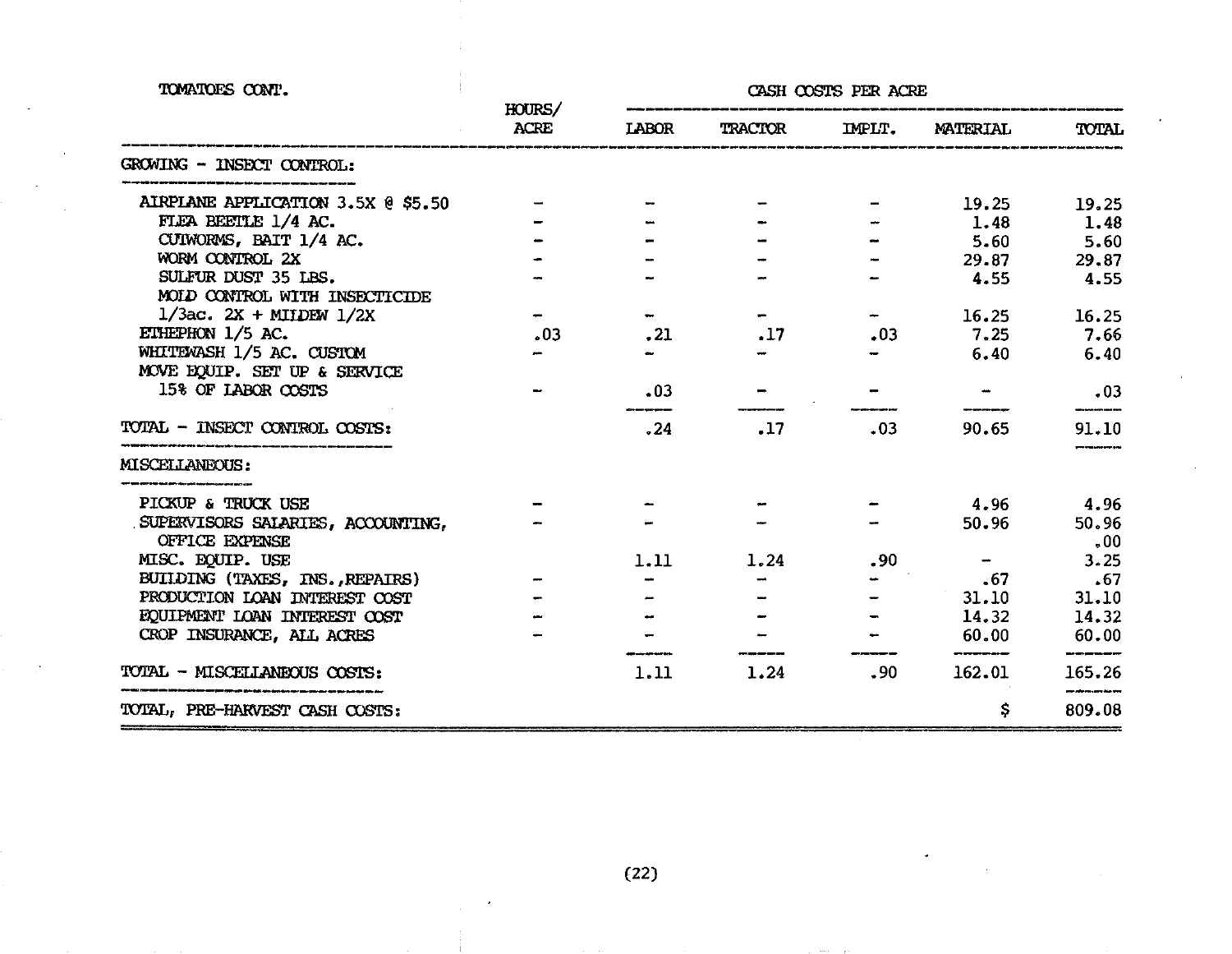| TUMATUES CUNT.                                                       | HOURS/      | CASH COSTS PER ACRE          |         |        |          |              |  |
|----------------------------------------------------------------------|-------------|------------------------------|---------|--------|----------|--------------|--|
|                                                                      | <b>ACRE</b> | LABOR                        | TRACTOR | IMPLT. | MATERIAL | <b>TOTAL</b> |  |
| HARVEST EXPENSE:                                                     |             |                              |         |        |          |              |  |
| NEW MACHINE 3/4 AC. (7 AC./SHIFT)<br>(TWO 10 HR. SHIFTS)             | 1.07        |                              | 31.10   |        |          | 31.10        |  |
| OLD MACHINE 1/4 AC. (7 AC./SHIFT)<br>(ONE 10 HR. SHIFT, PART SEASON) | .36         |                              | 17.96   |        |          | 17.96        |  |
| DRIVER, HARVESTER                                                    | 1.43        | 10.07                        |         |        |          | 10.07        |  |
| <b>6 SORTERS</b>                                                     | 8.58        | 43.16                        |         |        |          | 43.16        |  |
| 4 DOLLIES (5TH WHEELS)                                               | 2.50        | $\qquad \qquad \blacksquare$ |         | .80    |          | .80          |  |
| $(2)$ TRACTOR & DRIVER $3/4$ AC.                                     | 2.14        | 13.63                        | 14.38   | $\sim$ |          | 28.01        |  |
| (1) TRACTOR & DRIVER 1/4 AC.                                         | .36         | 2.29                         | 2.94    |        |          | 5.24         |  |
| AVENUE OPENER 7% OF ACRES<br>(TRACTOR & DRIVER)                      | .10         | .70                          | .82     | .35    |          | 1.87         |  |
| <b>LIGHTING SYSTEM</b>                                               | .54         |                              |         | 2.03   |          | 2.03         |  |
| MISC.EQUIP.\$40/DAY X 18 AC./DAY                                     |             |                              |         |        | 2.22     | 2.22         |  |
| MISC. SUPPLIES \$25/DAY                                              |             |                              |         |        | 1.39     | 1.39         |  |
| TOILET FACILITIES                                                    |             |                              |         |        | .37      | .37          |  |
| <b>INSPECTION FEES</b>                                               |             |                              |         |        | 5.75     | 5.75         |  |
| MISC. (ASSN., CIRI, LF.HOP., 26c/TON)                                |             |                              |         |        | 6.50     | 6.50         |  |
| REJECT LOADS 1% DIRECT HARV.COSTS                                    |             |                              |         |        | 1.38     | 1.38         |  |
| PICKUP & TRUCK USE                                                   |             |                              |         |        | 2.48     | 2.48         |  |
| SUPERVISORS SALARIES, ACCOUNTING,<br>OFFICE EXPENSE                  |             |                              |         |        | 25.48    | 25.48        |  |
| BUILDING (TAXES, INS., REPAIRS)                                      |             |                              |         |        | .33      | .33          |  |
| MISC. EQUIP. USE (LOW BED, ETC)                                      |             | .55                          | .62     | .45    |          | 1.62         |  |
| EQUIP. IOAN INTEREST COST                                            |             |                              |         |        | 14.32    | 14.32        |  |
| MOVE EQUIP., SET UP, SERVICE &<br>CLEAN @ 15% OF IABOR (~SORTERS)    |             | 4.09                         |         |        |          | 4.09         |  |
| TOTAL CASH HARVEST COSTS:                                            |             | 74.49                        | 67.83   | 3.63   | 60.22    | 206.17       |  |

|                         | TOTAL HARVEST COSTS |   |        |
|-------------------------|---------------------|---|--------|
| CASH HARVEST COSTS      |                     |   | 206.17 |
| EOUIP. (INT. & DEPREC.) |                     |   | 90.32  |
|                         |                     |   |        |
| <b>TOTAL:</b>           |                     | s | 296.49 |
|                         |                     |   |        |

 $(23)$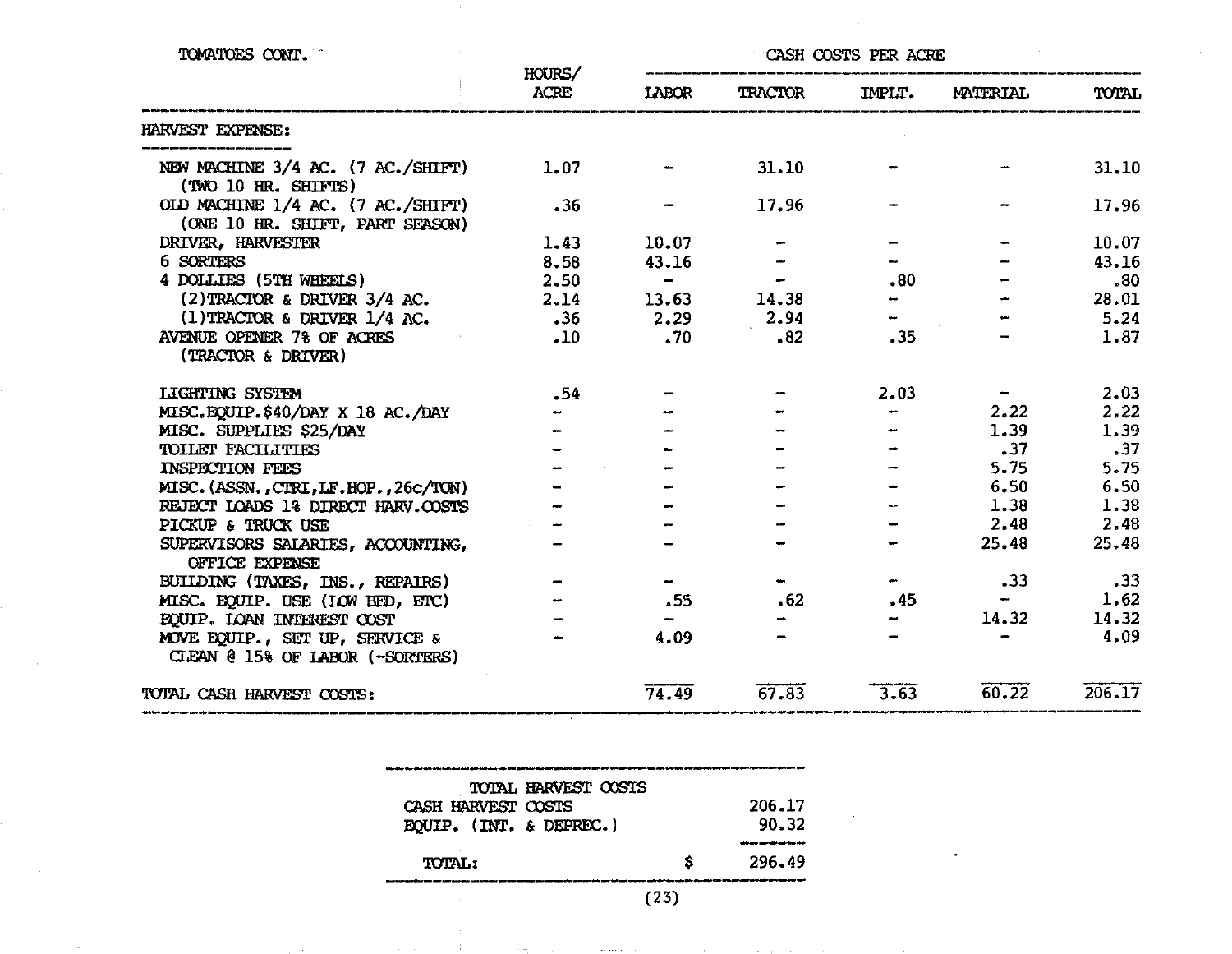| TOMATOES CONT.                                                                                        |    | COSTS/ACRE        |
|-------------------------------------------------------------------------------------------------------|----|-------------------|
| PRODUCTION AND HARVEST CASH COSTS:<br>IANDOWNER SHARE (15% X \$50 X 25 TONS)                          |    | 1015.25<br>187.50 |
| TOTAL CASH COSTS:                                                                                     | \$ | 1202.75           |
| <b>INVESTMENT:</b><br>BUIIDINGS (interest & depreciation)<br>TRACTORS & IMPLTS. (int. & depreciation) |    | 5.69<br>144.85    |
| TOTAL INVESTMENT COSTS:                                                                               |    | 150.54            |
| GRAND TOTAL ALL COSTS PER ACRE:                                                                       | S  | 1353.29           |
| TOTAL COST/TON @ 25 TONS/AC.                                                                          | \$ | 54.13             |

#### **SUMMARY**

#### DOLLARS PER ACRE @ 25 TONS PER ACRE

|                                                                                                               |   | CASH<br>والترافي المناقص المتبادل فالتأنسات | NON-CASH<br>استبا مائك سنلبذ بالكار ليكتب بكفر بالقرير معاذر | TOTAL<br>-------                              |  |
|---------------------------------------------------------------------------------------------------------------|---|---------------------------------------------|--------------------------------------------------------------|-----------------------------------------------|--|
| <b>GROWING</b>                                                                                                | s | 809.08                                      | 60.22                                                        | 869.29                                        |  |
| HARVEST                                                                                                       | s | 206.17                                      | 90.32                                                        | 296.49                                        |  |
| <b>LANDOWNER</b>                                                                                              | S | 187.50                                      |                                                              | 187.50                                        |  |
| لبكيب بالملاقين فالقرار وبالقريشان والمستحيل والمتواجب ويسترجعون ويسترج ويستر فينتبذ ويهابه والمتبار والتنازل |   | وبطأة والكافئة والتراكية بارتقاد ليلقيا     |                                                              | dente terminata indicat del colori del colori |  |
| TOTAL COST PER ACRE:                                                                                          | S | 1202.75                                     | 150.54                                                       | 1353.29                                       |  |

#### COST/TON AT VARYING YIELDS  $\&$  SHARE RENTS

| <b>YIEIDS</b>                        | 178<br>والمتبنات والانتقال باستادفت | 158                                                           | 138   |   |       |  |
|--------------------------------------|-------------------------------------|---------------------------------------------------------------|-------|---|-------|--|
| 20 tons                              | 66.79                               | 65.79                                                         | 64.79 |   |       |  |
| 25 tons                              | 55.13                               | 54.13                                                         | 53.13 |   |       |  |
| 30 tons                              | 47.36                               | 46.36                                                         | 45.36 |   |       |  |
| MANAGEMENT FEE @ 5% OF GROSS INCOME: |                                     | ن بالرابط المراس التي يعني التي يوجه التي التي المراس التي يو |       | s | 62.50 |  |

MANAGEMENT FEE @ 5% OF GROSS INCOME:

(usual charge for management not included in this study)

62.50

 $(24)$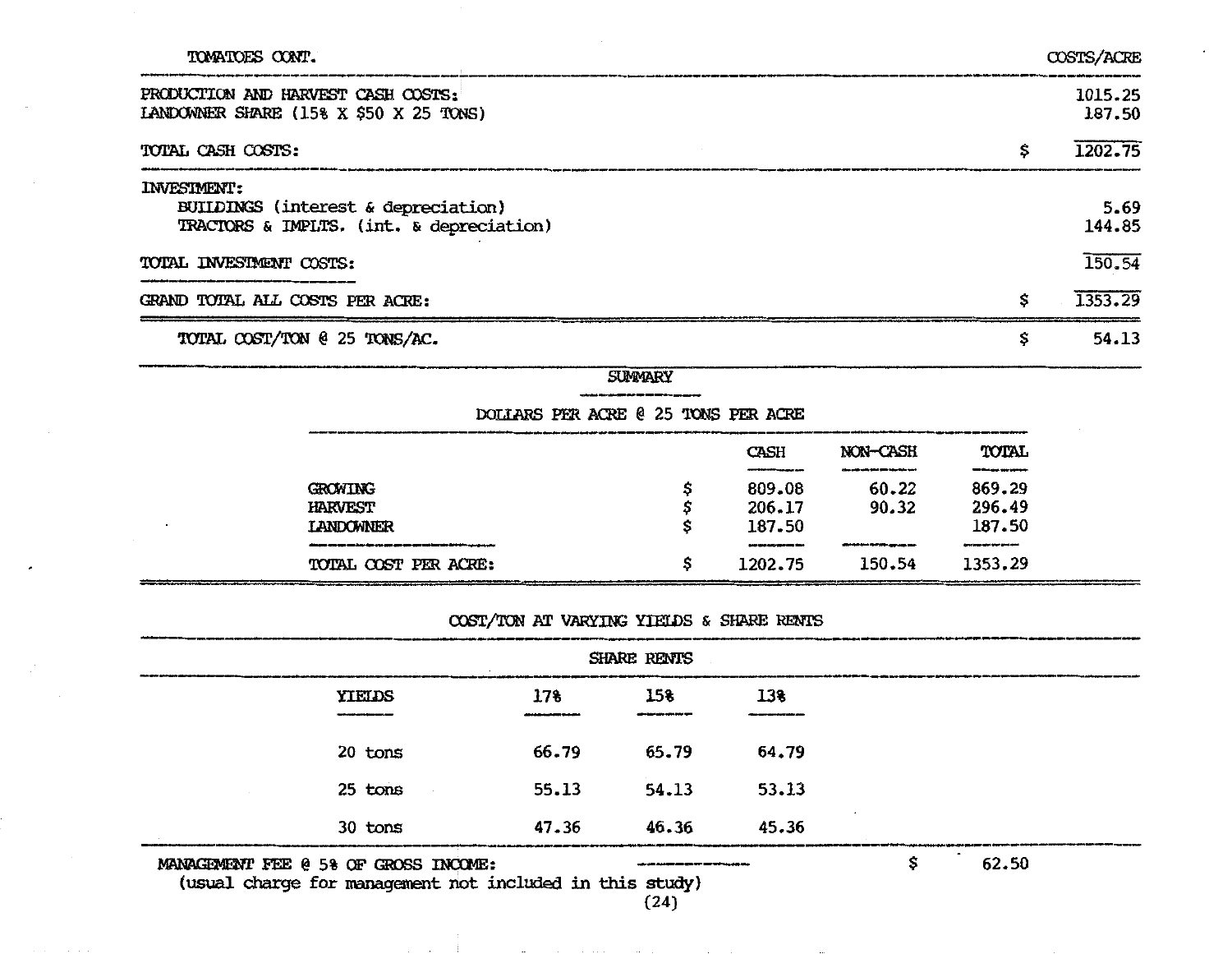#### WHFAT

### 900 ACRES FOLLOWING TOMATOES, CORN OR ALFALFA ON A 2,900 ACRE FARM

#### LEASE BASIS - 25% OF GROSS SALES TO LANDOWNER

 $\sim$ 

YIEID - 5, 500 LB.S/ACRE

|                                                                   | HOURS/<br>ACRE           |                          |                          | CASH COSTS PER ACRE      |                          |       |
|-------------------------------------------------------------------|--------------------------|--------------------------|--------------------------|--------------------------|--------------------------|-------|
|                                                                   |                          | <b>LABOR</b>             | <b>TRACTOR</b>           | IMPLT.                   | <b>MATERIAL</b>          | TOTAL |
| SEED BED PREPARATION                                              |                          |                          |                          |                          |                          |       |
| DISC <sub>2X</sub>                                                | .26                      | 1.66                     | 3.03                     | 1.79                     |                          | 6.48  |
| FERTILIZE (1/2 ACRES)                                             | .05                      | .32                      | .58                      | ⊷                        | $\overline{\phantom{m}}$ | .90   |
| RENT TAG A LONG @ \$3.00/ACRE                                     |                          | $\div$                   | $\overline{\phantom{a}}$ | $\overline{\phantom{a}}$ | 1.50                     | 1.50  |
| NITROGEN 80 IBS. N @ 24C/IB.                                      | $\overline{\phantom{0}}$ | $\overline{\phantom{0}}$ | $\overline{\phantom{0}}$ | $\overline{\phantom{a}}$ | 9.60                     | 9.60  |
| RIDGE FOR IRRIGATION (1/2 ACRES)                                  | .03                      | .19                      | .20                      | .10                      | $\overline{\phantom{0}}$ | .49   |
| LIST UP BEDS (1/2 ACRES)                                          | .13                      | $-83$                    | .87                      | .17                      |                          | 1.88  |
| HARROW & ROLL                                                     | .08                      | .51                      | .93                      | .41                      | ÷                        | 1.86  |
| MOVE EQUIP., SETUP & SERVICE @ 10%<br>OF LABOR COSTS              |                          | .35                      |                          |                          |                          | .35   |
| TOTAL SEED BED PREPARATION COSTS:                                 |                          | 3.85                     | 5.62                     | 2.48                     | 11.10                    | 23.06 |
| PLANTING                                                          |                          |                          |                          |                          |                          |       |
| DRILL & FERTILIZE                                                 | .13                      | .83                      | .76                      | .93                      |                          | 2.52  |
| SEED 100 LBS. @ \$8.00/ONT.                                       |                          |                          |                          |                          | 8.00                     | 8.00  |
| STARTER FERT. (16-20 @ 100 LBS.)<br>$\ell$ \$11.05/OWT. (1/4 AC.) |                          |                          |                          |                          | 2.76                     | 2.76  |
| MOVE EQUIPMENT., SETUP & SERVICE<br>@ 20% OF LABOR COSTS          |                          | $-17$                    |                          |                          |                          | .17   |
| TOTAL PLANTING COSTS:                                             |                          | .99                      | .76                      | .93                      | 10.76                    | 13.45 |
| GROWING:                                                          |                          |                          |                          |                          |                          |       |
| HERBICIDE - GROUND RIG 1/4 ACRES                                  | .04                      | .25                      | .23                      | .03                      |                          | .52   |
| AIRPLANE $-1/2$ ACRES                                             |                          |                          |                          |                          | 2.75                     | 2.75  |
| $(2, 4-D \& 10 \text{ OZ/AC.} - 3/4 \text{ AC.})$                 |                          |                          |                          |                          | 1.18                     | 1.18  |
| FERTILIZE - TOPDRESS $(1/2$ ACRES)<br>$(40$ LBS. N $(31c/1B.)$    |                          |                          |                          |                          | 6.20                     | 6.20  |
| AIRPLANE                                                          |                          |                          |                          |                          | 2.25                     | 2.25  |
|                                                                   |                          | (25)                     |                          |                          |                          |       |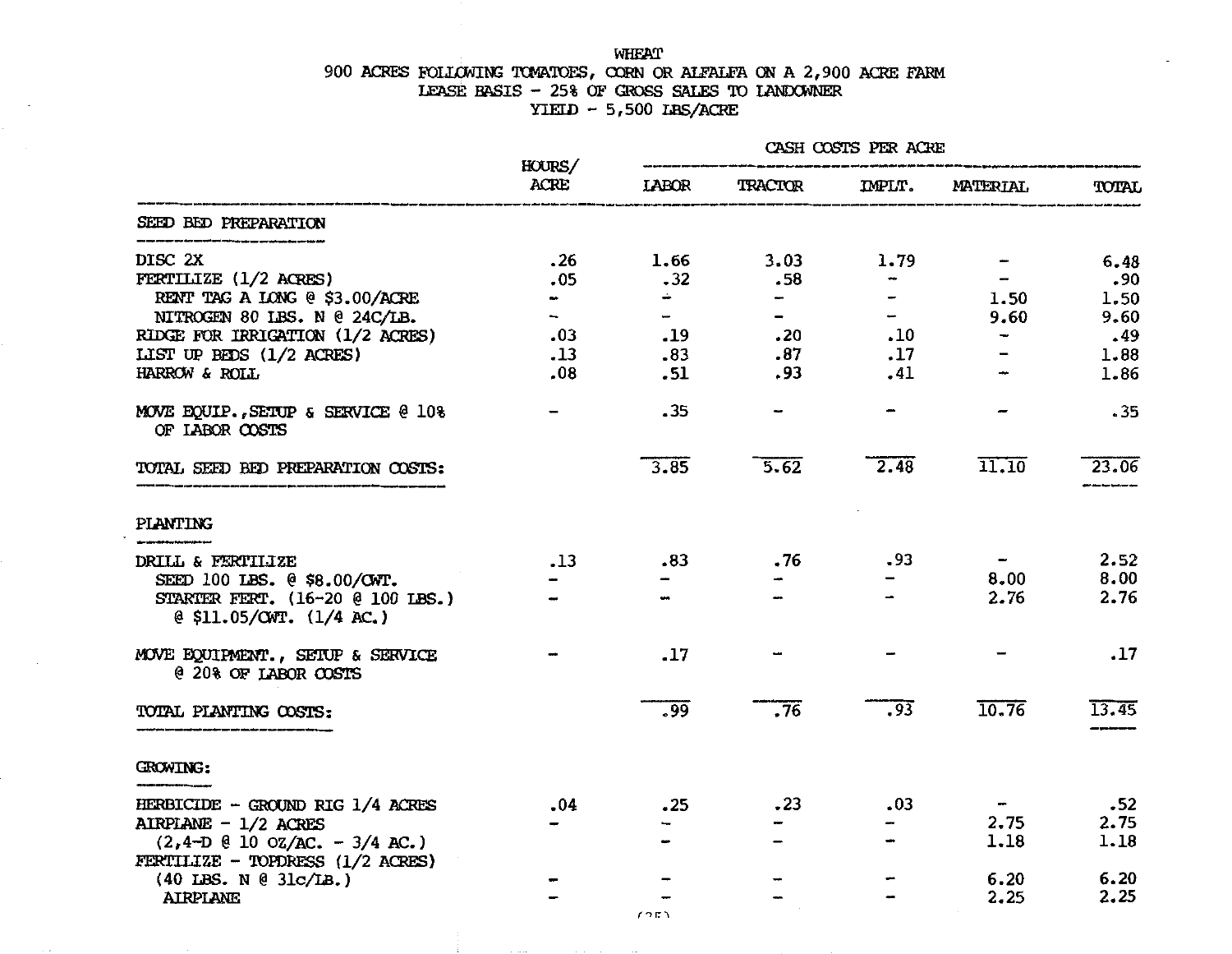| WHEAT CONT.                                                 | HOURS/<br>ACRE | CASH COSTS PER ACRE |                |                 |                          |              |  |
|-------------------------------------------------------------|----------------|---------------------|----------------|-----------------|--------------------------|--------------|--|
|                                                             |                | <b>LABOR</b>        | <b>TRACTOR</b> | IMPLT.          | <b>MATERIAL</b>          | <b>TOTAL</b> |  |
| GROWING CONT.                                               |                |                     |                |                 |                          |              |  |
| DITCH (OPEN & CLOSE)                                        | .03            | .16                 | .29            | .06             |                          | .51          |  |
| IRRIGATE (1/2 AC. @ 1.25 HR.AC.)                            | .63            | 3.48                |                |                 |                          | 3.48         |  |
| WATER 1/4 ACRE FT. @ \$9.99                                 |                | ł                   |                |                 | 1,25                     | 1.25         |  |
| 1/4 ACRE FT. WELL @ \$20.16                                 |                |                     |                |                 | 2.52                     | 2.52         |  |
| MOVE EQUIP., SETUP & SERVICE                                |                |                     |                |                 |                          |              |  |
| @ 15% OF LABOR COSTS                                        |                | .02                 |                |                 |                          | .02          |  |
| TOTAL GROWING COSTS:                                        |                | 3.91                | $-53$          | .09             | 16.14                    | 20.67        |  |
| MISCELLANEOUS:                                              |                |                     |                |                 |                          |              |  |
|                                                             |                |                     |                |                 |                          |              |  |
| SUPERVISORS SALARIES,<br>OFFICE EXPENSE                     |                | 13.45               |                |                 |                          | 13,45        |  |
| PRODUCTION LOAN INTEREST COST                               |                |                     |                |                 | 5.95                     | 5.95         |  |
| PICKUP & TRUCK USE                                          |                |                     | 1.31           |                 | ÷                        | 1.31         |  |
| MISC. EQUIPMENT USE                                         |                | .29                 | .33            | .24             | $\overline{\phantom{a}}$ | .86          |  |
| <b>EQUIP.LOAN INTERST COST</b>                              |                |                     |                |                 | 5.87                     | 5.87         |  |
| BUILDINGS (TAXES, INS., REPAIRS)                            |                |                     |                |                 | 1.00                     | 1.00         |  |
| TOTAL MISCELLANEOUS COSTS:                                  |                | 13.75               | 1.64           | $-24$           | 12.82                    | 28.44        |  |
| HARVEST:                                                    |                |                     |                |                 |                          |              |  |
| COMBINE                                                     | .23            | 1.62                | 5.35           |                 |                          | 6.97         |  |
| BANKOUT WAGON                                               | .23            | 1.47                | .67            | .28             |                          | 2.41         |  |
| TOTAL HARVEST COSTS:                                        |                | 3.08                | 6.03           | $\overline{28}$ |                          | 9.39         |  |
| POST HARVEST COSTS:                                         |                |                     |                |                 |                          |              |  |
| STUBBLE DISC                                                | $-22$          | 1.40                | 3.65           | 2.07            |                          | 7.12         |  |
| TOTAL CULTURAL AND HARVEST COSTS:                           |                |                     |                |                 | \$                       | 102.12       |  |
| SHARE RENT (25% OF GROSS INC.) (55 CWT. @ \$3.75/CWT. X.25) |                |                     |                |                 |                          | 51.56        |  |
| (ASCS defic. payment not included)<br>TOTAL CASH COSTS:     |                |                     |                |                 | \$                       | 153.69       |  |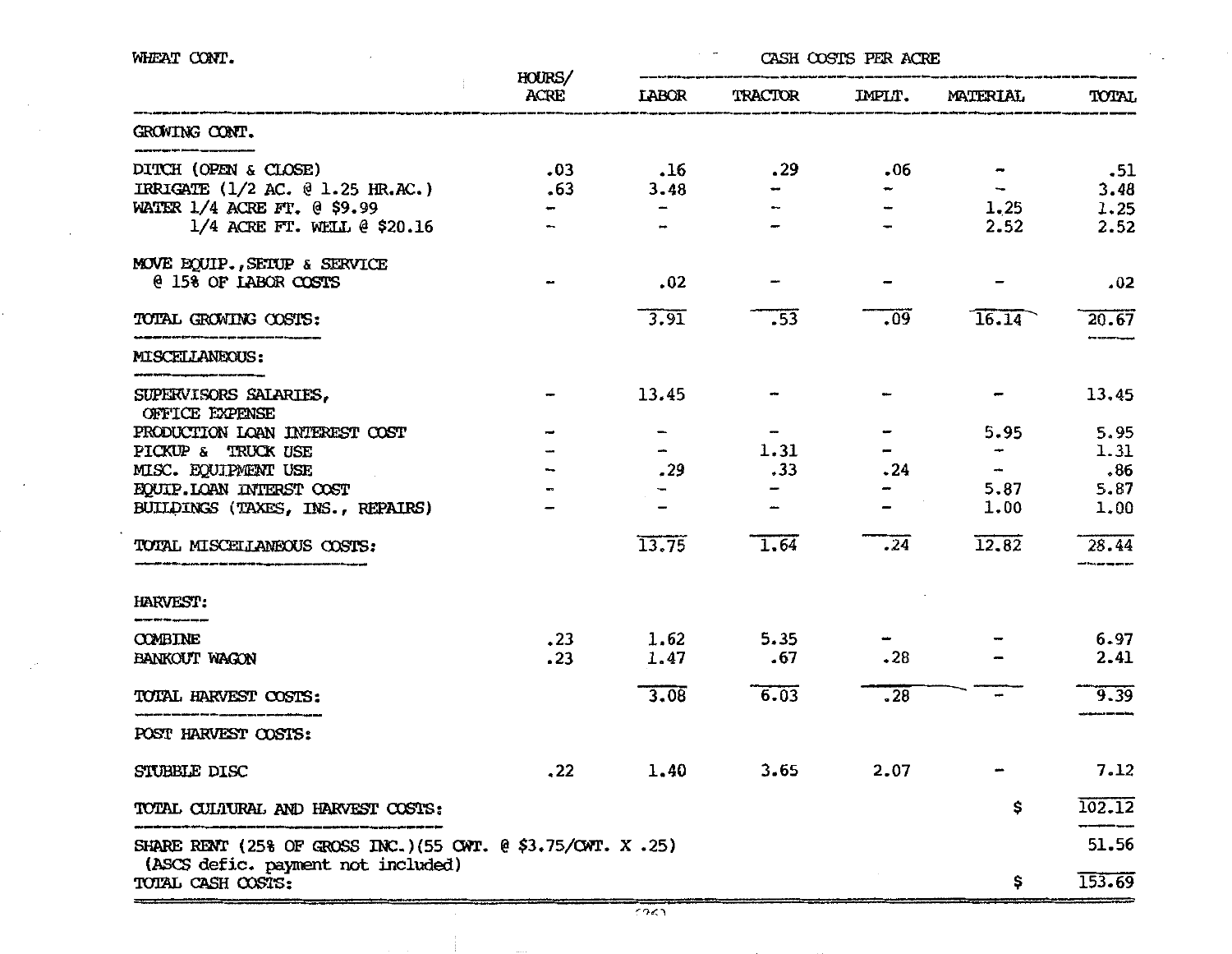WHEAT CONT.

|                                                              |  |         | TOTAL         |
|--------------------------------------------------------------|--|---------|---------------|
| <b>INVESTMENT:</b>                                           |  |         |               |
| BUILDINGS (INTEREST & DEPREC.)                               |  |         |               |
| TRACTORS & IMPLEMENTS (INT. & DEPRE.)                        |  |         | 5.69<br>21.14 |
|                                                              |  |         |               |
| TOTAL INVESTMENT COSTS:                                      |  |         | 26.83         |
|                                                              |  |         |               |
| TOTAL COSTS PER ACRE:                                        |  | S       | 180.52        |
| COST PER 100 WEIGHT:                                         |  | \$      | 3.28          |
| MANAGEMENT FEE: (5% of gross income - 55 cwt. @ \$3.75/cwt.) |  | \$10.31 |               |

(usual charge for management, not included as a cost in this study)

COST PER CWT. AT VARYING YIEIDS AND SHARE RENTALS

|                             |      | Crop Share Rental in Percent |      |  |  |  |  |
|-----------------------------|------|------------------------------|------|--|--|--|--|
| <b>CROP</b><br><b>YIELD</b> | 30%  | 258                          | 208  |  |  |  |  |
| 4,500 lbs                   | 3.99 | 3.80                         | 3.62 |  |  |  |  |
| 5,500 lbs                   | 3.47 | 3.28                         | 3.09 |  |  |  |  |
| $6,500$ lbs                 | 3.11 | 2.92                         | 2.73 |  |  |  |  |
|                             | .    | . .                          | .    |  |  |  |  |

(Cost in \$ per hundred weight)

NOTE: The estimated crop price of \$3.75/cwt. is the projected free market price and does not include government support estimated at an additional \$3.50 per owt. Government crop support payments are subject to a \$50,000 limit per farm.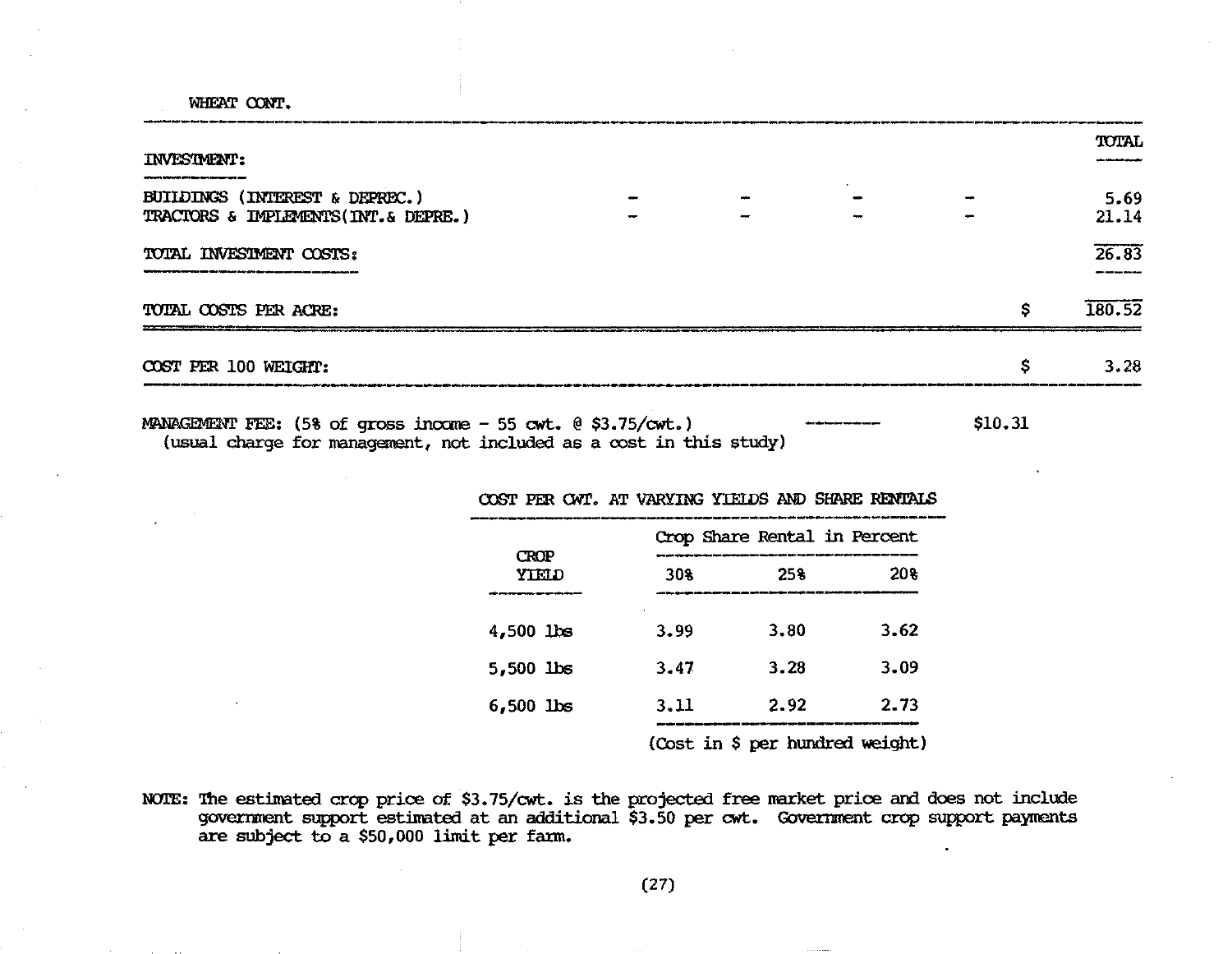#### SUNFLOWERS FOR OTT. 600 ACRES FOLLOWING WHEAT, CORN, ALFALFA OR SUGAR BEETS ON A 2900 ACRE FARM LEASE BASIS - 20% OF GROSS SALES TO LANDLORD YIEID -  $2,400$  LBS/ACRE

CASH COSTS PER ACRE HOURS/ ACRE **LABOR** TRACTOR IMPLT. **MATERIAL TOTAL** SEED BED PREPARATION: FALL: PLOW  $(1/2$  ACRES)  $3.72$  $.20$  $1.27$  $1.64$  $.81$  $3.32$ SUBSOIL & ROLL (1/2 ACRES)  $-20$  $1.27$ - 94 5.53 TRIPLANE 2X  $2.17$  $3.97$  $1.23$ 7.37  $.34$ LIST UP BEDS (1/2 ACRES)  $.87$  $.17$ 1.88  $.13$  $.83$ **SPRING:** SPRINGTOOTH 2X (1/2 ACRES)  $.93$  $.39$ 1.83  $.08$ 51ء LIST UP BEDS  $(1/2$  ACRES)  $.87$  $.13$  $.83$  $.17$ … 1.88 INCORPORATE HERBICIDE  $.20$ 2.96  $1.27$  $1.17$ 52ء  $\sim$  $\sim$   $$ and the 5.71  $5.71$ HERBICIDE  $\frac{1}{2}$  $1.27$  $1.17$ 2.96 ROLLING CULTIVATOR  $-20$  $.52$  $\overline{a}$  $.94$ MOVE EQUIP., SET & SERVICE  $.94$  $\overline{a}$  $\overline{\phantom{0}}$ ÷. @ 10% OF LABOR COSTS 13.94 4.76 5.71 55.60 34.78 TOTAL SEEDBED PREPARATION COSTS: .<br>Ing 1794 naha kalendar PLANTING: 5.88  $.33$  $2.32$ 1.89 1.68 PLANT 14.00 14.00 SEED - 3.5 LBS. @ \$4.00/LB.  $\sim$   $\sim$  $\overline{\phantom{0}}$  $.46$ MOVE EQUIPMENT, SET UP & SERVICE  $.46$  $\overline{\phantom{0}}$ н.  $\overline{\phantom{a}}$ **Contract Contract State** @ 20% OF LABOR COSTS ----- $14.00 -$ 1.68 1.89 20.35 TOTAL PLANTING COSTS: 2.79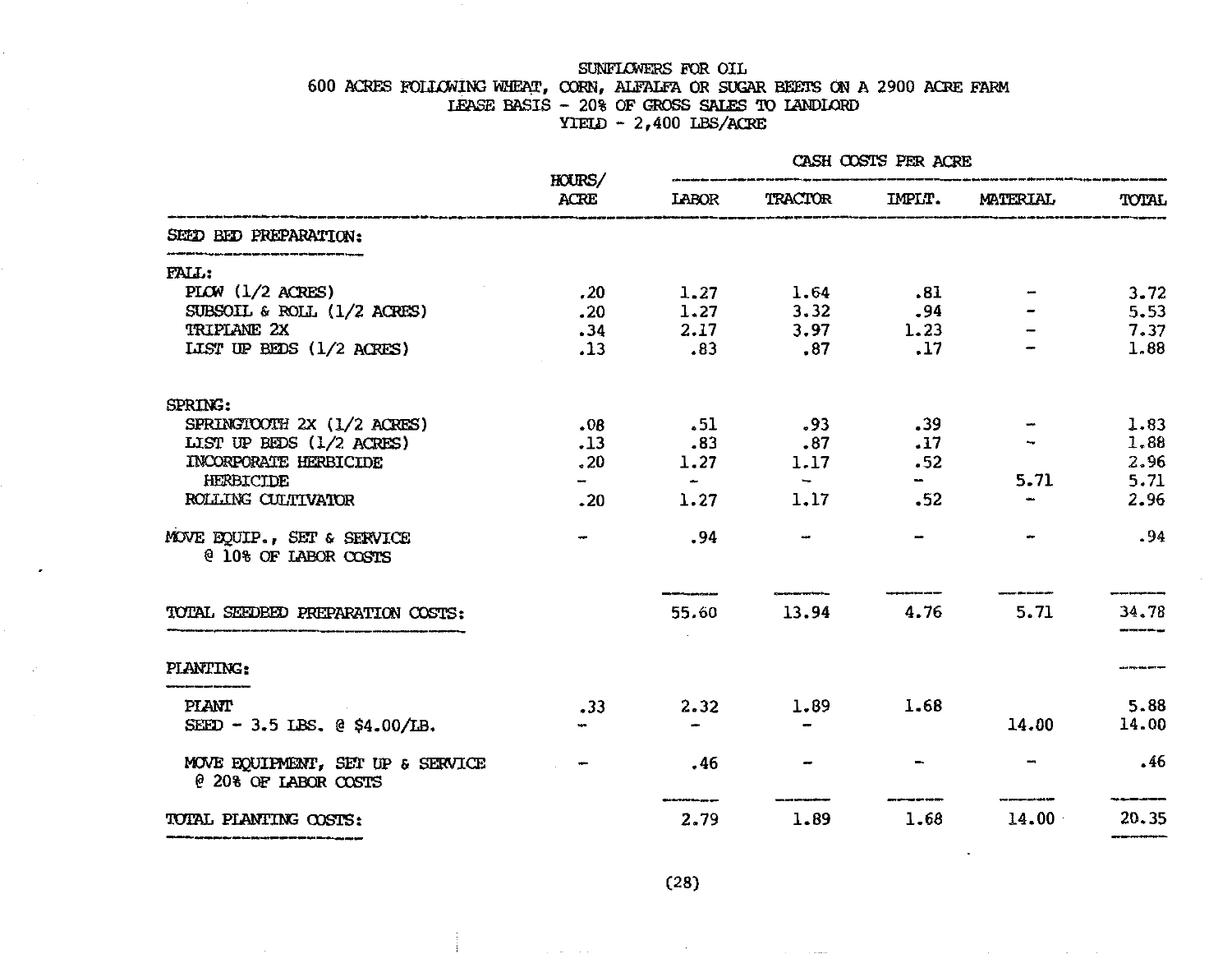| SUNFLOWERS CONT.                                     |                | CASH COSTS PER ACRE      |                          |                          |                          |        |  |
|------------------------------------------------------|----------------|--------------------------|--------------------------|--------------------------|--------------------------|--------|--|
|                                                      | HOURS/<br>ACRE | <b>LABOR</b>             | TRACTOR                  | IMPLT.                   | MATERIAL                 | TOTAL  |  |
| GROWING COSTS:                                       |                |                          |                          |                          |                          |        |  |
| CUTWORM CONTROL (10% OF ACRES)                       |                |                          |                          |                          |                          |        |  |
| <b>MATERIAL</b>                                      |                |                          |                          |                          | 2.25                     | 2.25   |  |
| <b>AIRPLANE</b>                                      |                |                          |                          |                          | .55                      | .55    |  |
| ROLLING CULTIVATOR                                   | .17            | 1.08                     | 99.                      | .72                      |                          | 2.79   |  |
| FURROW & SIDE DRESS                                  | .29            | 1.85                     | 1.95                     | .50                      |                          | 4.30   |  |
| 100 LBS. N @ 24c/LB.                                 |                | $\overline{\phantom{a}}$ | $\overline{\phantom{m}}$ | $\overline{\phantom{a}}$ | 24.00                    | 24.00  |  |
| DITCH & CLOSE 2X                                     | .10            | .70                      | 1.17                     | .24                      | $\blacksquare$           | 2.11   |  |
| IRRIGATE 4X @ 1.25 HRS./ACRE                         | 5.00           | 27.80                    |                          | Ξ.                       | $\overline{\phantom{a}}$ | 27.80  |  |
| WATER 1.0 AC.FT.0 \$9.99/FT.                         | -              | -                        |                          |                          | 9.99                     | 9.99   |  |
| 1.0 AC.FT.@ \$20.16                                  |                |                          |                          |                          | 20.16                    | 20.16  |  |
| HEADMOTH CONTROL 15% AC.                             |                |                          |                          |                          |                          |        |  |
| AIRPLANE                                             |                |                          |                          |                          | .83                      | .83    |  |
| MATERIAL                                             |                |                          |                          |                          | 1.73                     | 1.73   |  |
| POLLINATION - BEES                                   |                |                          |                          |                          | 2.67                     | 2.67   |  |
| MOVE EQUIP., SET UP & SERVICE<br>@ 15% OF IABOR COST |                | 4.72                     |                          |                          |                          | 4.72   |  |
| TOTAL GROWING COSTS:                                 |                | 36.15                    | 4.11                     | 1.46                     | 62.18                    | 103.90 |  |
|                                                      |                |                          |                          |                          |                          |        |  |
| MISCELLANEOUS COSTS:                                 |                |                          |                          |                          |                          |        |  |
| SUPERVISORS SALARIES, ACCOUNTING,<br>OFFICE EXPENSE  |                |                          |                          |                          | 21.46                    | 21.46  |  |
| PRODUCTION LOAN INTEREST COST                        |                |                          |                          |                          | 11.60                    | 11.60  |  |
| PICKUP AND TRUCK USE                                 |                |                          |                          |                          | 2.09                     | 2.09   |  |
| MISC. EQUIPMENT USE                                  |                | .47                      | .52                      | .38                      | $\frac{1}{2}$            | 1.37   |  |
| EQUIPMENT LOAN INTEREST COST                         |                |                          |                          |                          | 9.87                     | 9.87   |  |
| BUIIDING (TAXES, INS., REPAIRS)                      |                |                          |                          |                          | 1.00                     | 1.00   |  |
| MISCELLANEOUS CASH COSTS:                            |                | $-47$                    | .52                      | .38                      | 46.02                    | 47.39  |  |
| PREHARVEST CASH COSTS:                               |                |                          |                          |                          |                          | 206.42 |  |
|                                                      |                |                          |                          |                          |                          |        |  |

 $(29)$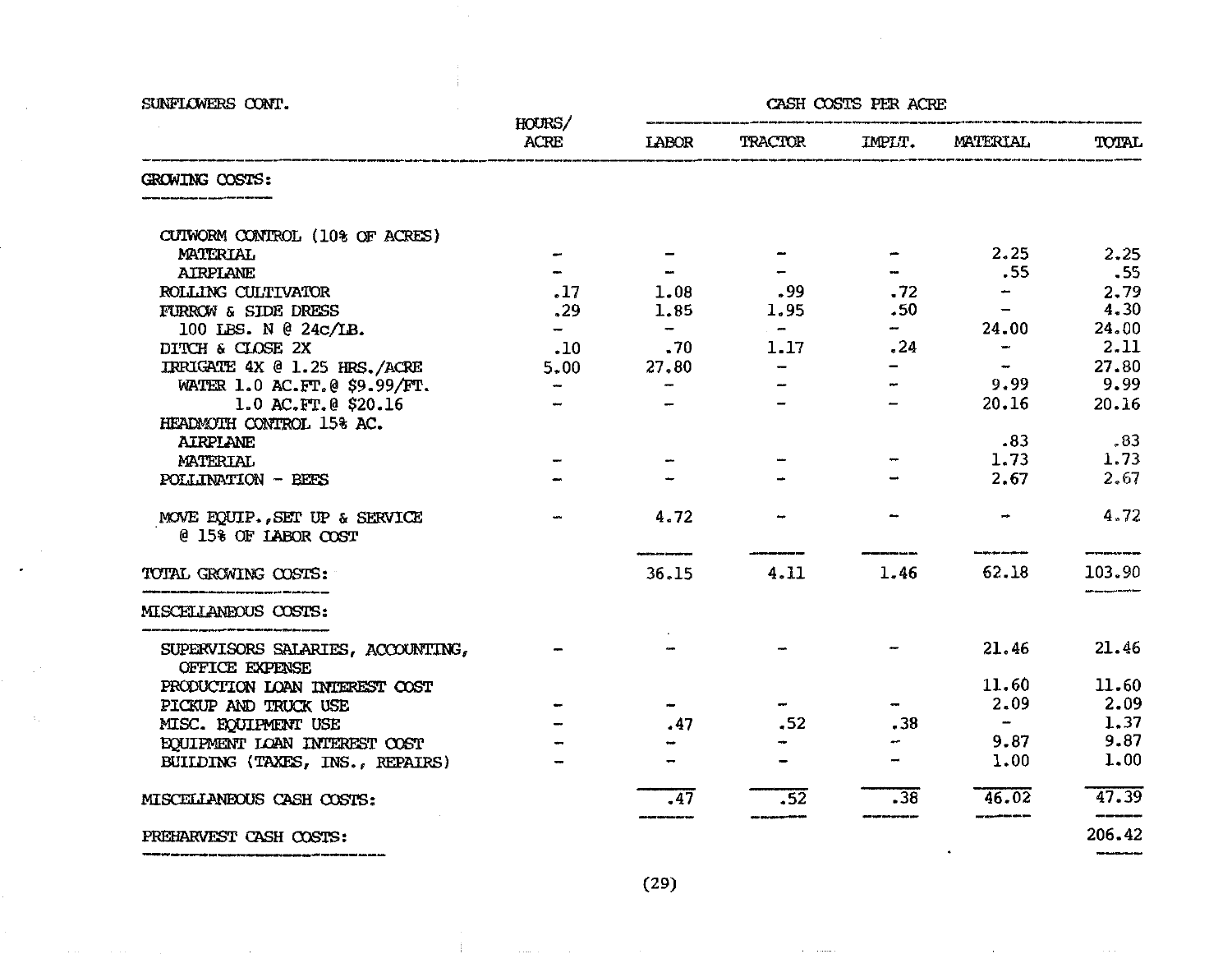| SUNFLOWERS CONT.                                                          |                |                          | CASH COSTS PER ACRE |             |                                |                                           |  |  |  |
|---------------------------------------------------------------------------|----------------|--------------------------|---------------------|-------------|--------------------------------|-------------------------------------------|--|--|--|
|                                                                           | HOURS/<br>ACRE | <b>LABOR</b>             | TRACTOR             | IMPLT.      | MATERIAL                       | TOTAL                                     |  |  |  |
| HARVEST COSTS:                                                            |                |                          |                     |             |                                |                                           |  |  |  |
| <b>COMBINE</b><br>BANKOUT WAGON                                           | .31<br>.31     | 2.18<br>1.97             | 7.21<br>1.81        | 1.25<br>.37 |                                | 10.65<br>4.16                             |  |  |  |
| TOTAL HARVEST COSTS:                                                      |                | 4.16                     | 9.03                | 1.62        | .00                            | 14.81                                     |  |  |  |
| POST HARVEST COSTS:                                                       |                |                          |                     |             |                                |                                           |  |  |  |
| STUBBLE DISC                                                              | .22            |                          | $1.40$ $3.65$       | 2.07        |                                | 7.12                                      |  |  |  |
| TOTAL CULTURAL AND HARVEST COSTS:                                         |                |                          |                     |             |                                | 228.35                                    |  |  |  |
| SHARE RENT 20% OF GROSS<br>$(2400$ LBS. $\theta$ 12c/lb)                  |                |                          |                     |             | 57.60                          | 57.60                                     |  |  |  |
| TOTAL CASH COSTS:                                                         |                |                          |                     |             |                                | .<br>2010 - 10 cm anns chin eta<br>285.95 |  |  |  |
| INVESTMENT COSTS:                                                         |                |                          |                     |             |                                |                                           |  |  |  |
| BUILDINGS (INTEREST & DEPRECIATION)<br>TRACTORS & IMPLT. (INT. & DEPRE.)  |                |                          |                     |             | 5.69<br>37.45<br>مستحيد سيدوسه | 5.69<br>37.45                             |  |  |  |
| TOTAL INVESTMENT COSTS:                                                   |                |                          |                     |             | 43.14                          | 43.14                                     |  |  |  |
| TOTAL ALL COSTS PER ACRE:                                                 |                |                          |                     |             |                                | ,,,,,,,,,,,,,,,<br>329.09                 |  |  |  |
| COST PER CWT.                                                             |                | $\overline{\phantom{a}}$ |                     |             |                                | 13.71                                     |  |  |  |
| (Management fee $\theta$ 5% of gross income - 24 cwt. $\theta$ \$12/cwt.) |                |                          |                     |             | \$14.40                        |                                           |  |  |  |

(usual charge for management, not included as a cost in this study)

 $\sim$   $\sim$ 

Ť

(30)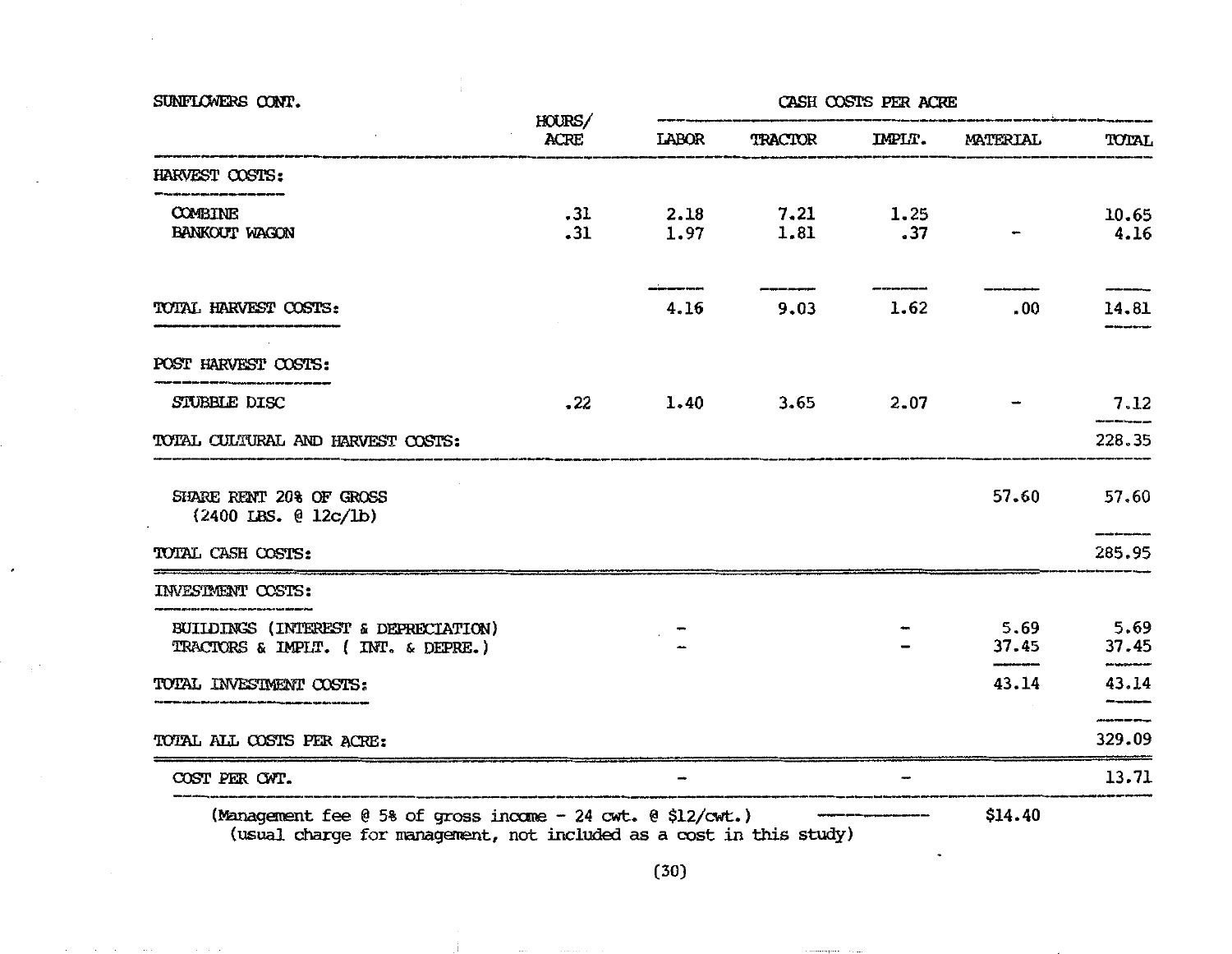|             |               | COST PER CWT. AT VARYING YIELDS AND SHARE RENTAIS |       |
|-------------|---------------|---------------------------------------------------|-------|
| <b>CROP</b> |               | Crop Share Rental in Percent                      |       |
| YIHD        | 25%<br>------ | 20%                                               | 15%   |
| $2,000$ lbs | 16.57         | 15.97                                             | 15.37 |
| $2,400$ lbs | 14,31         | 13.71                                             | 13.11 |
| $2,800$ lbs | 12.70         | 12.10                                             | 11.50 |
|             |               | (Cost in \$ per hundred weight)                   |       |

#### COST PER OVT. AT VARYING YIEIDS AND SHARE RENTALS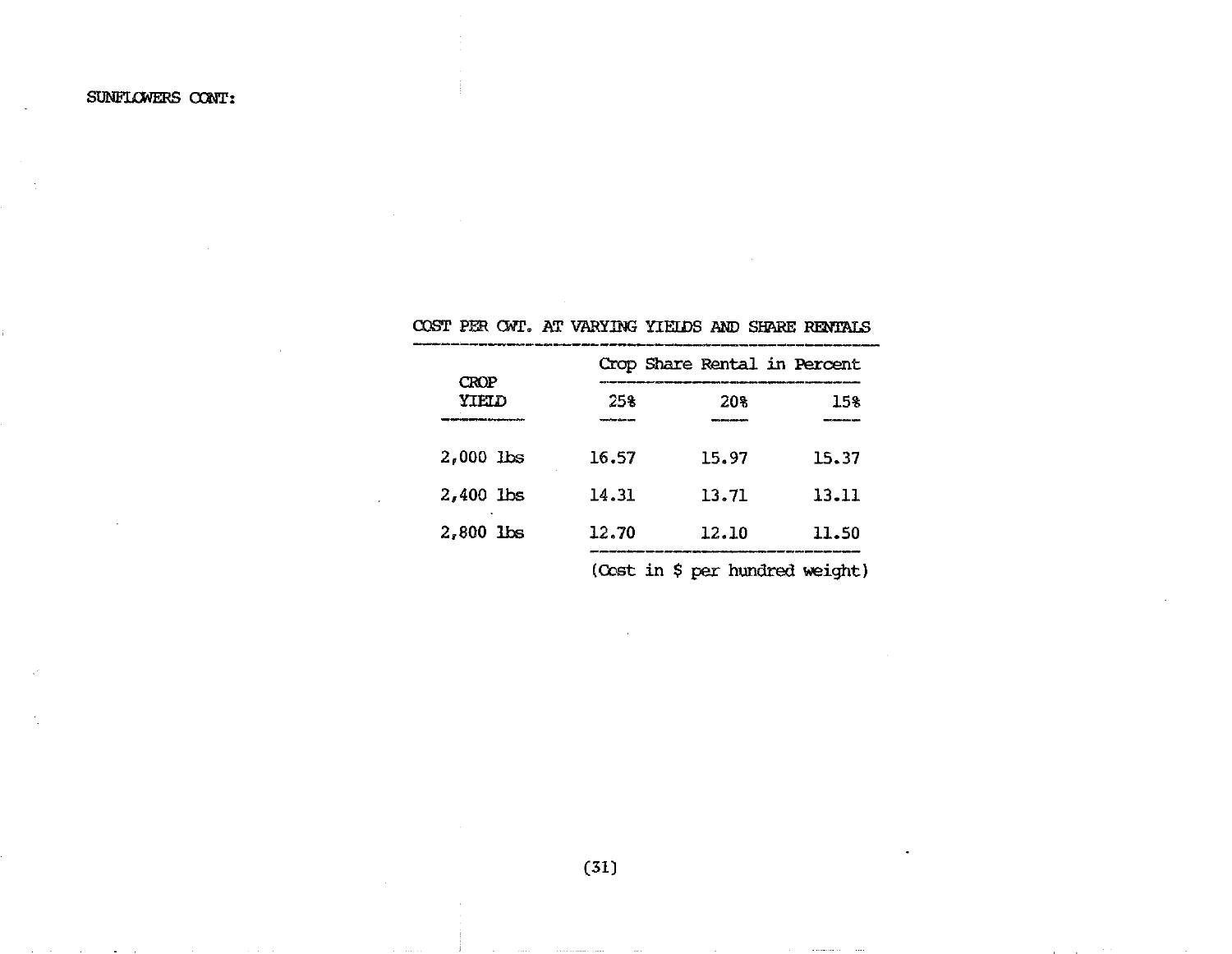COSTS OF EQUIPMENT - YOLO COi (Annual & Hourly Co:

رائيل<br>د الله

t, s

 $\mathbf{r}$ 

 $\sim$ 

 $\cdot$ 

 $\mathcal{L}$ 

 $\mathcal{L}$ 

 $\epsilon$ s.

٠,

| <b>EQUIPMENT</b>                | SIZE             | <b>TRACTOR</b><br><b>USED</b> | YEARS<br><b>LIFE</b> | ACRES/<br>HOUR | ORIGINAL<br><b>COST</b> | DEPRE-<br>CIATION | INTEREST<br><b>COST</b> |
|---------------------------------|------------------|-------------------------------|----------------------|----------------|-------------------------|-------------------|-------------------------|
| TRACTOR (USED) DRAWBAR HP       | ------<br>144 HP |                               | -----<br>15          | -------        | <br>47000               | --------<br>3133  | 2820                    |
| TRACKLAYER (NEW)                | 125 HP           |                               | 15                   |                | 114000                  | 7600              | 6840                    |
| TRACKLAYER (NEW)                | 125 HP           |                               | 15                   |                | 114000                  | 7600              | 6840                    |
| TRACKLAYER, LIGHTWEIGHT         | 50 HP            |                               | 15                   |                | 12000                   | 800               | 720                     |
| WHEEL TRACTOR - (PTO HP.)       | 165 HP           |                               | 10                   |                | 63700                   | 6370              | 3822                    |
| WHEEL TRACTOR                   | 135 HP           |                               | 10                   |                | 54000                   | 5400              | 3240                    |
| WHEEL TRACTOR                   | 135 HP           |                               | 10                   |                | 54000                   | 5400              | 3240                    |
| WHEEL (HIGH CLEARANCE)          | 110 HP           |                               | 10                   |                | 45700                   | 4570              | 2742                    |
| WHEEL TRACTOR (USED)            | 90 HP            |                               | 10                   |                | 5000                    | .500              | 300                     |
| WHEEL TRACTOR (USED)            | 90 HP            |                               | 10                   |                | 5000                    | 500               | 300                     |
| SUBSOILER (3 SHANK X 24")       | 8'               | T144                          | 15                   | 2.50           | 8000                    | 533               | 480                     |
| TRIPLANE                        | 16 X 40'         | T125                          | 15                   | 6.00           | 20000                   | 1333              | 1200                    |
| <b>OFFSET DISC</b>              | 26'              | <b>T125</b>                   | 15                   | 8.00           | 18000                   | 1200              | 1080                    |
| STUBBLE DISC                    | 14 <sup>3</sup>  | T144                          | 15                   | 4.50           | 24000                   | 1600              | 1440                    |
| <b>SPRINGTOOTH</b>              | $32^*$           | T125                          | 15                   | 12.00          | 7800                    | 520               | 468                     |
| SWEDE HARROW & CART             | 32 <sup>1</sup>  | <b>T125</b>                   | 15                   | 12.00          | 7600                    | 507               | 456                     |
| RING ROLLER (AFTER HARROWS)     | 32 <sup>1</sup>  |                               | 15                   | 12.00          | 5500                    | 367               | 330                     |
| ROLLING CULTIVATORS (2)         | 16'              | W90                           | 15                   | 5.00           | 3000                    | 200               | 180                     |
| LARGE ROLLER (36" DIAMETER)     | 12 <sup>1</sup>  |                               | 15                   | 2.50           | 7800                    | 520               | 468                     |
| INCORPORATOR (2)                | 15 <sup>t</sup>  | W135-165                      | 10                   | 2.50           | 21000                   | 2100              | 1260                    |
| CULTIVATOR SLEDS (6)            | 16'              | W90-135                       | 15                   | 3,50           | 16200                   | 1080              | 972                     |
| CORN-BEET PLANTERS(6)ON SLED    |                  | W90-135                       | 15                   | 3,00           | 6900                    | 460               | 414                     |
| TOMATO PLANTERS (6) ON SLED     |                  | W90-135                       | 15                   | 3.00           | 6900                    | 460               | 414                     |
| <b>V DITCHER (USED)</b>         |                  | T125                          | 15                   | 20.00          | 4800                    | 320               | 288                     |
| <b>GRAIN DRILL</b>              | $20^{\circ}$     | W90                           | 15                   | 8,00           | 11400                   | 760               | 684                     |
| PLOW 2 WAY X 5-16 BOTTOMS       | $5 - 16$         | ₩165                          | 15                   | 2.50           | 10150                   | 677               | 609                     |
| SPRAYER SYSTEM                  |                  | W90                           | 15                   |                | 500                     | 33                | 30                      |
| SADDLE TANKS (4 SETS)           |                  | W135                          | 15                   |                | 6800                    | 453               | 408                     |
| GRAIN COMBINE 20' HEADER        | $20*$            |                               | 10                   | 4.50           | 84300                   | 8430              | 5058                    |
| CORN HEADER - 8 ROW             | 8 ROW            | COMB.                         | 10                   | 5.00           | 21300                   | 2130              | 1278                    |
| TOMATO HARVESTOR (NEW)          |                  |                               | 5                    | .70            | 140000                  | 28000             | 8400                    |
| TOMATO HARVESTOR (USED)         |                  |                               | 5                    | .70            | 60000                   | 12000             | 3600                    |
| TRUCKS - 2 TON FLATBED (2 USED) |                  |                               | 10                   |                | 16000                   | 1600              | 960                     |
| PICKUPS 3/4 TON (2)             |                  |                               | 5                    |                | 20000                   | 4000              | 1200                    |
| PICKUPS, COMPACT (2)            |                  |                               | 5                    |                | 15000                   | 3000              | 900                     |
| LOWBED W/TRACTOR (USED)         |                  |                               | 15                   |                | 15000                   | 1000              | 900                     |

 $\cdot$ 

 $\overline{a}$ 

 $\cdots$ 

(32)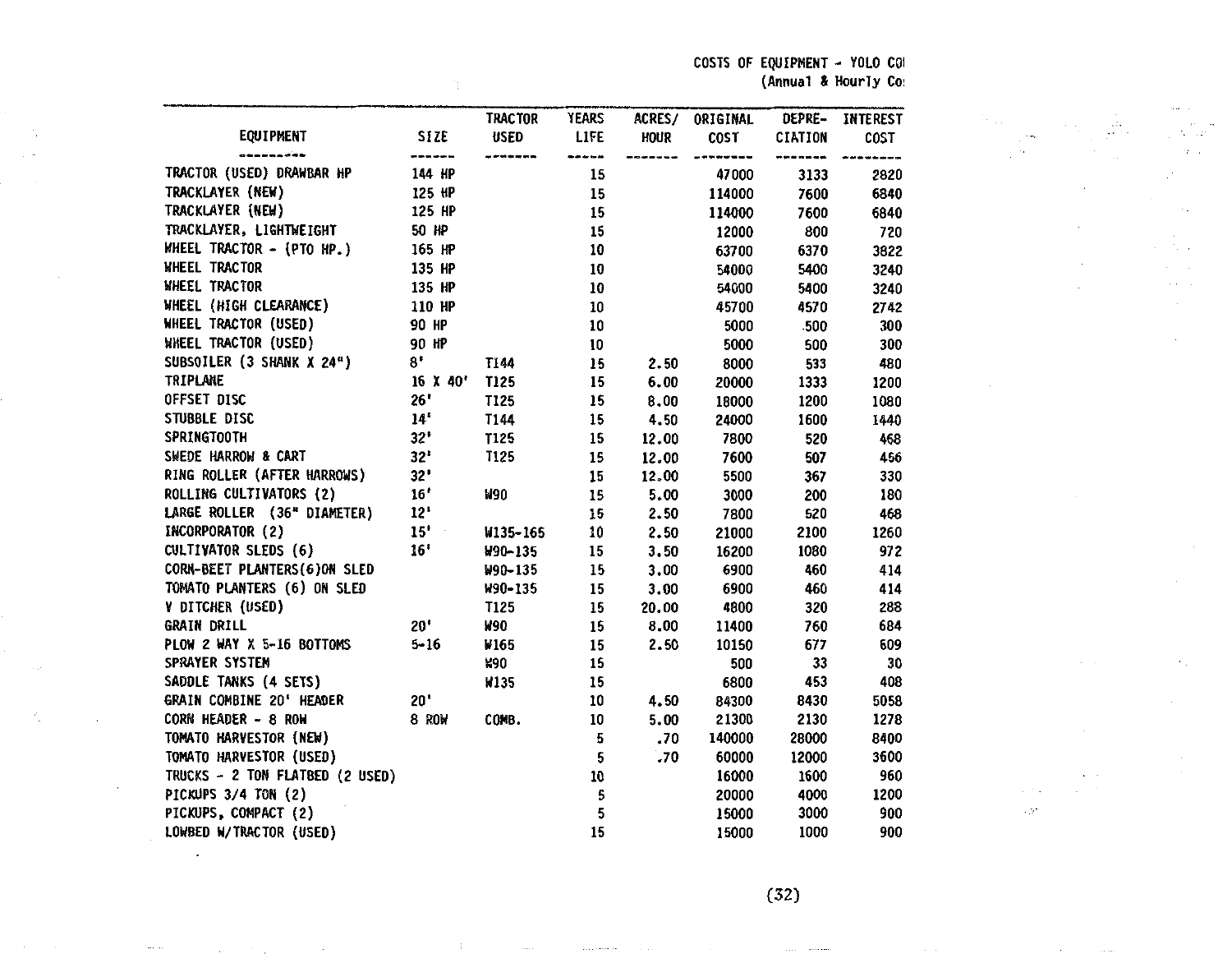$\sim$ 

 $\sim$ 

{Annual & Hourly Cc

 $\label{eq:2} \begin{split} \mathcal{L}_{\text{eff}}(\mathcal{L}_{\text{eff}}(\mathbf{r},\mathbf{r},\mathbf{r},\mathbf{r},\mathbf{r},\mathbf{r},\mathbf{r},\mathbf{r},\mathbf{r},\mathbf{r},\mathbf{r},\mathbf{r},\mathbf{r},\mathbf{r},\mathbf{r},\mathbf{r},\mathbf{r},\mathbf{r},\mathbf{r},\mathbf{r},\mathbf{r},\mathbf{r},\mathbf{r},\mathbf{r},\mathbf{r},\mathbf{r},\mathbf{r},\mathbf{r},\mathbf{r},\mathbf{r},\mathbf{r},$ 

 $\mathcal{G}^{(1)} \times \mathcal{G}^{(2)}$  $\mathcal{L}^{\text{max}}_{\text{max}}$  and  $\mathcal{L}^{\text{max}}_{\text{max}}$ 

 $2\%$  and  $\%$  $\mathcal{F}_{\text{cusp}}$  .

 $\langle\cdot,\cdot\rangle_{1,2}$  , and

 $\sim 10^{-10}$   $M_{\odot}$  $\sim 10^{-11}$ 

 $\mathcal{F}_{\text{max}}$  $\alpha \sim 10^6$  $\mathcal{L}_{\text{cav}}$ 

 $\lambda_1 = \lambda_2$ 

 $\propto \frac{1}{2} \sigma^2$ 

 $\sim 100$  km s  $^{-1}$ 

 $\sim$ 

 $\gamma_{2,1,1,2}$  .

**Sales** 

 $\sim 100$  $\sim 10^{-11}$ 

 $\sim$  100  $\sim$  $\sim 10^{-11}$ 

 $\begin{pmatrix} \mathbf{v} & \mathbf{v} \\ \mathbf{v} & \mathbf{v} \\ \mathbf{v} & \mathbf{v} \end{pmatrix}$ 

 $\frac{1}{2}$ 

 $\lesssim$ 

 $\bar{z}$ 

 $\sim$ 

 $\sim$   $\sim$ 

 $\mathcal{L}_{\mathcal{A}}$  $\alpha = \alpha - 1$   $\sim 12\%$ 

|                                                                                                |                 | <b>TRACTOR</b> | YEARS          | ACRES/                 | ORIGINAL    | DEPRE-  | <b>INTEREST</b> |
|------------------------------------------------------------------------------------------------|-----------------|----------------|----------------|------------------------|-------------|---------|-----------------|
| <b>EQUIPMENT</b>                                                                               | SIZE            | <b>USED</b>    | <b>LIFE</b>    | HOUR                   | <b>COST</b> | CIATION | <b>COST</b>     |
| ---------                                                                                      | -----           | -------        | -----          | --------               | -------     | ------- |                 |
| IMPLEMENT CARRIER                                                                              |                 | 3/4 TON        | 15             |                        | 5000        | 333     | 300             |
| ELECTRONIC THINNERS (2)                                                                        |                 | W90            | 10             | 3.00                   | 10000       | 1000    | 600             |
| <b>B.G.SCRAPER</b>                                                                             | 10 <sup>1</sup> | <b>W90</b>     | 10             | 4.00                   | 2500        | 250     | 150             |
| DOLLIES (4) (FOR BULK TRAILERS)                                                                |                 | <b>N90</b>     | 15             |                        | 3400        | 227     | 204             |
| VINE DIVERTER                                                                                  |                 | W135           | 15             |                        | 5000        | 333     | 300             |
| <b>BANKOUT WAGON</b>                                                                           |                 | W90            | 15             |                        | 7800        | 520     | 468             |
| DITCH CLOSER                                                                                   |                 | <b>T125</b>    | 15             | 20.00                  | 5800        | 387     | 348             |
| ANGLE BLADE                                                                                    |                 | W135           | 15             |                        | 2600        | 173     | 156             |
| SMALL DISC                                                                                     | q'              | T125           | 15             |                        | 6500        | 433     | 390             |
| VINE TRAINER                                                                                   |                 | W135           | 15             | 4.00                   | 2500        | 167     | 150             |
| GENERATOR, LIGHTS (USED)                                                                       |                 |                | 15             | .00                    | 4500        | 300     | 270             |
| <b>FLAT ROLLER</b>                                                                             | 16 <sup>1</sup> | W90            | 15             | 8,00                   | 2500        | 167     | 150             |
| <b>ALLOWAY</b>                                                                                 | $16*$           | <b>W135</b>    | 10             | 6.00                   | 6000        | 600     | 360             |
| FLAIL CHOPPER 15'                                                                              | 15'             | W135           | 10             | 4.00                   | 8100        | 810     | 486             |
| DISC RIDGER                                                                                    |                 | W135           | 15             | 17.00                  | 4500        | 300     | 270             |
| FUEL WAGONS                                                                                    |                 | 3/4 TON        | 10             |                        | 2800        | 280     | 168             |
| CLOSED MIX SPRAY SYSTEM                                                                        |                 |                | 10             |                        | 2000        | 200     | 120             |
| TOTAL ORIGINAL COST OF EQUIPMENT:                                                              |                 |                |                |                        | 1153850     |         |                 |
| SPRINKLER EQUIPMENT:                                                                           |                 |                |                |                        |             |         |                 |
| *********************<br>1/4 MILE WHEEL MOVES, COMPLETE (6)                                    |                 |                |                | $10 \t2.4 \text{ ac}/$ | 81000       | 8100    | 4860            |
| 1-1/2 MILES, 8" MAIN LINE                                                                      |                 |                | 10             | $1/4$ MI.              | 38016       | 3802    | 2281            |
| 800 GPM PUMP WITH DIESEL ENGINE                                                                |                 |                |                | 10 line/set            | 13000       | 1300    | 780             |
| ADDITIONAL PIPE MOVERS (2 USED)                                                                |                 |                | $\overline{7}$ |                        | 2000        | 286     | 120             |
| IRRIGATION PUMPS & WELLS:                                                                      |                 |                |                |                        | 134016      |         |                 |
| (Not used in this cost study, listed only to show cost of pumping as compared to surface water |                 |                |                |                        |             |         |                 |
| WELL, 450 DEPTH, 16" OD CASING                                                                 |                 |                | 20             | 1350                   | 20800       | 1040    | 1248            |
| (gravel pack)                                                                                  |                 |                |                | (gpm)                  |             |         |                 |
| 75 HP PUMP, HOOKUP, WELL DEVELOPMENT                                                           |                 |                | 20             |                        | 17400       | 870     | 1044            |

 $\pm$